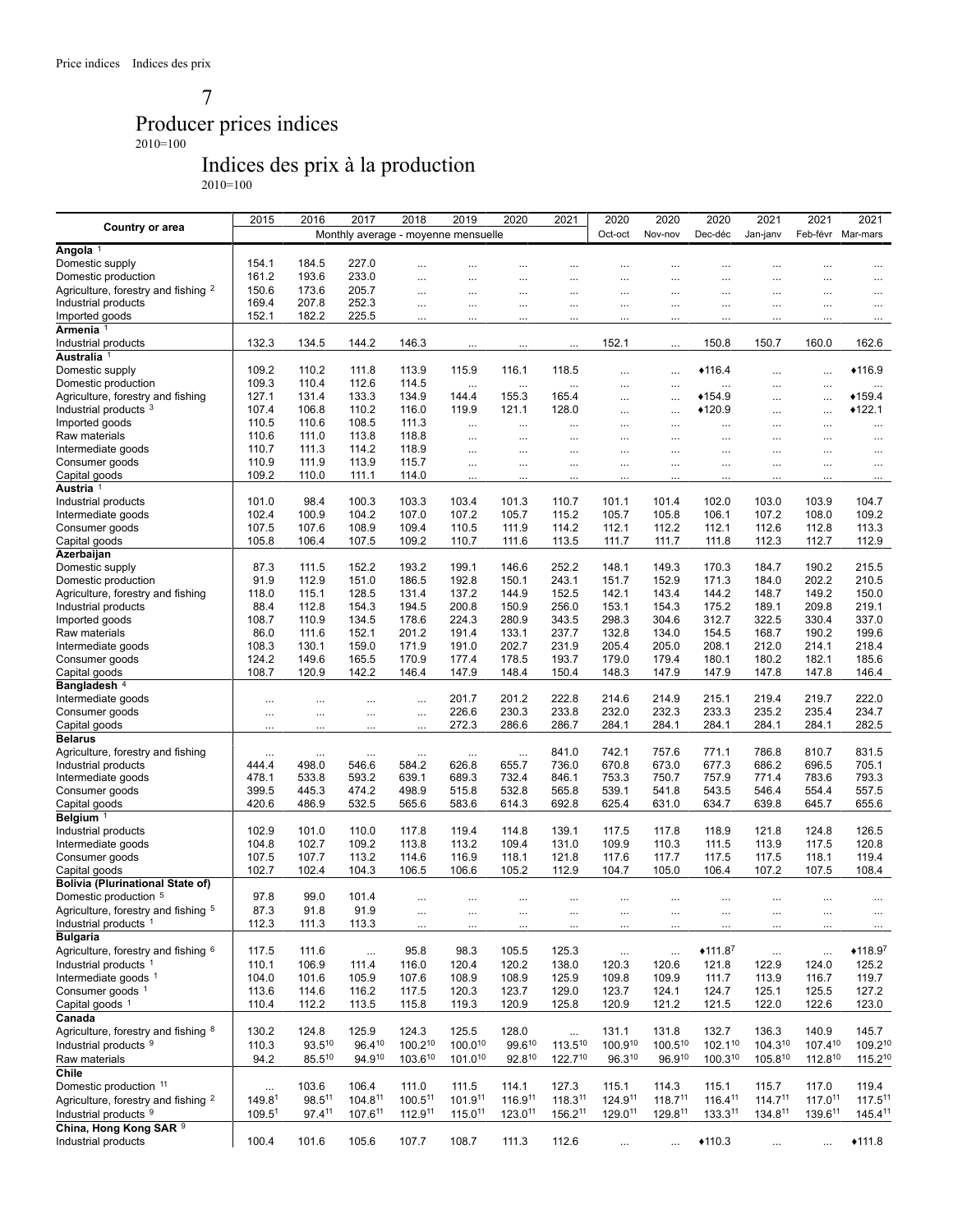| 2021         | 2021         | 2021      | 2021         | 2021                | 2021      | 2021         | 2021         | 2021         | 2022      | 2022              | 2022      | 2022                | Pays ou zone                                    |
|--------------|--------------|-----------|--------------|---------------------|-----------|--------------|--------------|--------------|-----------|-------------------|-----------|---------------------|-------------------------------------------------|
| Apr-avril    | May-mai      | June-juin | July-juil    | Aug-août Sept-sept  |           | Oct-oct      | Nov-nov      | Dec-déc      | Jan-janv  | Feb-févr Mar-mars |           | Apr-avril           |                                                 |
|              |              |           |              |                     |           |              |              |              |           |                   |           |                     | Angola <sup>1</sup>                             |
| $\ddotsc$    | $\ddotsc$    | $\cdots$  |              | $\ddotsc$           |           | $\ddotsc$    |              | $\ddotsc$    | $\ddotsc$ | $\cdots$          |           | $\ldots$            | Offre intérieure                                |
| $\ddotsc$    | $\cdots$     | $\cdots$  | $\cdots$     | $\cdots$            | $\cdots$  | $\ddotsc$    | $\cdots$     | $\cdots$     | $\cdots$  | $\ddotsc$         | $\ddotsc$ | $\ddots$            | Production intérieure                           |
| $\cdots$     | $\cdots$     | $\cdots$  | $\cdots$     | $\cdots$            | $\cdots$  | $\cdots$     | $\cdots$     | $\cdots$     | $\cdots$  | $\cdots$          | $\cdots$  | $\ldots$            | Agriculture, sylviculture et pêche <sup>2</sup> |
| $\cdots$     | $\cdots$     | $\cdots$  | $\cdots$     | $\cdots$            | $\cdots$  | $\cdots$     | $\cdots$     | $\cdots$     | $\cdots$  | $\cdots$          | $\cdots$  | $\cdots$            | Produits industriels                            |
| .            | .            |           |              |                     | .         |              |              | $\ddotsc$    | .         | $\ddotsc$         |           | $\ldots$            | Produits importés                               |
|              |              |           |              |                     |           |              |              |              |           |                   |           |                     | Arménie <sup>1</sup>                            |
| 163.4        | 164.9        | $\ddotsc$ | 164.7        | 163.9               | 168.3     | 158.2        | 168.5        | 171.7        | 173.2     | 179.5             |           | $\ddotsc$           | Produits industriels                            |
|              |              |           |              |                     |           |              |              |              |           |                   |           |                     | Australie <sup>1</sup>                          |
| $\cdots$     | $\cdots$     | $*117.7$  | $\cdots$     | $\cdots$            | $*119.1$  | $\cdots$     | $\cdots$     | $*120.6$     | $\cdots$  | $\cdots$          | $*122.6$  | $\cdots$            | Offre intérieure                                |
| $\cdots$     | $\cdots$     | $\cdots$  | $\cdots$     | $\cdots$            | $\cdots$  | $\cdots$     | $\cdots$     | $\cdots$     | $\cdots$  | $\cdots$          | $\cdots$  | $\ldots$            | Production intérieure                           |
| $\cdots$     | $\cdots$     | $*162.6$  | $\cdots$     | $\cdots$            | $*167.2$  | $\cdots$     | $\cdots$     | $*172.4$     | $\cdots$  | $\cdots$          | ◆176.5    | $\ddotsc$           | Agriculture, sylviculture et pêche              |
| $\cdots$     | $\cdots$     | $*125.0$  | $\cdots$     | $\cdots$            | ◆129.9    | $\cdots$     | $\cdots$     | $*135.0$     | $\cdots$  | $\cdots$          | $*140.5$  | $\cdots$            | Produits industriels 3                          |
| $\cdots$     | $\ddotsc$    |           | $\cdots$     | $\ddotsc$           |           | $\cdots$     | $\cdots$     |              | $\cdots$  | $\cdots$          |           | $\ddotsc$           | Produits importés                               |
| $\ddotsc$    | $\ddotsc$    |           |              | $\cdots$            |           | $\cdots$     | $\cdots$     | $\ddotsc$    | $\cdots$  | $\ddotsc$         |           | $\ddotsc$           | Matières premières                              |
| $\cdots$     | $\cdots$     | $\cdots$  | $\cdots$     | $\cdots$            | $\cdots$  | $\cdots$     | $\cdots$     | $\ldots$     | $\cdots$  | $\cdots$          | $\cdots$  | $\ldots$            | Produits intermédiaires                         |
| $\cdots$     | $\cdots$     |           | $\cdots$     | $\cdots$            | $\cdots$  | $\cdots$     | $\cdots$     | $\cdots$     | $\cdots$  | $\cdots$          | $\cdots$  | $\cdots$            | Biens de consommation                           |
|              |              |           |              | $\cdots$            |           |              |              | $\cdots$     |           |                   |           | $\ldots$            | Biens d'équipement                              |
|              |              |           |              |                     |           |              |              |              |           |                   |           |                     | Autriche <sup>1</sup>                           |
| 105.7        | 106.8        | 108.0     | 110.0        | 111.0               | 113.1     | 118.4        | 120.6        | 123.5        | 127.6     | 129.1             | 133.8     | 135.8               | Produits industriels                            |
| 110.9        | 112.1        | 113.9     | 117.7        | 118.7               | 119.0     | 120.6        | 122.4        | 122.9        | 127.0     | 128.6             | 129.9     | 133.2               | Produits intermédiaires                         |
| 113.8        | 114.3        | 114.2     | 114.1        | 114.3               | 114.6     | 115.1        | 115.2        | 116.6        | 117.3     | 118.3             | 120.4     | 122.6               | Biens de consommation                           |
| 113.0        | 113.0        | 113.1     | 113.7        | 113.9               | 114.0     | 114.1        | 114.2        | 114.3        | 115.7     | 116.2             | 116.5     | 117.0               | Biens d'équipement                              |
| 212.6        | 224.6        | 236.8     | 244.4        | 236.4               | 245.4     | 305.2        | 365.4        | 365.5        | 409.1     | 465.7             | 524.3     | 487.0               | Azerbaïdjan<br>Offre intérieure                 |
| 208.5        | 218.5        | 228.4     | 234.8        | 228.3               | 236.6     | 287.7        | 338.2        | 339.1        | 374.5     | 419.1             | 465.2     | 437.0               | Production intérieure                           |
| 151.4        | 150.0        | 146.7     | 145.9        | 145.7               | 151.2     | 158.8        | 164.0        | 168.7        | 172.4     | 174.4             | 174.6     | 176.1               | Agriculture, sylviculture et pêche              |
| 216.7        | 228.3        | 240.1     | 247.5        | 240.1               | 248.8     | 306.0        | 362.9        | 363.2        | 403.1     | 453.7             | 506.2     | 473.8               | <b>Produits industriels</b>                     |
| 345.3        | 330.4        | 334.4     | 343.3        | 346.3               | 349.9     | 355.4        | 358.9        | 367.7        | 373.2     | 381.2             | 384.6     | $\ddotsc$           | Produits importés                               |
| 196.3        | 208.3        | 220.6     | 228.1        | 219.2               | 228.2     | 289.4        | 352.4        | 351.7        | 399.6     | 463.3             | 531.0     | 484.1               | Matières premières                              |
| 221.6        | 224.1        | 227.7     | 231.9        | 237.1               | 240.6     | 247.6        | 251.3        | 256.5        | 263.7     | 269.9             | 273.4     | 279.9               | Produits intermédiaires                         |
| 189.3        | 192.4        | 193.8     | 194.8        | 198.0               | 199.4     | 201.0        | 202.8        | 204.9        | 209.8     | 211.3             | 216.2     | 216.8               | Biens de consommation                           |
| 147.5        | 148.7        | 149.3     | 150.7        | 151.5               | 152.5     | 153.3        | 154.5        | 154.6        | 154.7     | 155.3             | 155.9     | 216.8               | Biens d'équipement                              |
|              |              |           |              |                     |           |              |              |              |           |                   |           |                     | Bangladesh <sup>4</sup>                         |
| 238.6        | 246.9        | 246.8     | 222.8        | 246.7               | 250.2     | 248.3        | 248.5        | 248.4        | $\cdots$  | $\cdots$          | $\cdots$  | $\ddotsc$           | Produits intermédiaires                         |
| 235.0        | 235.5        | 235.1     | 233.8        | 234.4               | 235.5     | 236.7        | 238.2        | 238.5        | $\cdots$  | $\cdots$          | $\cdots$  | $\ldots$            | Biens de consommation                           |
| 295.1        | 295.1        | 295.3     | 286.7        | 295.3               | 295.3     | 295.3        | 295.3        | 295.3        | $\cdots$  | $\cdots$          |           | $\cdots$            | Biens d'équipement                              |
|              |              |           |              |                     |           |              |              |              |           |                   |           |                     | <b>Bélarus</b>                                  |
| 827.7        | 835.7        | 825.3     | 818.3        | 820.2               | 848.8     | 876.4        | 892.6        | 925.9        | 942.2     | 956.6             | 956.7     | $\ldots$            | Agriculture, sylviculture et pêche              |
| 717.1        | 730.3        | 738.4     | 746.5        | 752.0               | 757.9     | 761.5        | 766.3        | 774.2        | 781.5     | 792.4             | 825.0     | $\ldots$            | Produits industriels                            |
| 806.9        | 848.3        | 859.4     | 868.2        | 874.7               | 882.0     | 882.6        | 880.7        | 902.8        | 913.4     | 927.6             | 969.1     | $\ldots$            | Produits intermédiaires                         |
| 559.6        | 561.5        | 563.3     | 565.2        | 566.7               | 573.3     | 577.6        | 581.4        | 583.1        | 586.6     | 592.2             | 607.2     | $\ldots$            | Biens de consommation                           |
| 666.5        | 675.9        | 687.0     | 698.7        | 704.2               | 708.7     | 735.1        | 744.1        | 751.6        | 758.1     | 763.0             | 778.2     | $\cdots$            | Biens d'équipement                              |
| 127.6        | 129.3        | 132.4     | 138.0        | 139.7               | 142.1     | 158.0        | 163.8        | 165.0        | 181.8     | 182.8             | 190.3     | 194.8               | Belgique <sup>1</sup><br>Produits industriels   |
| 124.0        | 126.5        | 129.6     | 132.0        | 133.9               | 135.7     | 142.0        | 147.5        | 149.3        | 152.7     | 155.1             | 164.0     | 171.2               | Produits intermédiaires                         |
| 119.8        | 120.1        | 121.6     | 122.0        | 122.7               | 123.4     | 124.2        | 125.5        | 127.5        | 130.3     | 131.9             | 134.1     | 136.6               | Biens de consommation                           |
| 109.5        | 110.7        | 113.0     | 113.9        | 114.2               | 116.3     | 116.8        | 117.5        | 119.7        | 120.4     | 121.3             | 128.4     | 130.1               | Biens d'équipement                              |
|              |              |           |              |                     |           |              |              |              |           |                   |           |                     | Bolivie (État plurinational de)                 |
| $\cdots$     |              |           |              |                     |           |              |              | $\ddotsc$    | $\ddotsc$ | $\cdots$          | $\cdots$  | $\ddotsc$           | Production intérieure 5                         |
|              |              |           |              |                     |           |              |              |              |           |                   |           |                     | Agriculture, sylviculture et pêche 5            |
| $\cdots$     | $\cdots$     | $\cdots$  | $\cdots$     | $\cdots$            | $\cdots$  | $\cdots$     | $\cdots$     | $\ldots$     | $\cdots$  | $\ldots$          | $\ldots$  | $\cdots$            | Produits industriels 1                          |
|              |              |           |              |                     |           |              |              |              |           |                   |           |                     | <b>Bulgarie</b>                                 |
| $\cdots$     | $\ldots$     | $*117.57$ | $\ldots$     | $\cdots$            | $*123.37$ | $\ldots$     | $\ldots$     | $*141.67$    | $\ldots$  | $\ldots$          | $*165.27$ | $\cdots$            | Agriculture, sylviculture et pêche <sup>6</sup> |
| 126.4        | 128.0        | 129.7     | 134.1        | 139.7               | 144.1     | 150.6        | 163.3        | 168.8        | 174.6     | 174.3             | 181.8     | 189.2               | Produits industriels 1                          |
| 121.1        | 124.3        | 125.3     | 126.4        | 127.2               | 127.9     | 132.4        | 137.9        | 138.9        | 143.2     | 145.4             | 153.7     | 159.0               | Produits intermédiaires 1                       |
| 127.8        | 128.2        | 128.7     | 128.8        | 129.3               | 129.6     | 130.7        | 132.5        | 134.0        | 135.9     | 137.8             | 143.0     | 146.6               | Biens de consommation 1                         |
| 123.2        | 124.6        | 126.1     | 126.8        | 127.3               | 127.4     | 127.7        | 128.0        | 130.0        | 131.3     | 133.2             | 139.2     | 140.8               | Biens d'équipement 1                            |
|              |              |           |              |                     |           |              |              |              |           |                   |           |                     | Canada                                          |
| 151.1        | 151.3        | 156.5     | 159.9        | 156.8               | 159.4     | $\ldots$     | $\cdots$     | $\cdots$     | $\cdots$  | $\cdots$          | $\ldots$  | $\cdots$            | Agriculture, sylviculture et pêche 8            |
| 111.510      | 114.810      | 115.010   | $115.0^{10}$ | 114.610             | 116.010   | $117.6^{10}$ | 117.710      | $118.1^{10}$ | 121.210   | $124.6^{10}$      | 128.810   | 129.810             | Produits industriels 9                          |
| 116.310      | $120.1^{10}$ | 124.710   | 128.510      | 124.710             | 127.610   | 133.510      | $133.3^{10}$ | $129.6^{10}$ | 138.210   | $147.0^{10}$      | 164.310   | 161.010             | Matières premières                              |
|              |              |           |              |                     |           |              |              |              |           |                   |           |                     | Chili                                           |
| 120.6        | 123.4        | 125.5     | 128.6        | 131.1               | 132.3     | 135.2        | 137.4        | 141.4        | 143.0     | 144.6             | 147.1     | 151.8               | Production intérieure 11                        |
| 118.811      | 119.611      | 118.411   | $118.2^{11}$ | 119.0 <sup>11</sup> | 117.511   | 120.711      | 119.211      | $119.4^{11}$ | 117.611   | 122.711           | 131.611   | 133.711             | Agriculture, sylviculture et pêche <sup>2</sup> |
| $146.8^{11}$ | 156.011      | 154.711   | 157.611      | 161.811             | 161.511   | 170.111      | 170.311      | 175.411      | 175.511   | 179.911           | 181.611   | 185.3 <sup>11</sup> | Produits industriels 9                          |
|              |              |           |              |                     |           |              |              |              |           |                   |           |                     | Chine, Hong Kong RAS <sup>9</sup>               |
| $\cdots$     | $\cdots$     | $*115.4$  | $\ldots$     | $\cdots$            | $*111.5$  | $\ldots$     | $\cdots$     | $*111.6$     | $\ldots$  | $\cdots$          | $\ldots$  |                     | Produits industriels                            |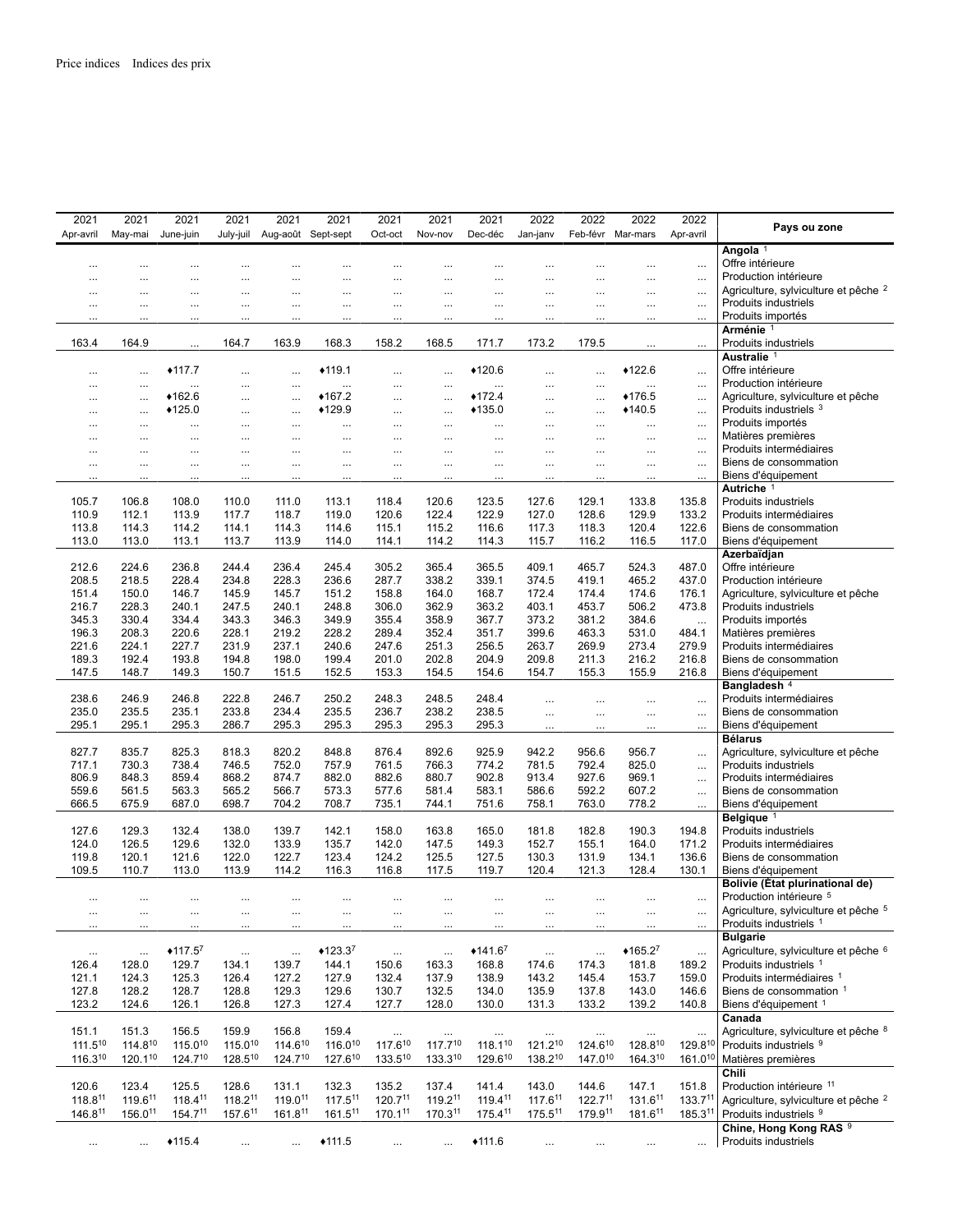## 7

Producer prices indices 2010=100 *[continued]*

Indices des prix à la production

|                                              | 2015                | 2016                | 2017           | 2018               | 2019                                | 2020               | 2021               | 2020           | 2020           | 2020                | 2021               | 2021               | 2021               |
|----------------------------------------------|---------------------|---------------------|----------------|--------------------|-------------------------------------|--------------------|--------------------|----------------|----------------|---------------------|--------------------|--------------------|--------------------|
| <b>Country or area</b>                       |                     |                     |                |                    | Monthly average - moyenne mensuelle |                    |                    | Oct-oct        | Nov-nov        | Dec-déc             | Jan-janv           | Feb-févr           | Mar-mars           |
| Colombia <sup>1</sup>                        |                     |                     |                |                    |                                     |                    |                    |                |                |                     |                    |                    |                    |
| Domestic supply                              | 114.7               | 122.6               | 123.3          | 126.6              | 132.4                               | 135.7              | 151.2              | 137.0          | 136.9          | 137.0               | 139.1              | 141.6              | 144.5              |
| Domestic production                          | 114.8               | 121.0               | 122.0          | 128.3              | 133.9                               | 132.8              | 155.4              | 135.0          | 135.1          | 135.3               | 139.0              | 142.6              | 146.0              |
| Agriculture, forestry and fishing            | 123.5               | 141.0               | 136.9          | 138.9              | 151.7                               | 162.8              | 195.3              | 165.8          | 166.3          | 167.2               | 172.1              | 175.5              | 182.3              |
| Industrial products 9                        | 115.3               | 122.2               | 123.8          | 126.4              | 131.9                               | 136.3              | 148.1              | 137.8          | 137.2          | 136.6               | 138.3              | 140.1              | 141.8              |
| Imported goods                               | 118.5               | 126.3               | 124.9          | 126.0              | 132.5                               | 140.6              | 152.6              | 143.4          | 141.7          | 139.4               | 141.0              | 144.1              | 146.6              |
| Raw materials 12                             | 118.7               | 123.4               | 120.5          | 123.1              | 126.7                               | 132.2              | 143.2              | 133.5          | 133.7          | 133.3               | 134.6              | 136.8              | 137.9              |
| Intermediate goods                           | 112.7               | 119.9               | 121.6          | 126.0              | 131.7                               | 133.9              | 154.8              | 135.4          | 135.3          | 135.7               | 138.4              | 142.2              | 146.1              |
| Consumer goods                               | 115.6               | 124.3               | 124.9          | 127.8              | 134.6                               | 137.6              | 149.6              | 138.1          | 138.3          | 138.8               | 141.0              | 142.1              | 144.3              |
| Capital goods                                | 115.8               | 125.8               | 125.2          | 125.6              | 130.6                               | 137.8              | 142.7              | 140.3          | 138.9          | 137.1               | 137.7              | 138.6              | 139.8              |
| Costa Rica 13                                |                     |                     |                |                    |                                     |                    |                    |                |                |                     |                    |                    |                    |
| Industrial products                          | 123.2               | 121.9               | 124.7          | 128.8              | 132.2                               | 132.3              | 144.3              | 133.4          | 133.6          | 134.8               | 136.1              | 137.3              | 138.5              |
| Croatia                                      |                     |                     |                |                    |                                     |                    |                    |                |                |                     |                    |                    |                    |
| Agriculture, forestry and fishing 14         | 105.0               | 103.4               | 106.9          | 102.9 <sup>7</sup> | 103.1 <sup>7</sup>                  | 103.7 <sup>7</sup> | 114.2 <sup>7</sup> | $\cdots$       |                | $•105.8^7$          | $\cdots$           | $\cdots$           | $*108.4^7$         |
| Industrial products <sup>1</sup>             | 106.9               | 102.7               | 104.8          | 107.4              | 108.2                               | 106.1              | 116.2              | 106.0          | 106.3          | 107.4               | 108.0              | 109.5              | 110.7              |
| Intermediate goods 1                         | 103.6               | 102.4               | 102.6          | 104.4              | 105.5                               | 105.2              | 109.8              | 105.0          | 105.0          | 105.6               | 105.8              | 106.5              | 107.7              |
| Consumer goods <sup>1</sup>                  | 106.8               | 105.2               | 106.1          | 105.1              | 105.5                               | 106.0              | 106.7              | 105.6          | 105.8          | 105.6               | 105.3              | 105.4              | 105.8              |
| Capital goods <sup>1</sup>                   | 95.5                | 95.1                | 95.3           | 95.7               | 95.1                                | 95.3               | 97.0               | 95.5           | 95.5           | 95.5                | 95.7               | 96.1               | 96.1               |
| Cyprus $15$                                  |                     |                     |                |                    |                                     |                    |                    |                |                |                     |                    |                    |                    |
| Industrial products                          | 102.3               | 98.5                | 101.2          | 104.0              | 107.2                               | 104.0              | 112.4              | 101.3          | 102.4          | 102.4               | 103.1              | 104.0              | 105.8              |
| Intermediate goods                           | 109.1               | 108.2               | 108.1          | 108.1              | 109.1                               | 109.4              | 118.3              | 109.1          | 110.3          | 111.5               | 111.8              | 112.3              | 112.6              |
| Consumer goods                               | 102.6               | 102.3               | 103.0          | 102.7              | 104.2                               | 105.2              | 106.4              | 104.4          | 102.9          | 102.5               | 102.8              | 104.5              | 104.5              |
| Capital goods                                | 102.7               | 102.1               | 103.3          | 106.4              | 108.9                               | 109.3              | 121.4              | 109.4          | 109.2          | 109.2               | 111.4              | 111.5              | 112.8              |
| Czechia                                      |                     |                     |                |                    |                                     |                    |                    |                |                |                     |                    |                    |                    |
| Agriculture, forestry and fishing 16         | 118.9               | 113.1               | 122.0          | 100.8 <sup>7</sup> | $106.5^7$                           | 103.0 <sup>7</sup> | 110.7 <sup>7</sup> | $99.2^7$       | $99.4^7$       | $99.4^7$            | 101.6 <sup>7</sup> | 103.3 <sup>7</sup> | 105.2 <sup>7</sup> |
| Industrial products <sup>1</sup>             | 104.4               | 101.0               | 102.8          | 104.9              | 107.6                               | 107.8              | 115.5              | 108.0          | 107.4          | 107.6               | 109.0              | 109.7              | 111.3              |
| Imported goods <sup>1</sup>                  | 108.3               | 103.9               | 105.0          | 104.2              | 104.5                               | 103.4              | 109.7              | 104.9          | 103.0          | 102.9               | 103.3              | 103.7              | 106.1              |
| Intermediate goods <sup>1</sup>              | 106.8               | 103.9               | 106.3          | 108.7              | 109.6                               | 107.9              | 122.3              | 108.5          | 108.0          | 108.5               | 110.2              | 111.4              | 114.0              |
| Consumer goods <sup>1</sup>                  | 108.3               | 106.6               | 109.2          | 109.1              | 112.7                               | 115.2              | 116.2              | 114.7          | 114.8          | 114.3               | 114.2              | 114.0              | 114.1              |
| Capital goods 1                              | 103.7               | 102.8               | 102.5          | 102.4              | 104.1                               | 106.8              | 108.7              | 108.2          | 107.0          | 106.8               | 107.1              | 106.9              | 107.6              |
| <b>Denmark</b>                               |                     |                     |                |                    |                                     |                    |                    |                |                |                     |                    |                    |                    |
| Domestic supply 17                           | 107.8               | 106.9               | 109.2          | 111.5              | 112.0                               | 109.6              | 117.3              | 108.9          | 109.1          | 109.4               | 110.2              | 111.7              | 112.9              |
| Imported goods 18                            | 105.6               | 104.1               | 105.7          | 107.6              | 107.8                               | 105.1              | 113.1              | 104.4          | 104.6          | 105.1               | 106.2              | 107.6              | 108.1              |
| Dominican Republic 19                        |                     |                     |                |                    |                                     |                    |                    |                |                |                     |                    |                    |                    |
| Industrial products                          | 102.2               | 102.6               | 105.9          | 112.9              | 116.6                               | 124.6              | 137.4              | 128.3          | 128.6          | 129.7               | 131.3              | 134.0              | 134.9              |
| Ecuador <sup>1</sup>                         |                     |                     |                |                    |                                     |                    |                    |                |                |                     |                    |                    |                    |
| Domestic production                          | 116.2               | 116.3               | 115.5          | 117.1              | 116.9                               | 115.8              | 116.8              | 115.5          | 116.1          | 116.5               | 116.7              | 116.5              | 116.7              |
| Agriculture, forestry and fishing            | 113.2               | 115.2               | 113.1          | 114.8              | 114.6                               | 111.0              | 110.4              | 110.3          | 111.5          | 113.1               | 113.0              | 112.2              | 113.4              |
| Industrial products 9                        | 116.2               | 115.0               | 115.4          | 116.7              | 116.6                               | 117.3              | 119.6              | 117.4          | 117.5          | 117.1               | 117.5              | 117.7              | 117.1              |
| Egypt <sup>20</sup>                          |                     |                     |                |                    |                                     |                    |                    |                |                |                     |                    |                    |                    |
| Domestic production                          | 207.6 <sup>21</sup> | 220.521             | $\cdots$       | $\cdots$           | 203.822                             |                    |                    | 191.822        | $192.2^{22}$   | 197.5 <sup>22</sup> | 201.822            | 207.822            | $211.5^{22}$       |
| Agriculture, forestry and fishing 16         | 299.521             | 339.821             | $\cdots$       | $\cdots$           | 171.722                             |                    | $\cdots$           | 181.822        | 177.522        | 166.622             | 164.922            | 165.622            | 166.722            |
| Raw materials                                | 180.421             | 140.621             |                |                    | 158.322                             |                    |                    | 155.722        | 155.422        | 155.422             | 157.222            | 158.222            | 160.322            |
| Intermediate goods                           | 161.521             | 178.421             | $\cdots$       | $\cdots$           | 250.922                             |                    | $\cdots$           | 257.522        | 257.722        | 265.422             | 269.922            | 270.322            | 270.822            |
| Consumer goods                               | $124.7^{21}$        | 142.8 <sup>21</sup> | $\cdots$       | $\cdots$           | 183.0 <sup>22</sup>                 |                    | $\ldots$           | 218.222        | 218.222        | $218.2^{22}$        | 218.822            | 219.222            | 219.122            |
|                                              | 171.9 <sup>21</sup> | 178.5 <sup>21</sup> | $\cdots$       | $\cdots$           | 231.522                             |                    | $\ldots$           | 234.322        | 234.322        | $235.9^{22}$        | 237.622            | 237.622            | 238.522            |
| Capital goods<br>Estonia <sup>1</sup>        |                     |                     | $\cdots$       |                    |                                     |                    |                    |                |                |                     |                    |                    |                    |
|                                              | 112.8               | 110.4               | 114.0          | 122.1              | 124.0                               | 119.6              | 142.7              | 120.5          | 122.0          | 123.6               | 125.8              | 127.5              | 125.5              |
| Industrial products                          | 108.8               | 107.3               | 108.1          | 111.8              | 111.8                               | 112.4              | 130.8              | 112.8          | 112.9          | 114.0               | 114.4              | 115.2              | 117.2              |
| Intermediate goods<br>Consumer goods         | 110.5               | 109.2               | 114.7          | 119.3              | 120.5                               | 120.7              | 123.6              | 119.9          | 119.8          | 119.1               | 120.7              | 120.4              | 120.4              |
| Capital goods                                | 109.5               | 107.2               | 109.1          | 110.4              | 112.7                               | 111.2              | 123.8              | 110.6          | 111.4          | 111.7               | 111.3              | 113.0              | 112.7              |
| Ethiopia $1$                                 |                     |                     |                |                    |                                     |                    |                    |                |                |                     |                    |                    |                    |
|                                              | 217.6               |                     |                |                    |                                     |                    |                    |                |                |                     |                    |                    |                    |
| Agriculture, forestry and fishing<br>Finland |                     | 224.2               | $\cdots$       |                    | $\cdots$                            |                    |                    | $\cdots$       | $\cdots$       |                     |                    |                    | $\dots$            |
| Domestic supply                              | 104.9               | 103.3               |                |                    |                                     |                    |                    |                |                |                     |                    |                    |                    |
| Industrial products <sup>3</sup>             | 103.6               | 101.2               | 108.6<br>105.2 | 113.9<br>110.2     | 114.9                               | 110.8<br>105.6     | 121.7<br>119.0     | 110.4<br>104.9 | 110.6<br>104.9 | 111.8<br>106.7      | 113.4<br>108.2     | 115.2<br>110.1     | 116.2<br>111.7     |
| Intermediate goods                           | 105.0               | 102.0               | 106.7          | 110.5              | 110.7<br>111.2                      |                    | 123.1              | 106.5          | 107.4          |                     | 109.0              | 111.3              | 113.0              |
| Consumer goods 23                            |                     |                     |                |                    |                                     | 107.3<br>113.4     |                    |                |                | 107.6               |                    |                    |                    |
| Capital goods                                | 110.6<br>106.4      | 109.8<br>107.0      | 111.1<br>107.7 | 111.8<br>108.7     | 112.3<br>109.5                      | 110.2              | 115.6<br>113.2     | 113.5<br>109.9 | 113.7<br>109.8 | 113.8<br>109.7      | 114.2<br>110.1     | 114.2<br>110.4     | 114.7<br>111.5     |
|                                              |                     |                     |                |                    |                                     |                    |                    |                |                |                     |                    |                    |                    |
| France <sup>1</sup>                          |                     |                     |                |                    |                                     |                    |                    |                |                |                     |                    |                    |                    |
| Domestic supply 24                           | 102.1               | 99.2                | 101.8          | 104.6              | 104.8                               | 101.6              | 112.3              | 101.1          | 102.2          | 103.4               | 104.7              | 106.0              | 106.9              |
| Agriculture, forestry and fishing 25         | 113.3               | 113.5               | 117.7          | 120.2              | 122.4                               | 123.1              | 134.2              | 124.0          | 124.8          | 123.3               | 126.1              | 128.0              | 128.7              |
| Industrial products <sup>26</sup>            | 104.8               | 102.4               | 104.8          | 107.6              | 108.1                               | 105.7              | 115.5              | 105.1          | 106.7          | 108.0               | 109.2              | 110.3              | 111.4              |
| Imported goods <sup>24</sup>                 | 98.4                | 94.7                | 97.6           | 100.3              | 100.1                               | 96.1               | 107.7              | 95.7           | 96.2           | 97.1                | 98.7               | 100.4              | 101.0              |
| Raw materials <sup>26</sup>                  | 98.6                | 88.2                | 96.6           | 108.8              | 107.7                               | 91.0               | 127.0              | 88.2           | 94.3           | 98.5                | 102.8              | 107.7              | 108.8              |
| Intermediate goods 26                        | 101.1               | 98.3                | 101.5          | 103.8              | 103.9                               | 101.1              | 112.2              | 100.7          | 101.1          | 101.6               | 103.2              | 104.8              | 106.4              |
| Consumer goods 26                            | 105.5               | 104.9               | 105.5          | 105.1              | 105.5                               | 106.1              | 108.4              | 106.3          | 106.2          | 106.5               | 106.7              | 106.8              | 107.2              |
| Capital goods 26                             | 101.4               | 100.8               | 101.2          | 101.7              | 102.7                               | 103.7              | 106.0              | 103.9          | 104.1          | 104.2               | 104.2              | 104.4              | 104.7              |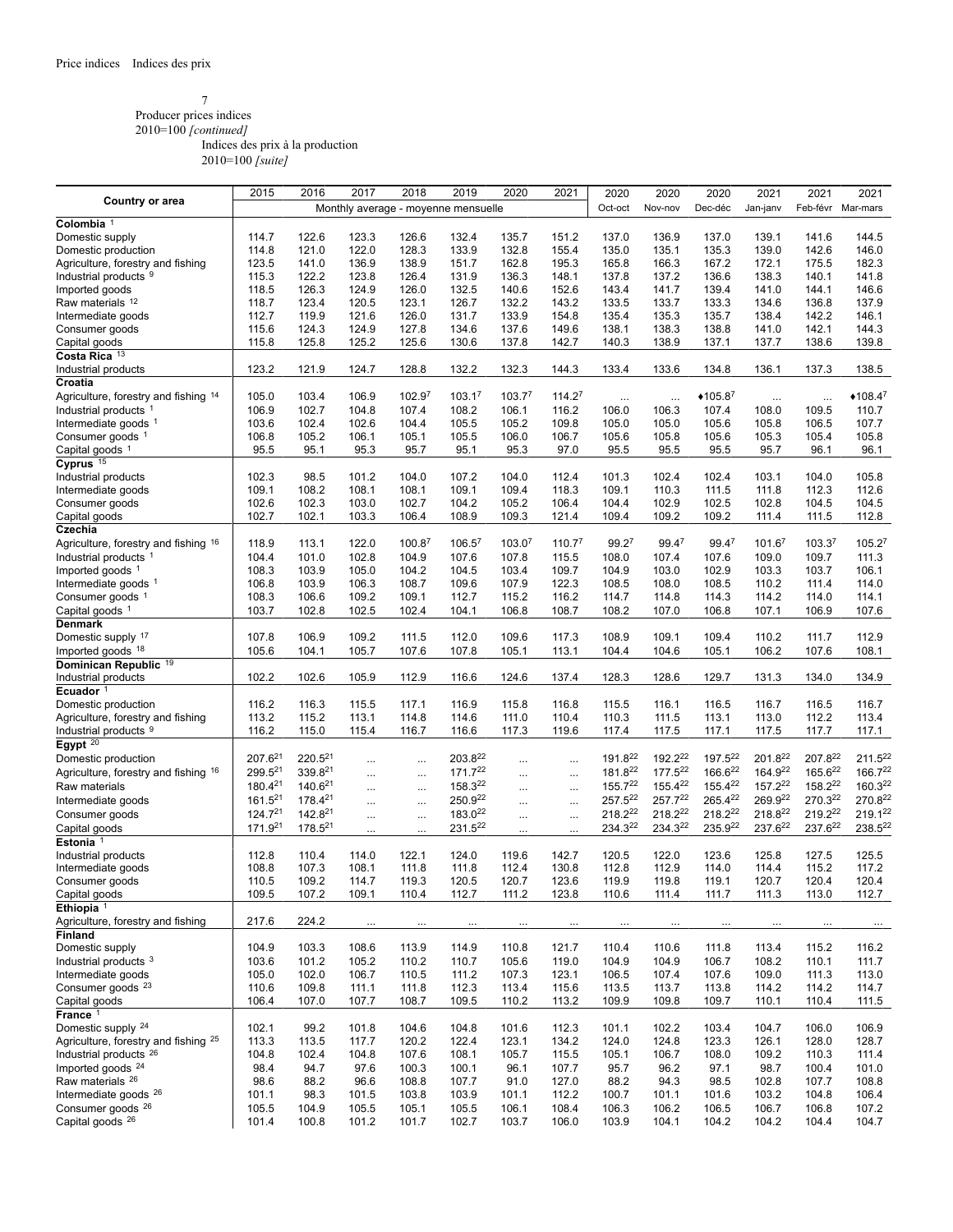| 2021               | 2021                | 2021                | 2021               | 2021               | 2021               | 2021               | 2021               | 2021               | 2022               | 2022               | 2022               | 2022      |                                       |
|--------------------|---------------------|---------------------|--------------------|--------------------|--------------------|--------------------|--------------------|--------------------|--------------------|--------------------|--------------------|-----------|---------------------------------------|
| Apr-avril          | May-mai             | June-juin           | July-juil          | Aug-août Sept-sept |                    | Oct-oct            | Nov-nov            | Dec-déc            | Jan-janv           |                    | Feb-févr Mar-mars  | Apr-avril | Pays ou zone                          |
|                    |                     |                     |                    |                    |                    |                    |                    |                    |                    |                    |                    |           | Colombie <sup>1</sup>                 |
| 146.4              | 150.0               | 150.8               | 152.2              | 153.8              | 155.1              | 157.3              | 160.4              | 162.5              | 168.9              | 173.6              | 177.5              | 180.6     | Offre intérieure                      |
| 147.9              | 152.5               | 154.5               | 157.1              | 158.5              | 160.6              | 165.1              | 169.9              | 171.2              | 179.9              | 186.9              | 195.3              | 198.7     | Production intérieure                 |
| 186.9              | 199.6               | 193.3               | 195.5              | 198.2              | 200.1              | 203.5              | 213.4              | 223.5              | 245.3              | 262.8              | 265.1              | 270.5     | Agriculture, sylviculture et pêche    |
| 143.4              | 145.8               | 147.7               | 149.2              | 150.8              | 152.1              | 153.8              | 156.5              | 158.2              | 162.0              | 164.4              | 167.3              | 170.7     | Produits industriels 9                |
| 148.6              | 151.5               | 151.7               | 153.5              | 156.2              | 156.6              | 157.6              | 160.8              | 162.1              | 165.3              | 167.2              | 168.3              | 173.4     | Produits importés                     |
| 140.1              | 141.9               | 143.0               | 145.3              | 145.9              | 146.6              | 147.3              | 148.8              | 149.6              | 153.7              | 155.9              | 158.7              | 160.9     | Matières premières 12                 |
| 148.5              | 152.6               | 154.7               | 156.2              | 158.5              | 160.3              | 163.6              | 167.5              | 169.3              | 176.0              | 181.4              | 186.0              | 191.2     | Produits intermédiaires               |
| 145.8              | 149.9               | 149.1               | 150.0              | 150.7              | 152.0              | 153.8              | 156.7              | 159.9              | 168.1              | 173.8              | 176.8              | 179.7     | Biens de consommation                 |
| 140.9              | 142.4               | 141.9               | 143.7              | 145.1              | 144.7              | 144.8              | 146.3              | 147.1              | 149.6              | 150.0              | 149.4              | 149.9     | Biens d'équipement                    |
|                    |                     |                     |                    |                    |                    |                    |                    |                    |                    |                    |                    |           | Costa Rica 13                         |
| 140.4              | 142.1               | 143.8               | 145.0              | 146.1              | 147.4              | 149.8              | 152.1              | 153.6              | 155.3              | 157.7              | 159.3              | 162.2     | Produits industriels                  |
|                    |                     |                     |                    |                    |                    |                    |                    |                    |                    |                    |                    |           | Croatie                               |
| $\cdots$           | $\cdots$            | $*106.07$           | $\cdots$           | $\cdots$           | $*114.5^7$         | $\cdots$           | $\cdots$           | $*128.2^7$         | 122.0 <sup>7</sup> | $\ldots$           | $*120.87$          | $\ldots$  | Agriculture, sylviculture et pêche 14 |
| 110.2              | 111.5               | 112.7               | 114.4              | 115.6              | 119.3              | 126.8              | 127.5              | 128.5              | 130.4              | 132.9              | 138.0              | 141.6     | Produits industriels 1                |
| 108.4              | 109.1               | 109.0               | 110.0              | 110.8              | 111.3              | 111.8              | 112.9              | 113.6              | 116.1              | 117.0              | 118.4              | 119.8     | Produits intermédiaires 1             |
| 106.0              | 105.8               | 106.2               | 107.0              | 107.0              | 107.1              | 107.6              | 108.1              | 108.4              | 109.2              | 110.2              | 111.7              | 113.3     | Biens de consommation 1               |
| 96.2               | 96.4                | 97.0                | 97.0               | 97.2               | 97.7               | 97.8               | 98.0               | 98.3               | 98.9               | 99.3               | 99.7               | 100.7     | Biens d'équipement 1                  |
|                    |                     |                     |                    |                    |                    |                    |                    |                    |                    |                    |                    |           | Chypre 15                             |
| 106.4              | 110.4               | 111.5               | 114.1              | 114.2              | 115.6              | 116.7              | 121.4              | 122.1              | 121.2              | 122.2              | 126.9              | 129.6     | Produits industriels                  |
| 113.5              | 115.4               | 117.6               | 119.4              | 119.6              | 121.2              | 123.6              | 125.6              | 126.9              | 127.8              | 130.4              | 134.2              | 138.5     | Produits intermédiaires               |
| 105.1              | 105.6               | 106.9               | 107.3              | 107.3              | 107.3              | 107.8              | 108.1              | 108.9              | 109.3              | 109.7              | 111.8              | 115.3     | Biens de consommation                 |
| 113.0              | 114.9               | 115.8               | 120.3              | 120.8              | 121.5              | 124.8              | 125.7              | 126.2              | 127.8              | 128.2              | 130.6              | 135.6     | Biens d'équipement                    |
|                    |                     |                     |                    |                    |                    |                    |                    |                    |                    |                    |                    |           | <b>Tchéquie</b>                       |
|                    | 109.9 <sup>7</sup>  | 112.1 <sup>7</sup>  | 116.0 <sup>7</sup> | $117.4^7$          | 111.1 <sup>7</sup> | 113.2 <sup>7</sup> | 113.9 <sup>7</sup> | 118.1 <sup>7</sup> | 123.3 <sup>7</sup> | 127.0 <sup>7</sup> |                    |           |                                       |
| 106.8 <sup>7</sup> |                     |                     |                    |                    |                    |                    |                    |                    |                    |                    | 133.8 <sup>7</sup> | $\cdots$  | Agriculture, sylviculture et pêche 16 |
| 112.1              | 113.2               | 114.1               | 116.0              | 117.4              | 118.2              | 120.5              | 122.0              | 121.8              | 130.2              | 133.1              | 138.8              | 142.0     | Produits industriels 1                |
| 106.5              | 106.6               | 107.9               | 110.5              | 110.8              | 112.4              | 115.3              | 116.3              | 117.2              | 116.5              | 118.2              | 126.4              | $\cdots$  | Produits importés 1                   |
| 116.5              | 119.1               | 120.5               | 124.0              | 127.8              | 129.1              | 130.6              | 131.9              | 132.7              | 135.9              | 137.4              | 141.8              | 149.1     | Produits intermédiaires 1             |
| 114.8              | 115.0               | 115.7               | 116.2              | 116.8              | 117.0              | 117.7              | 118.7              | 119.2              | 121.8              | 124.4              | 126.7              | 130.5     | Biens de consommation 1               |
| 107.6              | 107.6               | 107.9               | 109.1              | 109.2              | 109.6              | 110.1              | 110.7              | 110.7              | 111.6              | 112.9              | 115.2              | 115.0     | Biens d'équipement 1                  |
|                    |                     |                     |                    |                    |                    |                    |                    |                    |                    |                    |                    |           | <b>Danemark</b>                       |
| 113.9              | 115.1               | 116.5               | 118.4              | 119.0              | 120.1              | 122.8              | 123.3              | 123.8              | 126.9              | 128.9              | 132.6              | 135.7     | Offre intérieure 17                   |
| 109.1              | 110.6               | 111.6               | 113.8              | 114.6              | 116.5              | 118.6              | 119.6              | 121.3              | 124.6              | 126.3              | 130.1              | 132.6     | Produits importés 18                  |
|                    |                     |                     |                    |                    |                    |                    |                    |                    |                    |                    |                    |           | République dominicaine 19             |
| 134.9              | 136.0               | 137.0               | 138.1              | 138.7              | 139.3              | 139.7              | 141.5              | 143.3              | 148.4              | 148.0              | 148.3              | 151.1     | Produits industriels                  |
|                    |                     |                     |                    |                    |                    |                    |                    |                    |                    |                    |                    |           | Équateur <sup>1</sup>                 |
| 115.3              | 114.7               | 114.9               | 115.8              | 116.2              | 118.2              | 118.8              | 119.3              | 118.5              | 121.4              | 123.5              | 122.3              | 123.4     | Production intérieure                 |
| 109.5              | 107.5               | 106.8               | 107.4              | 107.0              | 112.3              | 112.7              | 112.3              | 110.3              | 115.1              | 118.0              | 114.1              | 114.3     | Agriculture, sylviculture et pêche    |
| 117.7              | 118.2               | 119.0               | 120.0              | 121.0              | 120.5              | 121.3              | 122.4              | 122.7              | 124.0              | 125.4              | 126.3              | 128.1     | Produits industriels 9                |
|                    |                     |                     |                    |                    |                    |                    |                    |                    |                    |                    |                    |           | Égypte $20$                           |
| 213.922            | 217.522             | 222.322             | 226.322            | $\cdots$           | $\cdots$           | 238.922            | 238.122            | 233.722            | 241.622            | 257.922            | 282.122            | $\cdots$  | Production intérieure                 |
| 172.722            | 173.622             | 175.622             | 175.122            |                    | $\cdots$           | 184.622            | 187.122            | 186.322            | 193.722            | 203.622            | 214.422            | $\ldots$  | Agriculture, sylviculture et pêche 16 |
| 163.322            | 163.022             | 165.0 <sup>22</sup> | 164.722            |                    | $\cdots$           | 170.222            | 170.522            | 173.622            | 189.122            | 195.622            | 211.122            | $\ddotsc$ | Matières premières                    |
| 275.722            | 277.622             | 279.822             | 287.222            |                    |                    | 295.022            | 297.622            | 298.222            | 303.722            | 307.422            | 320.322            | $\ddotsc$ | Produits intermédiaires               |
| 220.122            | 220.122             | 220.322             | 226.222            |                    | $\cdots$           | 238.122            | 238.122            | 238.122            | 245.322            | 245.322            | 245.422            | $\ldots$  | Biens de consommation                 |
| 222.722            | 224.2 <sup>22</sup> | 225.222             | 226.422            |                    | $\cdots$           | 227.922            | 227.922            | 228.522            | 237.622            | 238.722            | 246.522            | $\ldots$  | Biens d'équipement                    |
|                    |                     |                     |                    |                    |                    |                    |                    |                    |                    |                    |                    |           | Estonie <sup>1</sup>                  |
| 128.1              | 131.1               | 137.2               | 146.0              | 149.1              | 156.9              | 153.7              | 155.9              | 175.7              | 177.0              | 177.7              | 185.2              | 190.4     | Produits industriels                  |
| 121.7              | 125.2               | 127.8               | 140.6              | 145.3              | 146.2              | 139.5              | 139.1              | 137.4              | 140.0              | 138.1              | 143.5              | 153.5     | Produits intermédiaires               |
| 121.6              | 123.1               | 122.9               | 123.9              | 124.5              | 124.3              | 126.3              | 127.0              | 127.9              | 133.5              | 135.4              | 137.4              | 141.3     | Biens de consommation                 |
| 115.3              | 117.7               | 120.7               | 124.3              | 127.6              | 128.1              | 138.2              | 138.8              | 136.7              | 134.6              | 141.2              | 143.7              | 148.2     | Biens d'équipement                    |
|                    |                     |                     |                    |                    |                    |                    |                    |                    |                    |                    |                    |           | Éthiopie <sup>1</sup>                 |
|                    |                     |                     |                    |                    |                    |                    |                    | $\cdots$           |                    |                    |                    | $\cdots$  | Agriculture, sylviculture et pêche    |
|                    |                     |                     |                    |                    |                    |                    |                    |                    |                    |                    |                    |           | <b>Finlande</b>                       |
| 116.6              | 118.4               | 119.9               | 122.3              | 123.7              | 125.5              | 127.5              | 129.4              | 132.7              | 133.8              | 135.0              | 140.2              |           | Offre intérieure                      |
| 112.2              | 114.8               | 116.6               | 120.6              | 122.3              | 125.1              | 126.7              | 127.8              | 131.5              | 133.5              | 134.8              | 141.5              | $\ldots$  | Produits industriels 3                |
| 115.2              | 119.2               | 120.8               | 125.7              | 129.1              | 130.8              | 132.6              | 135.0              | 135.2              | 138.1              | 140.2              | 144.9              | $\ddotsc$ | Produits intermédiaires               |
| 114.8              | 114.9               | 115.1               | 115.5              | 115.9              | 116.1              | 116.4              | 116.9              | 118.1              | 120.1              | 120.9              | 122.1              | $\ldots$  | Biens de consommation <sup>23</sup>   |
| 111.7              | 112.2               | 112.3               | 113.0              | 114.2              | 115.2              | 115.5              | 116.2              | 116.5              | 118.0              | 118.7              | 119.6              | $\ddotsc$ | Biens d'équipement                    |
|                    |                     |                     |                    |                    |                    |                    |                    |                    |                    |                    |                    | $\cdots$  | France <sup>1</sup>                   |
|                    |                     |                     |                    |                    |                    |                    |                    |                    |                    |                    |                    |           | Offre intérieure <sup>24</sup>        |
| 107.0              | 108.1               | 109.6               | 111.6              | 112.9              | 115.4              | 119.1              | 122.8              | 124.9              | 130.6              | 131.6              | 139.8              | 138.7     |                                       |
| 129.0              | 131.4               | 131.9               | 131.1              | 134.4              | 138.3              | 142.1              | 144.8              | 145.4              | 146.1              | 146.5              | 163.5              | 168.6     | Agriculture, sylviculture et pêche 25 |
| 110.5              | 110.9               | 112.4               | 114.2              | 115.5              | 117.5              | 121.1              | 125.8              | 127.8              | 134.1              | 135.1              | 141.2              | 141.2     | Produits industriels 26               |
| 102.0              | 103.7               | 105.3               | 107.6              | 108.7              | 112.0              | 115.7              | 118.3              | 120.4              | 125.5              | 126.5              | 136.9              | 134.5     | Produits importés <sup>24</sup>       |
| 105.3              | 107.2               | 112.5               | 119.3              | 123.6              | 136.2              | 153.3              | 170.2              | 178.4              | 199.9              | 201.6              | 236.7              | 220.3     | Matières premières <sup>26</sup>      |
| 108.3              | 110.1               | 111.7               | 113.8              | 115.1              | 116.0              | 117.8              | 119.7              | 120.8              | 125.0              | 126.8              | 130.5              | 134.8     | Produits intermédiaires 26            |
| 107.4              | 108.0               | 108.0               | 108.6              | 108.7              | 109.0              | 109.8              | 110.3              | 111.2              | 112.5              | 113.0              | 115.2              | 117.4     | Biens de consommation 26              |
| 105.0              | 105.4               | 105.8               | 106.3              | 106.7              | 106.8              | 107.3              | 107.6              | 107.9              | 109.0              | 109.3              | 110.0              | 110.8     | Biens d'équipement <sup>26</sup>      |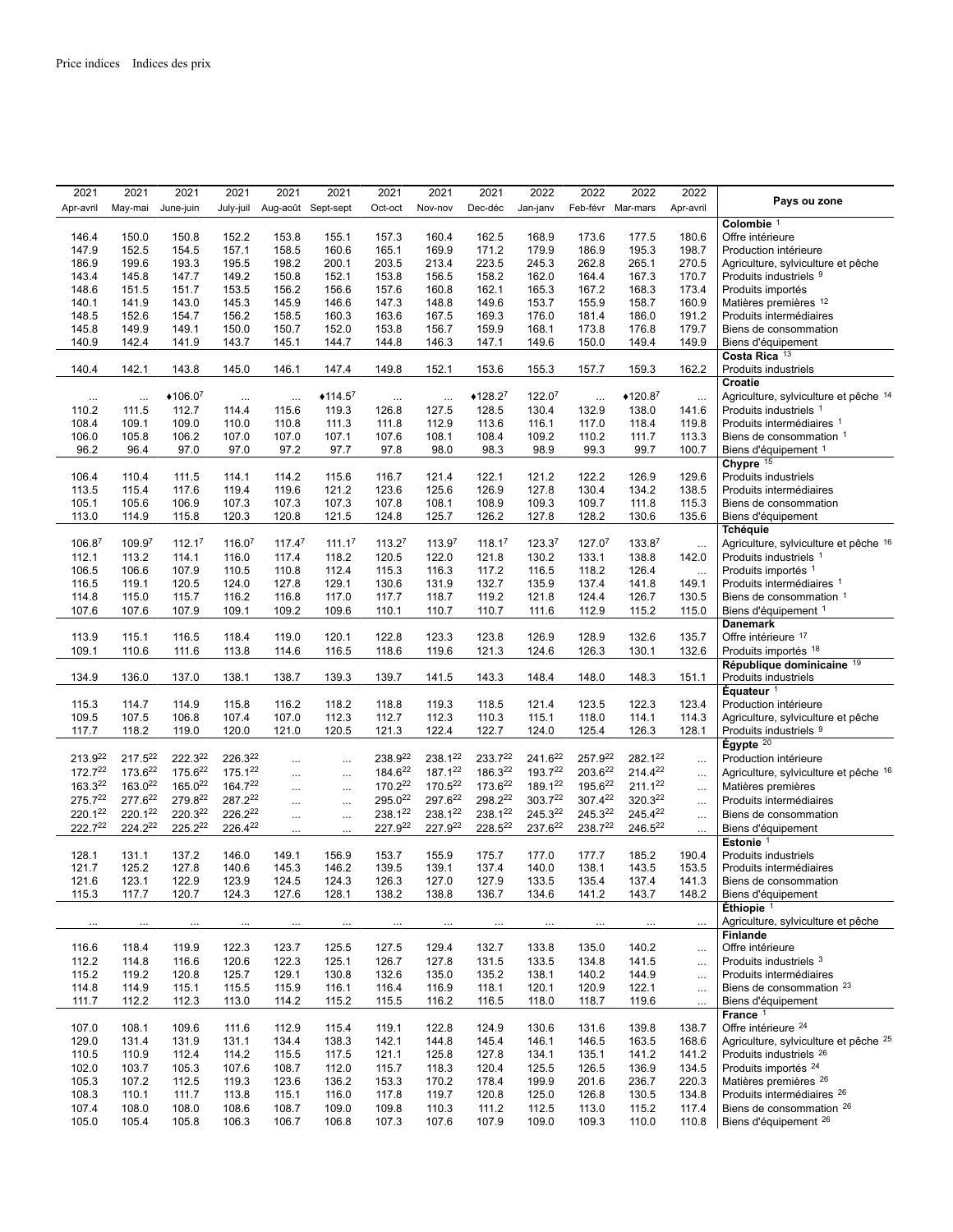## 7

Producer prices indices 2010=100 *[continued]*

Indices des prix à la production

|                                                          | 2015           | 2016              | 2017              | 2018                                | 2019               | 2020              | 2021              | 2020              | 2020              | 2020              | 2021              | 2021               | 2021               |
|----------------------------------------------------------|----------------|-------------------|-------------------|-------------------------------------|--------------------|-------------------|-------------------|-------------------|-------------------|-------------------|-------------------|--------------------|--------------------|
| <b>Country or area</b>                                   |                |                   |                   | Monthly average - moyenne mensuelle |                    |                   |                   | Oct-oct           | Nov-nov           | Dec-déc           | Jan-janv          |                    | Feb-févr Mar-mars  |
| Georgia <sup>27</sup>                                    |                |                   |                   |                                     |                    |                   |                   |                   |                   |                   |                   |                    |                    |
| Industrial products                                      | 124.2          | 124.1             | 137.7             | 146.1                               | 156.6              | 242.8             | 204.3             | 180.3             | 184.6             | 186.6             | 191.9             | 193.3              | 196.8              |
| Germany                                                  |                |                   |                   |                                     |                    |                   |                   |                   |                   |                   |                   |                    |                    |
| Agriculture, forestry and fishing <sup>28</sup>          | 105.3          | 103.9             | 114.3             | 114.7                               | 117.4              | 113.7             | 123.6             | 109.3             | 109.4             | 109.7             | 112.3             | 114.6              | 120.0              |
| Industrial products <sup>1</sup>                         | 103.9          | 102.2             | 105.0             | 107.8                               | 108.9              | 107.9             | 119.2             | 107.7             | 108.0             | 108.8             | 110.3             | 111.1              | 112.1              |
| Imported goods <sup>29</sup>                             | 100.7          | 97.5              | 101.2             | $\cdots$                            | 101.8 <sup>7</sup> | $\cdots$          | 110.07            | 96.87             | 97.3 <sup>7</sup> | 98.07             | 99.77             | 101.37             | 103.07             |
| Intermediate goods 30                                    | 102.1          | 100.6             | 104.6             | 107.4                               | 107.1              | 105.5             | 118.7             | 105.6             | 105.9             | 106.6             | 108.7             | 110.0              | 111.7              |
| Consumer goods 30                                        | 108.1          | 108.8             | 112.0             | 112.8                               | 114.7              | 116.1             | 117.6             | 115.3             | 115.3             | 115.0             | 115.3             | 115.4              | 116.3              |
| Capital goods 30                                         | 104.1          | 104.7             | 105.9             | 107.3                               | 108.9              | 110.0             | 112.2             | 110.2             | 110.0             | 110.2             | 110.6             | 110.8              | 110.9              |
| Greece                                                   |                |                   |                   |                                     |                    |                   |                   |                   |                   |                   |                   |                    |                    |
| Domestic supply                                          | 99.6           | $\cdots$          | $\cdots$          | $\cdots$                            | $\cdots$           | $\cdots$          | $\cdots$          |                   |                   |                   |                   |                    | $\cdots$           |
| Domestic production<br>Agriculture, forestry and fishing | 104.9<br>106.4 | $\cdots$          | $\cdots$          | $\cdots$                            | $\ldots$           | $\cdots$          | $\cdots$          |                   |                   | $\cdots$          |                   | $\cdots$           | $\cdots$           |
| Industrial products 1                                    | 104.6          | $\cdots$<br>98.9  | $\cdots$<br>103.1 | $\cdots$<br>106.5                   | $\cdots$<br>107.2  | $\cdots$<br>102.3 | $\cdots$<br>114.4 | <br>101.4         | <br>101.2         | <br>102.5         | <br>104.6         | $\cdots$<br>107.5  | $\cdots$<br>108.3  |
| Imported goods                                           | 94.2           |                   | $\cdots$          |                                     | $\cdots$           | $\cdots$          |                   |                   |                   |                   |                   |                    |                    |
| Intermediate goods $1$                                   | 102.9          | $\ldots$<br>100.9 | 101.8             | $\cdots$<br>103.1                   | 104.2              | 103.6             | $\cdots$<br>107.8 | $\cdots$<br>103.5 | $\cdots$<br>103.6 | $\cdots$<br>103.9 | <br>104.6         | $\cdots$<br>105.4  | $\cdots$<br>105.9  |
| Consumer goods <sup>1</sup>                              | 103.4          | 103.6             | 103.7             | 102.8                               | 102.6              | 102.8             | 103.6             | 102.8             | 102.8             | 103.1             | 102.9             | 102.9              | 102.9              |
| Capital goods <sup>1</sup>                               | 98.8           | 98.7              | 98.7              | 99.6                                | 99.7               | 101.0             | 106.6             | 101.4             | 101.4             | 101.4             | 104.1             | 104.1              | 103.9              |
| Hungary <sup>1</sup>                                     |                |                   |                   |                                     |                    |                   |                   |                   |                   |                   |                   |                    |                    |
| Industrial products                                      | 105.4          | 102.2             | 106.9             | 113.5                               | 117.9              | 118.8             | 138.9             | 120.2             | 120.7             | 122.5             | 123.9             | 125.7              | 127.9              |
| Intermediate goods                                       | 116.4          | 115.3             | 121.6             | 129.3                               | 133.0              | 137.3             | 159.6             | 139.3             | 139.5             | 141.0             | 143.1             | 145.4              | 149.5              |
| Consumer goods                                           | 112.2          | 113.3             | 118.5             | 120.5                               | 126.7              | 133.2             | 139.7             | 133.3             | 133.6             | 133.9             | 134.7             | 135.4              | 136.9              |
| Capital goods                                            | 106.2          | 108.1             | 110.5             | 115.2                               | 120.7              | 128.4             | 135.1             | 130.3             | 129.9             | 130.9             | 131.0             | 131.5              | 132.6              |
| India $31$                                               |                |                   |                   |                                     |                    |                   |                   |                   |                   |                   |                   |                    |                    |
| Domestic supply                                          | 110.8          | 108.0             | 114.1             | 119.0                               | 121.2              | 121.8             | 134.8             | 123.6             | 125.1             | 125.4             | 126.5             | 128.1              | 129.9              |
| Agriculture, forestry and fishing                        | 130.1          | 136.1             | 142.7             | 142.3                               | 152.9              | 160.3             | 163.8             | 171.5             | 170.1             | 161.1             | 155.8             | 157.5              | 156.4              |
| Industrial products 9                                    | 110.6          | 108.0             | 112.9             | 117.2                               | 118.1              | 119.6             | 131.7             | 120.4             | 121.6             | 123.3             | 125.3             | 126.0              | 127.9              |
| Raw materials 32                                         | 120.8          | 124.3             | 130.2             | 133.0                               | 141.2              | 144.5             | 155.1             | 151.8             | 152.8             | 148.0             | 144.9             | 147.1              | 147.4              |
| Indonesia                                                |                |                   |                   |                                     |                    |                   |                   |                   |                   |                   |                   |                    |                    |
| Agriculture, forestry and fishing                        | 129.8          | 132.9             | 136.4             | 140.7                               | 143.2              | 146.6             |                   |                   |                   | $*147.9$          | $\cdots$          |                    | $*149.6$           |
| Industrial products <sup>9</sup>                         | 134.6          | 137.7             | 141.1             | 144.8                               | 147.5              | 149.6             |                   |                   |                   | $*151.0$          |                   |                    | $*152.1$           |
| Iran (Islamic Republic of) 33<br>Domestic production     | 90.8           | 95.3              | 100.0             | 110.0                               |                    |                   |                   |                   |                   |                   |                   |                    |                    |
| Agriculture, forestry and fishing                        | 92.4           | 97.6              | 100.0             | 111.0                               | $\cdots$           |                   |                   |                   | $\cdots$          |                   |                   |                    |                    |
| Industrial products 9                                    | 96.9           | 96.5              | 100.0             | 110.7                               | $\cdots$           |                   |                   |                   |                   |                   | $\cdots$          |                    |                    |
| Ireland                                                  |                |                   |                   |                                     | $\cdots$           | $\cdots$          |                   |                   |                   |                   |                   |                    | $\cdots$           |
| Agriculture, forestry and fishing 7                      | 100.0          | 96.5              | 106.8             | 104.4                               | 103.3              | 104.0             | 115.9             | 105.1             | 104.8             | 105.9             | 106.5             | 108.5              | 111.1              |
| Industrial products <sup>7</sup>                         | 100.0          | 95.3              | 96.6              | 104.1                               | 98.9               | 91.5              | 142.6             | 96.9              | 95.5              | 102.0             | 112.2             | 101.3              | 109.3              |
| Intermediate goods                                       | 107.2          | 107.1             | 107.8             | $\cdots$                            | $\cdots$           | $\cdots$          | $\cdots$          |                   |                   |                   |                   |                    | $\cdots$           |
| Consumer goods                                           | 107.1          | 106.9             | 110.7             | $\cdots$                            | $\cdots$           | $\cdots$          |                   |                   |                   |                   |                   |                    | $\cdots$           |
| Capital goods                                            | 103.1          | 102.8             | 103.3             | $\cdots$                            | $\ldots$           |                   |                   |                   |                   |                   |                   |                    | $\cdots$           |
| Israel $34$                                              |                |                   |                   |                                     |                    |                   |                   |                   |                   |                   |                   |                    |                    |
| Industrial products                                      | 104.8          | 101.0             | 102.5             | 105.9 <sup>1</sup>                  | 104.7 <sup>1</sup> | $99.5^1$          | $\cdots$          | 98.7 <sup>1</sup> | 98.6 <sup>1</sup> | 99.2 <sup>1</sup> | 99.8 <sup>1</sup> | 114.1 <sup>1</sup> | 116.9 <sup>1</sup> |
| Italy $1$                                                |                |                   |                   |                                     |                    |                   |                   |                   |                   |                   |                   |                    |                    |
| Industrial products                                      | 102.6          | 100.3             | 102.9             | 107.0                               | 107.0              | 102.4             | 115.6             | 103.0             | 102.8             | 103.3             | 105.0             | 105.5              | 106.6              |
| Intermediate goods                                       | 103.8          | 102.6             | 105.5             | 107.6                               | 107.5              | 106.8             | 117.2             | 106.8             | 106.8             | 107.2             | 108.5             | 109.5              | 110.7              |
| Consumer goods                                           | 107.1          | 106.9             | 108.2             | 108.8                               | 109.6              | 110.2             | 112.9             | 110.8             | 110.8             | 110.8             | 110.9             | 111.1              | 111.7              |
| Capital goods                                            | 104.0          | 104.4             | 105.3             | 105.9                               | 107.3              | 107.7             | 110.7             | 107.9             | 107.7             | 108.0             | 108.2             | 107.8              | 108.5              |
| Japan $^7$                                               | 100.0          | 93.2              | 97.2              | 100.9                               | 99.4               | 95.2              | 103.6             | 94.2              | 94.2              | 95.0              | 96.1              | 97.6               |                    |
| Domestic supply<br>Domestic production                   | 100.0          | 96.5              | 98.7              | 101.3                               | 101.5              | 100.3             | 105.1             | 99.8              | 99.7              | 100.2             | 100.8             | 101.3              | 99.2<br>102.3      |
| Agriculture, forestry and fishing                        | 100.0          | 102.5             | 107.6             | 109.8                               | 108.9              | 107.9             | 107.7             | 108.1             | 108.6             | 110.0             | 106.6             | 107.0              | 108.6              |
| Industrial products                                      | 100.0          | 97.0              | 98.9              | 101.1                               | 101.3              | 100.4             | 105.4             | 100.2             | 100.2             | 100.7             | 101.4             | 102.0              | 102.8              |
| Imported goods                                           | 100.0          | 83.6              | 92.7              | 99.7                                | 94.4               | 84.7              | 104.0             | 82.2              | 82.7              | 84.3              | 87.2              | 91.2               | 94.8               |
| Raw materials                                            | 100.0          | 78.6              | 95.9              | 109.5                               | 103.8              | 86.4              | 118.9             | 81.3              | 82.8              | 86.8              | 92.6              | 99.0               | 103.0              |
| Intermediate goods                                       | 100.0          | 93.4              | 97.4              | 101.6                               | 100.6              | 97.1              | 105.3             | 96.3              | 96.3              | 96.7              | 97.8              | 98.9               | 100.6              |
| Consumer goods                                           | 100.0          | 96.4              | 97.0              | 97.3                                | 95.8               | 93.7              | 96.2              | 93.7              | 93.5              | 94.0              | 93.9              | 94.5               | 95.4               |
| Capital goods                                            | 100.0          | 97.9              | 98.0              | 97.9                                | 97.5               | 96.9              | 98.3              | 96.6              | 96.5              | 96.5              | 96.6              | 96.7               | 97.3               |
| Jordan                                                   |                |                   |                   |                                     |                    |                   |                   |                   |                   |                   |                   |                    |                    |
| Domestic supply                                          | #100.2         | 95.5              | 96.0              | 98.2                                | 98.4               | $\cdots$          | $\cdots$          | $\ldots$          | $\cdots$          | $*96.8$           | $\cdots$          | $\cdots$           | $*97.1$            |
| Agriculture, forestry and fishing                        | #106.9         | 100.7             | 100.9             | 102.7                               | 102.9              | $\ldots$          | $\ldots$          | $\cdots$          | $\ldots$          | $*104.3$          |                   | $\cdots$           | $*103.7$           |
| Industrial products                                      | #118.5         | 108.7             | 112.8             | 121.3                               | 119.5              | 110.5             | 124.3             | 109.8             | 109.7             | 111.6             | 115.1             | 117.6              | 120.9              |
| Intermediate goods                                       | #99.6          | 95.3              | 96.8              | 98.3                                | 99.8               | $\cdots$          | $\cdots$          |                   | $\cdots$          | $*94.7$           | $\ddotsc$         | $\cdots$           | $*98.1$            |
| Consumer goods                                           | #92.0          | 90.0              | 97.5              | 99.0                                | 98.6               |                   | $\cdots$          |                   | $\cdots$          | $*97.1$           |                   |                    | $*97.3$            |
| Kyrgyzstan                                               | 138.9          |                   |                   |                                     |                    |                   |                   |                   |                   |                   |                   | 214.4              | 208.4              |
| Industrial products                                      |                | 147.7             | 150.1             | 152.3                               | 158.6              | 191.9             | 215.7             | 208.7             | 213.0             | 207.9             | 206.6             |                    |                    |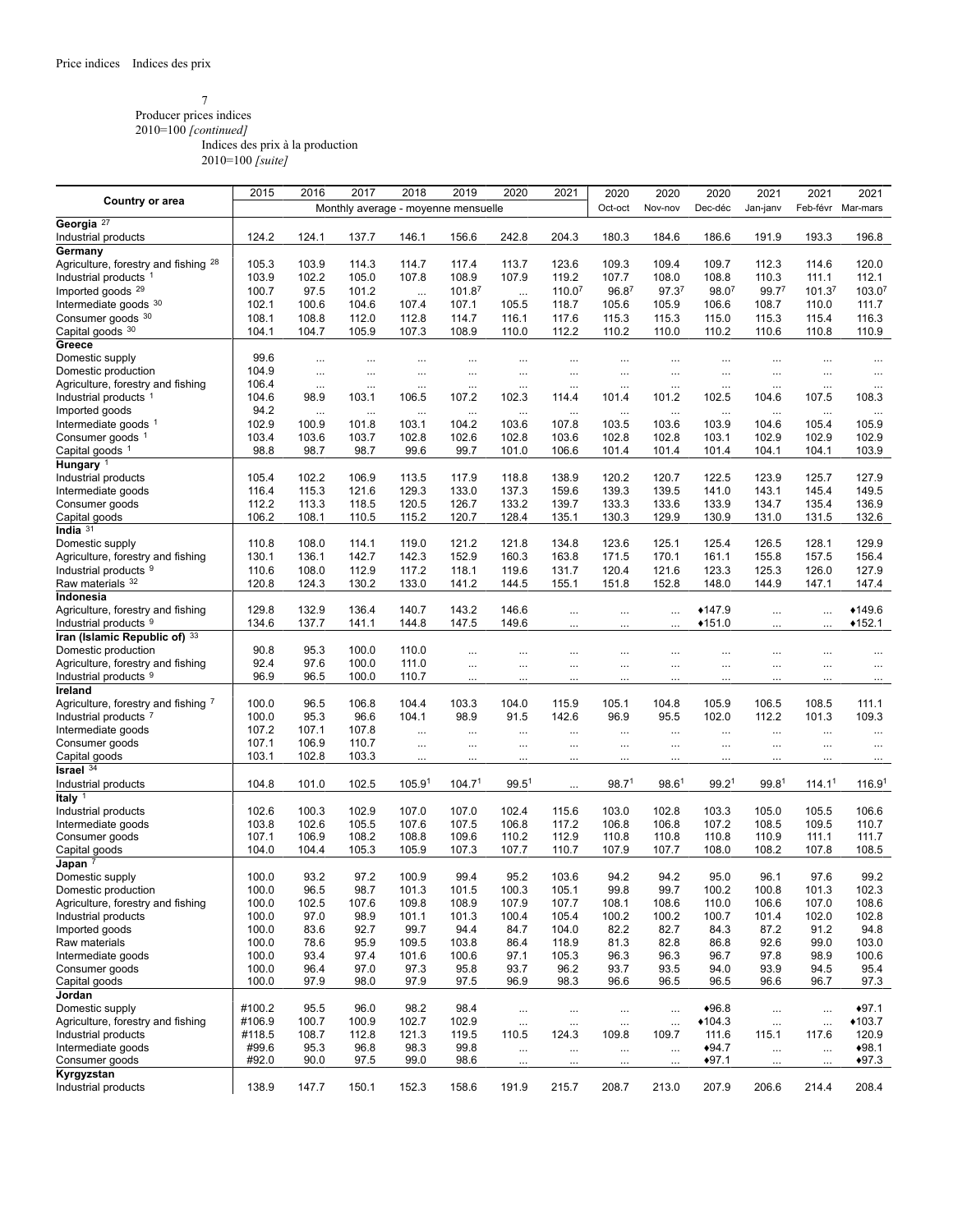|                                                               | 2022              | 2022              | 2022              | 2022              | 2021              | 2021               | 2021               | 2021               | 2021               | 2021               | 2021               | 2021               | 2021               |
|---------------------------------------------------------------|-------------------|-------------------|-------------------|-------------------|-------------------|--------------------|--------------------|--------------------|--------------------|--------------------|--------------------|--------------------|--------------------|
| Pays ou zone                                                  | Apr-avril         | Feb-févr Mar-mars |                   | Jan-janv          | Dec-déc           | Nov-nov            | Oct-oct            | Aug-août Sept-sept |                    | July-juil          | June-juin          | May-mai            | Apr-avril          |
| Géorgie <sup>27</sup>                                         |                   |                   |                   |                   |                   |                    |                    |                    |                    |                    |                    |                    |                    |
| Produits industriels                                          | $\ddots$          |                   | 226.3             | 223.0             | 224.6             | 216.4              | 212.3              | 207.0              | 202.4              | 200.0              | 200.5              | 202.7              | 203.2              |
| Allemagne<br>Agriculture, sylviculture et pêche <sup>28</sup> | 170.7             |                   | 140.4             | 136.0             | 133.8             | 132.1              | 126.9              | 123.6              | 125.1              |                    | 123.9              | 124.7              | 122.0              |
| Produits industriels 1                                        | $\ldots$          | 161.7<br>146.7    | 139.9             | 138.0             | 135.1             | 128.6              | 127.6              | 122.9              | 120.1              | 123.5<br>118.3     | 116.2              | 114.7              | 113.0              |
| Produits importés <sup>29</sup>                               | $\cdots$          | 135.47            | 128.17            | 126.67            | 121.47            | 121.4 <sup>7</sup> | 117.97             | 113.67             | 112.17             | 110.67             | 108.17             | 106.27             | 104.47             |
| Produits intermédiaires 30                                    | $\ldots$          | 137.7             | 133.0             | 131.2             | 127.2             | 126.1              | 124.7              | 123.5              | 122.8              | 121.1              | 118.3              | 116.3              | 113.7              |
| Biens de consommation 30                                      | $\cdots$          | 127.2             | 123.9             | 122.9             | 120.3             | 119.5              | 118.7              | 118.2              | 118.2              | 117.9              | 117.8              | 117.0              | 116.9              |
| Biens d'équipement 30                                         | $\cdots$          | 117.3             | 116.8             | 116.4             | 114.3             | 114.0              | 113.7              | 113.2              | 112.8              | 112.1              | 111.6              | 111.4              | 111.2              |
| Grèce                                                         |                   |                   |                   |                   |                   |                    |                    |                    |                    |                    |                    |                    |                    |
| Offre intérieure                                              | $\ldots$          |                   | $\cdots$          |                   | $\cdots$          | $\cdots$           | $\cdots$           |                    | $\ddotsc$          |                    | $\ddotsc$          |                    | $\cdots$           |
| Production intérieure                                         | $\cdots$          | $\cdots$          | $\cdots$          | $\cdots$          | $\cdots$          | $\cdots$           | $\cdots$           |                    | $\cdots$           | $\cdots$           | $\cdots$           | $\cdots$           | $\cdots$           |
| Agriculture, sylviculture et pêche                            | $\cdots$          | $\cdots$          | $\cdots$          | $\cdots$          | $\cdots$          |                    | $\cdots$           |                    |                    | $\cdots$           | $\cdots$           | $\cdots$           | $\ldots$           |
| Produits industriels 1<br>Produits importés                   | 161.9             | 157.4             | 144.7             | 138.1             | 133.7             | 123.7              | 121.7              | 118.7              | 112.2              | 112.0              | 111.2              | 110.0              | 109.3              |
| Produits intermédiaires 1                                     | $\ldots$<br>117.8 | <br>115.8         | $\cdots$<br>114.1 | $\cdots$<br>111.6 | $\ddots$<br>111.1 | $\cdots$<br>110.4  | $\cdots$<br>110.0  | $\cdots$<br>108.9  | $\cdots$<br>108.5  | <br>108.1          | $\cdots$<br>107.5  | $\cdots$<br>107.2  | $\ldots$<br>106.7  |
| Biens de consommation 1                                       | 107.2             | 105.9             | 104.7             | 104.5             | 104.5             | 104.2              | 104.1              | 103.9              | 103.6              | 103.3              | 103.4              | 103.6              | 103.6              |
| Biens d'équipement 1                                          | 111.7             | 111.8             | 109.4             | 109.0             | 108.8             | 108.6              | 108.6              | 108.7              | 108.8              | 106.7              | 106.8              | 106.3              | 104.0              |
| Hongrie <sup>1</sup>                                          |                   |                   |                   |                   |                   |                    |                    |                    |                    |                    |                    |                    |                    |
| Produits industriels                                          | 185.5             | 178.6             | 170.9             | 168.4             | 161.0             | 158.4              | 152.2              | 143.7              | 139.9              | 138.2              | 133.8              | 131.6              | 129.9              |
| Produits intermédiaires                                       | 205.0             | 195.6             | 188.2             | 184.4             | 176.6             | 174.8              | 170.7              | 166.0              | 163.4              | 162.1              | 156.9              | 154.6              | 152.7              |
| Biens de consommation                                         | 168.6             | 161.7             | 156.5             | 152.4             | 146.9             | 144.6              | 142.7              | 140.9              | 140.2              | 140.1              | 139.1              | 138.3              | 137.8              |
| Biens d'équipement                                            | 149.8             | 146.5             | 143.8             | 141.8             | 141.5             | 140.1              | 137.9              | 136.7              | 136.3              | 135.7              | 133.8              | 131.8              | 132.8              |
| Inde $31$<br>Offre intérieure                                 | 151.9             | 148.9             | 145.3             | 143.8             | 143.3             | 143.7              | 140.7              | 137.4              | 136.2              | 135.0              | 133.7              | 132.9              | 132.0              |
| Agriculture, sylviculture et pêche                            | 174.9             | 169.6             | 170.4             | 172.0             | 176.7             | 178.3              | 171.6              | 164.1              | 161.7              | 161.5              | 160.5              | 159.6              | 161.6              |
| Produits industriels 9                                        | 144.0             | 142.3             | 138.9             | 137.2             | 136.5             | 136.6              | 135.9              | 134.0              | 133.2              | 132.3              | 131.6              | 131.5              | 129.9              |
| Matières premières 32                                         | 174.9             | 170.9             | 167.5             | 167.5             | 168.4             | 168.4              | 163.0              | 157.7              | 155.4              | 154.3              | 153.0              | 150.2              | 151.5              |
| Indonésie                                                     |                   |                   |                   |                   |                   |                    |                    |                    |                    |                    |                    |                    |                    |
| Agriculture, sylviculture et pêche                            | $\ldots$          | $*160.1$          |                   | $\ddotsc$         | $*156.3$          | $\cdots$           |                    | $*152.7$           | $\ddotsc$          | $\cdots$           | $*151.2$           |                    | $\ddotsc$          |
| Produits industriels 9                                        | $\cdots$          | $*158.7$          |                   |                   | $*156.0$          |                    |                    | $*154.1$           |                    |                    | $*153.5$           |                    |                    |
| Iran (République islamique d') 33                             |                   |                   |                   |                   |                   |                    |                    |                    |                    |                    |                    |                    |                    |
| Production intérieure                                         | $\cdots$          |                   |                   | $\cdots$          | $\cdots$          |                    | $\cdots$           |                    | $\ddotsc$          |                    | $\ldots$           |                    | $\cdots$           |
| Agriculture, sylviculture et pêche                            | $\cdots$          |                   | $\cdots$          |                   |                   |                    |                    | $\cdots$           |                    |                    | $\cdots$           |                    | $\ddotsc$          |
| Produits industriels 9<br>Irlande                             | $\ddotsc$         |                   |                   |                   | $\ddotsc$         |                    |                    |                    | $\ddotsc$          |                    |                    |                    |                    |
| Agriculture, sylviculture et pêche 7                          | 141.1             | 134.2             | 129.3             | 125.7             | 124.7             | 119.9              | 120.0              | 119.4              | 116.5              | 116.0              | 116.5              | 116.1              | 113.8              |
| Produits industriels 7                                        | 188.4             | 225.3             | 165.5             | 180.1             | 203.2             | 179.4              | 184.0              | 173.6              | 140.9              | 146.9              | 121.8              | 122.2              | 116.1              |
| Produits intermédiaires                                       | $\ddotsc$         |                   | $\cdots$          | $\cdots$          | $\cdots$          | $\cdots$           | $\cdots$           | $\cdots$           | $\cdots$           |                    | $\cdots$           |                    | $\cdots$           |
| Biens de consommation                                         | $\cdots$          | $\cdots$          | $\cdots$          | $\ddotsc$         | $\ddotsc$         | $\cdots$           | $\cdots$           | $\cdots$           |                    | $\cdots$           | $\cdots$           | $\cdots$           | $\ddotsc$          |
| Biens d'équipement                                            | $\cdots$          |                   |                   | .                 | $\ddotsc$         |                    |                    |                    |                    |                    |                    |                    |                    |
| Israël $34$                                                   |                   |                   |                   |                   |                   |                    |                    |                    |                    |                    |                    |                    |                    |
| Produits industriels                                          | $\cdots$          |                   | $\cdots$          | $\cdots$          | $\cdots$          |                    | 123.7 <sup>1</sup> | 122.7 <sup>1</sup> | 123.0 <sup>1</sup> | 121.9 <sup>1</sup> | 120.0 <sup>1</sup> | 119.5 <sup>1</sup> | 117.7 <sup>1</sup> |
| Italie <sup>1</sup>                                           |                   |                   |                   |                   |                   |                    | 129.0              |                    |                    |                    |                    |                    |                    |
| Produits industriels<br>Produits intermédiaires               | 155.8<br>139.1    | 156.2<br>134.9    | 149.1<br>130.9    | 148.9<br>128.9    | 132.5<br>125.9    | 130.9<br>124.8     | 123.1              | 118.0<br>121.8     | 115.8<br>120.2     | 115.4<br>118.5     | 111.4<br>116.5     | 109.5<br>114.5     | 108.1<br>112.6     |
| Biens de consommation                                         | 121.2             | 119.5             | 117.7             | 117.1             | 115.3             | 114.6              | 114.1              | 114.1              | 113.3              | 113.1              | 112.8              | 112.4              | 112.0              |
| Biens d'équipement                                            | 118.2             | 117.0             | 115.6             | 115.1             | 113.6             | 113.5              | 112.8              | 112.1              | 111.1              | 111.0              | 110.7              | 109.8              | 108.8              |
| Japon $7$                                                     |                   |                   |                   |                   |                   |                    |                    |                    |                    |                    |                    |                    |                    |
| Offre intérieure                                              | 119.1             | 114.7             | 112.8             | 111.3             | 110.6             | 110.5              | 108.4              | 106.0              | 105.2              | 104.5              | 103.0              | 101.7              | 100.5              |
| Production intérieure                                         | 113.5             | 112.2             | 111.2             | 110.1             | 109.1             | 108.9              | 108.2              | 106.6              | 106.2              | 106.0              | 104.8              | 103.9              | 103.2              |
| Agriculture, sylviculture et pêche                            | 104.7             | 103.1             | 102.7             | 101.8             | 106.0             | 104.4              | 105.0              | 106.8              | 108.1              | 110.1              | 110.4              | 109.5              | 109.7              |
| Produits industriels                                          | 113.0             | 111.8             | 111.0             | 110.3             | 109.1             | 109.2              | 108.5              | 106.6              | 106.3              | 106.0              | 105.0              | 104.2              | 103.7              |
| Produits importés<br>Matières premières                       | 140.7<br>177.1    | 127.0<br>155.5    | 122.6<br>150.4    | 119.8<br>144.8    | 120.2<br>146.8    | 120.2<br>146.5     | 113.9<br>133.3     | 108.9<br>126.2     | 107.2<br>124.7     | 104.7<br>120.1     | 102.4<br>116.5     | 99.7<br>111.3      | 97.3<br>107.0      |
| Produits intermédiaires                                       | 120.8             | 117.1             | 115.0             | 113.6             | 112.1             | 111.9              | 110.6              | 108.1              | 107.1              | 106.5              | 104.7              | 103.5              | 102.4              |
| Biens de consommation                                         | 99.9              | 99.3              | 98.5              | 97.9              | 97.9              | 98.2               | 97.7               | 96.6               | 96.5               | 96.5               | 96.1               | 95.5               | 95.5               |
| Biens d'équipement                                            | 102.5             | 101.3             | 100.5             | 100.5             | 100.2             | 100.1              | 99.6               | 98.7               | 98.7               | 98.3               | 98.1               | 98.1               | 97.4               |
| Jordanie                                                      |                   |                   |                   |                   |                   |                    |                    |                    |                    |                    |                    |                    |                    |
| Offre intérieure                                              | $\ldots$          | $\cdots$          | $\cdots$          | $\cdots$          | $\cdots$          | $\cdots$           | $\cdots$           | $*99.3$            | $\cdots$           |                    | $*98.4$            | $\cdots$           | $\ldots$           |
| Agriculture, sylviculture et pêche                            | $\ldots$          | $\cdots$          | $\cdots$          | $\cdots$          | $\cdots$          |                    | $\cdots$           | $*104.6$           | $\ldots$           | $\cdots$           | $*104.5$           | $\ldots$           | $\ldots$           |
| Produits industriels                                          | $\cdots$          | 137.4             | 133.8             | 130.0             | 132.3             | 132.0              | 127.9              | 126.1              | 126.7              | 125.7              | 123.5              | 122.5              | 121.8              |
| Produits intermédiaires                                       | $\cdots$          | $\cdots$          | $\cdots$          | $\cdots$          | $\cdots$          | $\cdots$           | $\cdots$           | $*104.4$           |                    | $\cdots$           | $*101.6$           | $\cdots$           | $\ldots$           |
| Biens de consommation<br>Kirghizistan                         | $\cdots$          |                   | $\cdots$          | $\ddots$          | $\cdots$          |                    | $\cdots$           | $*99.1$            | $\cdots$           | $\cdots$           | $*98.0$            |                    | $\ldots$           |
| Produits industriels                                          | 236.1             | 260.2             | 230.3             | 221.3             | 220.0             | 221.6              | 218.4              | 218.9              | 217.4              | 216.3              | 220.6              | 216.6              | 208.6              |
|                                                               |                   |                   |                   |                   |                   |                    |                    |                    |                    |                    |                    |                    |                    |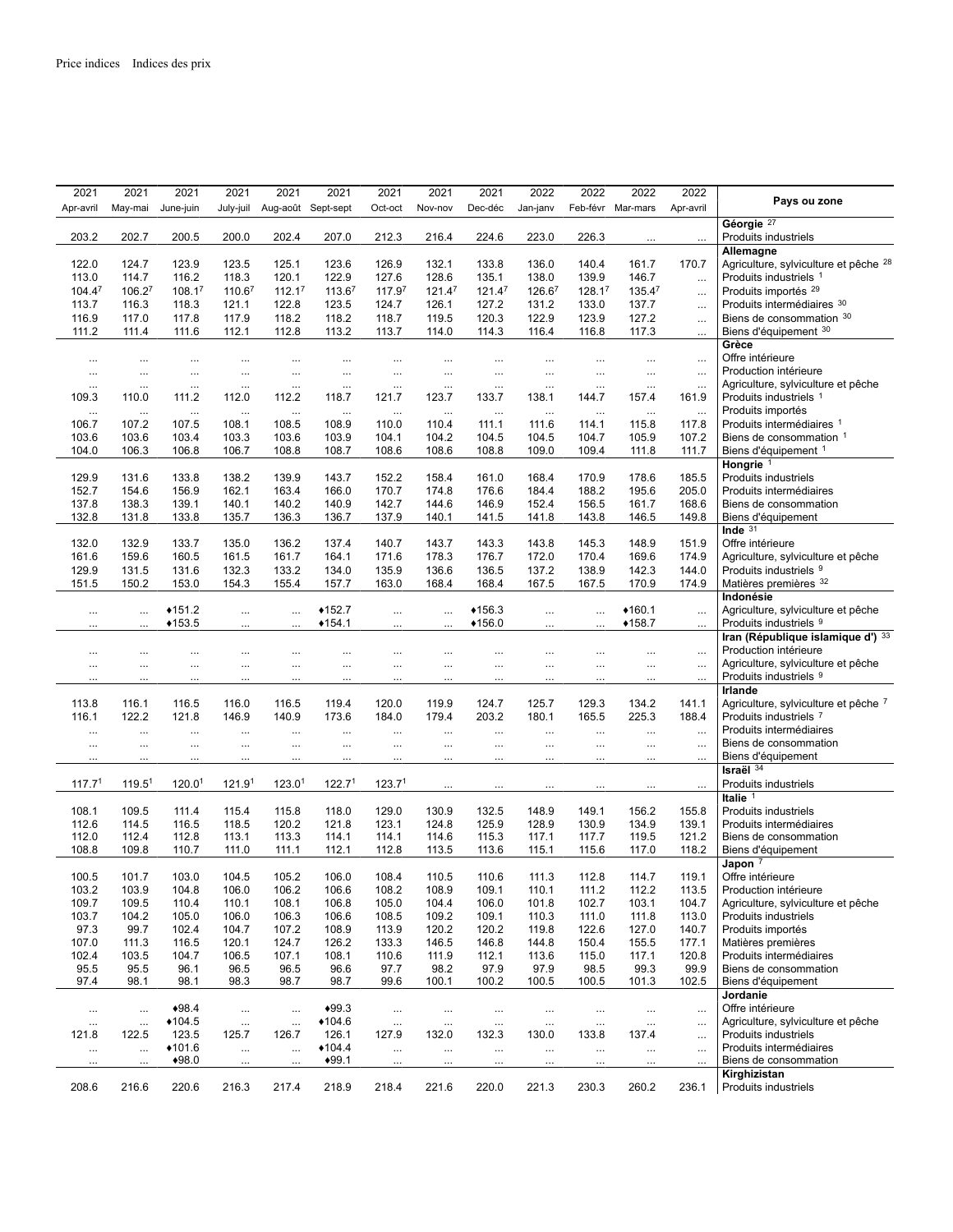#### 7 Producer prices indices 2010=100 *[continued]* Indices des prix à la production

|                                      | 2015               | 2016               | 2017                                | 2018               | 2019      | 2020      | 2021              | 2020         | 2020      | 2020               | 2021              | 2021         | 2021              |
|--------------------------------------|--------------------|--------------------|-------------------------------------|--------------------|-----------|-----------|-------------------|--------------|-----------|--------------------|-------------------|--------------|-------------------|
| Country or area                      |                    |                    | Monthly average - moyenne mensuelle |                    |           |           |                   | Oct-oct      | Nov-nov   | Dec-déc            | Jan-janv          | Feb-févr     | Mar-mars          |
| Latvia                               |                    |                    |                                     |                    |           |           |                   |              |           |                    |                   |              |                   |
| Agriculture, forestry and fishing    | 101.7              | 98.0               | 113.0                               | 118.2              | 122.9     | 118.6     |                   |              |           | $*119.2$           |                   |              | $*125.2$          |
|                                      |                    |                    |                                     |                    | 123.7     | 119.7     | $\ldots$<br>134.6 | $\cdots$     | $\cdots$  |                    | $\cdots$          | $\cdots$     | 121.6             |
| Industrial products <sup>1</sup>     | 114.4              | 110.6              | 113.1                               | 119.3              |           |           |                   | 118.7        | 119.2     | 119.2              | 119.8             | 120.8        |                   |
| Intermediate goods $1$               | 114.2              | 112.5              | 114.6                               | 123.1              | 125.1     | 120.7     | 142.8             | 120.9        | 122.2     | 122.6              | 124.6             | 125.4        | 127.5             |
| Consumer goods <sup>1</sup>          | 108.5              | 108.1              | 115.1                               | 118.3              | 121.0     | 121.1     | 123.2             | 120.8        | 120.1     | 119.7              | 119.9             | 119.7        | 121.0             |
| Capital goods <sup>1</sup>           | 103.7              | 101.0              | 101.0                               | 102.2              | 107.1     | 114.8     | 126.7             | 116.2        | 116.0     | 115.6              | 116.1             | 116.2        | 118.9             |
| Lithuania <sup>1</sup>               |                    |                    |                                     |                    |           |           |                   |              |           |                    |                   |              |                   |
| Industrial products                  | 100.1              | 96.9               | 100.4                               | 104.7              | 105.4     | 98.6      | 111.1             | 97.4         | 97.3      | 99.1               | 100.2             | 102.2        | 104.0             |
| Intermediate goods                   | 106.3              | 102.7              | 104.8                               | 106.8              | 107.1     | 102.1     | 115.3             | 101.4        | 102.1     | 102.0              | 103.5             | 105.9        | 108.1             |
| Consumer goods                       | 103.3              | 102.6              | 109.0                               | 109.3              | 111.7     | 110.8     | 109.7             | 109.6        | 108.2     | 107.4              | 106.4             | 106.2        | 107.3             |
| Capital goods                        | 94.3               | 92.6               | 92.8                                | 94.0               | 95.2      | 96.9      | 101.7             | 98.0         | 97.0      | 98.6               | 99.9              | 100.1        | 100.1             |
| Luxembourg $1$                       |                    |                    |                                     |                    |           |           |                   |              |           |                    |                   |              |                   |
| Industrial products                  | 103.8              | 101.2              | 99.3                                | 99.8               | 102.2     | 101.4     | 114.0             | 100.2        | 100.9     | 101.7              | 104.5             | 107.5        | 109.0             |
| Intermediate goods                   | 105.7              | 105.1              | 110.9                               | 118.0              | 117.4     | 114.6     | 144.3             | 113.3        | 114.8     | 117.4              | 118.8             | 127.7        | 131.4             |
| Consumer goods                       | 112.9              | 116.1              | 115.6                               | 115.8              | 115.0     | 116.4     | 119.9             | 116.2        | 116.3     | 116.0              | 116.6             | 117.0        | 118.8             |
| Capital goods                        | 108.5              | 108.9              | 109.9                               | 110.3              | 111.2     | 111.6     | 112.4             | 111.6        | 111.6     | 111.6              | 112.0             | 112.0        | 112.0             |
| Malaysia                             |                    |                    |                                     |                    |           |           |                   |              |           |                    |                   |              |                   |
| Domestic supply                      | 104.0              | $\ldots$           |                                     |                    | $\cdots$  | $\ddotsc$ |                   |              | $\ddotsc$ |                    |                   |              |                   |
| Domestic production                  | 102.2              | 101.1              | $\cdots$<br>108.0                   | 106.7              | 105.2     | 102.4     | $\cdots$<br>112.1 | <br>101.3    | 103.3     | $\ddotsc$<br>105.1 | $\cdots$<br>107.2 | <br>108.8    | 109.6             |
| Imported goods                       | 107.7              |                    |                                     |                    |           |           |                   |              |           |                    |                   |              |                   |
| Malta <sup>1</sup>                   |                    | $\ldots$           | $\ldots$                            | $\cdots$           | $\ldots$  | $\cdots$  | $\cdots$          | $\cdots$     | $\cdots$  | $\cdots$           | $\cdots$          | $\cdots$     | $\ldots$          |
|                                      |                    |                    |                                     |                    |           |           |                   |              |           |                    |                   |              |                   |
| Industrial products                  | 100.9              | 100.9              | 101.4                               | 102.2              | 103.4     | 105.0     | 107.0             | 105.1        | 105.1     | 104.9              | 105.8             | 105.8        | 105.9             |
| Intermediate goods                   | 109.2              | 111.0              | 113.0                               | 115.6              | 117.7     | 117.6     | 124.2             | 117.9        | 117.8     | 117.0              | 121.4             | 121.3        | 121.4             |
| Consumer goods                       | 111.5              | 113.0              | 113.5                               | 115.7              | 117.7     | 123.6     | 125.0             | 124.0        | 124.1     | 124.0              | 124.4             | 124.4        | 124.5             |
| Capital goods                        | 109.1              | 112.9              | 113.9                               | 115.0              | 118.3     | 118.7     | 124.2             | 118.7        | 118.7     | 118.7              | 118.0             | 118.0        | 118.0             |
| Mauritius <sup>1</sup>               |                    |                    |                                     |                    |           |           |                   |              |           |                    |                   |              |                   |
| Agriculture, forestry and fishing 35 | 105.0              | 109.8              | 113.6                               | 112.4              | 112.2     | 123.8     | 130.8             | 127.4        | 117.8     | 117.6              | 124.3             | 126.2        | 132.5             |
| Industrial products 9                | 120.7              | 120.9              | 123.6                               | 127.5              | 129.4     | 134.2     | 145.7             | 137.0        | 137.0     | 137.2              | 137.5             | 138.6        | 140.0             |
| Mexico <sup>1</sup>                  |                    |                    |                                     |                    |           |           |                   |              |           |                    |                   |              |                   |
| Domestic supply 36                   | 119.2              | 125.9              | 136.1                               | 144.6              | 149.8     | 155.2     | 168.7             | 157.0        | 157.7     | 158.0              | 160.4             | 162.3        | 164.6             |
| Domestic production 36               | 117.9              | 124.6              | 133.2                               | 140.5              | 144.8     | 150.6     | 159.5             | 152.2        | 151.8     | 151.8              | 153.0             | 154.6        | 156.6             |
| Agriculture, forestry and fishing 37 | 119.6              | 130.6              | 140.3                               | 144.7              | 147.4     | 154.3     | 169.8             | 156.9        | 156.0     | 154.0              | 155.1             | 156.7        | 160.8             |
| Industrial products <sup>9</sup>     | 118.6              | 128.1              | 136.6                               | 143.3              | 148.1     | 157.1     | 163.6             | 158.8        | 157.6     | 156.9              | 157.8             | 159.3        | 161.5             |
| Imported goods                       | 105.3              | 104.2              | 106.8                               | 110.6              | 110.8     | 109.9     | 122.2             | 110.5        | 111.2     | 112.1              | 113.5             | 114.7        | 116.6             |
| Intermediate goods 36                | 118.1              | 123.9              | 135.0                               | 144.1              | 147.2     | 150.7     | 163.0             | 152.2        | 152.1     | 152.8              | 154.5             | 156.9        | 159.0             |
| Consumer goods 38                    | 120.2              | 126.4              | 135.4                               | 142.2              | $\ddotsc$ | $\cdots$  | $\cdots$          |              | $\cdots$  |                    | $\ldots$          | $\cdots$     |                   |
| Capital goods 36                     | 118.0              | 125.4              | 137.4                               | 148.0              | 152.7     | 157.7     | 173.7             | 159.6        | 159.7     | $\cdots$<br>159.8  | 163.5             | 166.3        | $\ldots$<br>168.8 |
| Montenegro <sup>13</sup>             |                    |                    |                                     |                    |           |           |                   |              |           |                    |                   |              |                   |
|                                      |                    |                    |                                     | 110.2              |           |           |                   |              |           |                    |                   | 113.7        |                   |
| Industrial products                  | 108.4              | 107.9              | 108.3                               |                    | 112.9     | 112.8     | 114.3             | 113.1        | 112.7     | 112.5              | 113.3             |              | 114.4             |
| Morocco <sup>9</sup>                 |                    |                    |                                     |                    |           |           |                   |              |           |                    |                   |              |                   |
| Industrial products                  | 103.6              | 105.2              | 107.0                               | 109.8              | 110.3     | 108.3     | $\cdots$          | 107.7        | 107.6     | 108.0              | $\cdots$          | $\cdots$     | $\cdots$          |
| Netherlands <sup>1</sup>             |                    |                    |                                     |                    |           |           |                   |              |           |                    |                   |              |                   |
| Industrial products                  | 100.9              | 98.4               | 102.7                               | 105.9              | 107.7     | 104.8     | 122.0             | 104.6        | 105.2     | 106.3              | 109.4             | 111.3        | 113.6             |
| Intermediate goods                   | 103.5              | 100.8              | 106.3                               | 110.0              | 110.0     | 105.8     | 123.6             | 105.4        | 105.8     | 106.8              | 110.0             | 112.5        | 116.1             |
| Consumer goods                       | 109.1              | 110.1              | 113.6                               | 113.7              | 116.9     | 120.2     | 128.8             | 120.1        | 121.0     | 121.6              | 122.9             | 124.5        | 126.0             |
| Capital goods                        | 105.2              | 106.2              | 108.0                               | 109.3              | 116.5     | 118.6     | 123.6             | 117.6        | 117.7     | 117.3              | 120.6             | 120.9        | 121.3             |
| New Zealand <sup>1</sup>             |                    |                    |                                     |                    |           |           |                   |              |           |                    |                   |              |                   |
| Agriculture, forestry and fishing 39 | 99.2               | 102.1              | 121.5                               | 126.9              | 132.0     | 130.7     | 145.7             |              |           | $*130.9$           | $\cdots$          |              | $*134.5$          |
| Industrial products 40               | 103.1              | 100.5              | 108.8                               | 113.6              | 115.4     | 114.3     | 119.8             | $\cdots$     | $\ddotsc$ | $*111.4$           | $\cdots$          |              | $*112.1$          |
| Intermediate goods 41                | 105.1              | 105.6              | 110.4                               | 114.3              | 117.6     | 117.5     | 124.3             | $\cdots$     | $\cdots$  | $*117.7$           | $\cdots$          |              | $*120.2$          |
| North Macedonia                      |                    |                    |                                     |                    |           |           |                   |              |           |                    |                   |              |                   |
| Industrial products                  | 112.1              | 111.9              | 112.8                               | 112.5              | 113.4     | 114.2     | 123.9             | 114.7        | 114.8     | 115.4              | 115.5             | 116.9        | 119.2             |
| Intermediate goods                   | 112.6              | 108.2              | 110.3                               | 113.1              | 113.2     | 111.8     | 126.5             | 111.4        | 111.3     | 111.7              | 112.6             | 115.4        | 118.3             |
| Consumer goods                       | 108.2              | 108.4              | 109.9                               | 110.6              | 112.3     | 113.6     | 116.0             | 112.8        | 113.4     | 113.9              | 114.0             | 113.6        | 116.2             |
| Capital goods                        | 93.4               | 101.3              | 103.1                               | 103.6              | 104.7     | 104.7     | 108.5             | 104.5        | 104.6     | 104.5              | 104.7             | 104.4        | 105.2             |
| Norway                               |                    |                    |                                     |                    |           |           |                   |              |           |                    |                   |              |                   |
| Domestic supply                      | 105.6              | 106.7              | 112.0                               | 119.0              | 121.3     | 120.9     | 134.4             | 120.9        | 120.7     | 122.4              | 126.1             | 127.3        | 127.3             |
| Domestic production                  | 104.5              | 105.7              | 111.6                               | 121.3              | 123.1     | 117.4     | 136.3             | 116.4        | 115.5     | 119.0              | 124.5             | 126.8        | 126.0             |
| Agriculture, forestry and fishing    | 118.0              | 126.2              | 125.7                               | 127.2              | 127.8     | 130.6     | 134.1             | 128.4        | 127.5     | 128.1              | 127.3             | 127.6        | 129.7             |
| Industrial products <sup>9</sup>     | 111.4              | 112.8              | 117.2                               | 124.1              | 126.8     | 127.8     | 137.2             | 127.1        | 127.9     | 128.5              | 130.3             | 131.9        | 131.7             |
| Raw materials                        | 107.7              | 108.6              | 113.5                               | 124.8              | 136.0     | 137.2     | 162.1             | 137.8        | 136.8     | 138.4              | 142.1             | 143.4        | 140.6             |
| Intermediate goods                   | 113.1              | 110.0              | 103.9                               | 105.1              | 108.5     | 114.6     | 118.9             | 116.2        | 115.8     | 115.4              | 116.0             | 113.4        | 112.7             |
|                                      |                    | 122.7              | 124.2                               | 126.6              | 129.6     |           | 136.4             |              |           |                    |                   |              |                   |
| Consumer goods                       | 118.8              |                    |                                     |                    |           | 133.0     |                   | 133.7        | 133.7     | 133.2              | 133.0             | 134.2        | 135.0             |
| Capital goods                        | 112.1              | 115.4              | 116.6                               | 119.6              | 123.7     | 126.4     | 129.5             | 126.3        | 126.7     | 126.8              | 128.0             | 128.0        | 128.5             |
| Pakistan <sup>42</sup>               |                    |                    |                                     |                    |           |           |                   |              |           |                    |                   |              |                   |
| Domestic supply                      | 140.1 <sup>1</sup> | 142.5 <sup>1</sup> | 147.4 <sup>1</sup>                  | 159.6 <sup>1</sup> | $\ddotsc$ | #143.743  | #169.743          | 150.743      | 149.343   | 149.843            | 153.543           | 156.943      | 162.743           |
| Agriculture, forestry and fishing    | 138.6 <sup>1</sup> | 148.3 <sup>1</sup> | 156.6 <sup>1</sup>                  | 165.8 <sup>1</sup> |           |           | #144.543 #171.043 | $157.4^{43}$ | 153.343   | 152.543            | 154.443           | $157.5^{43}$ | $164.2^{43}$      |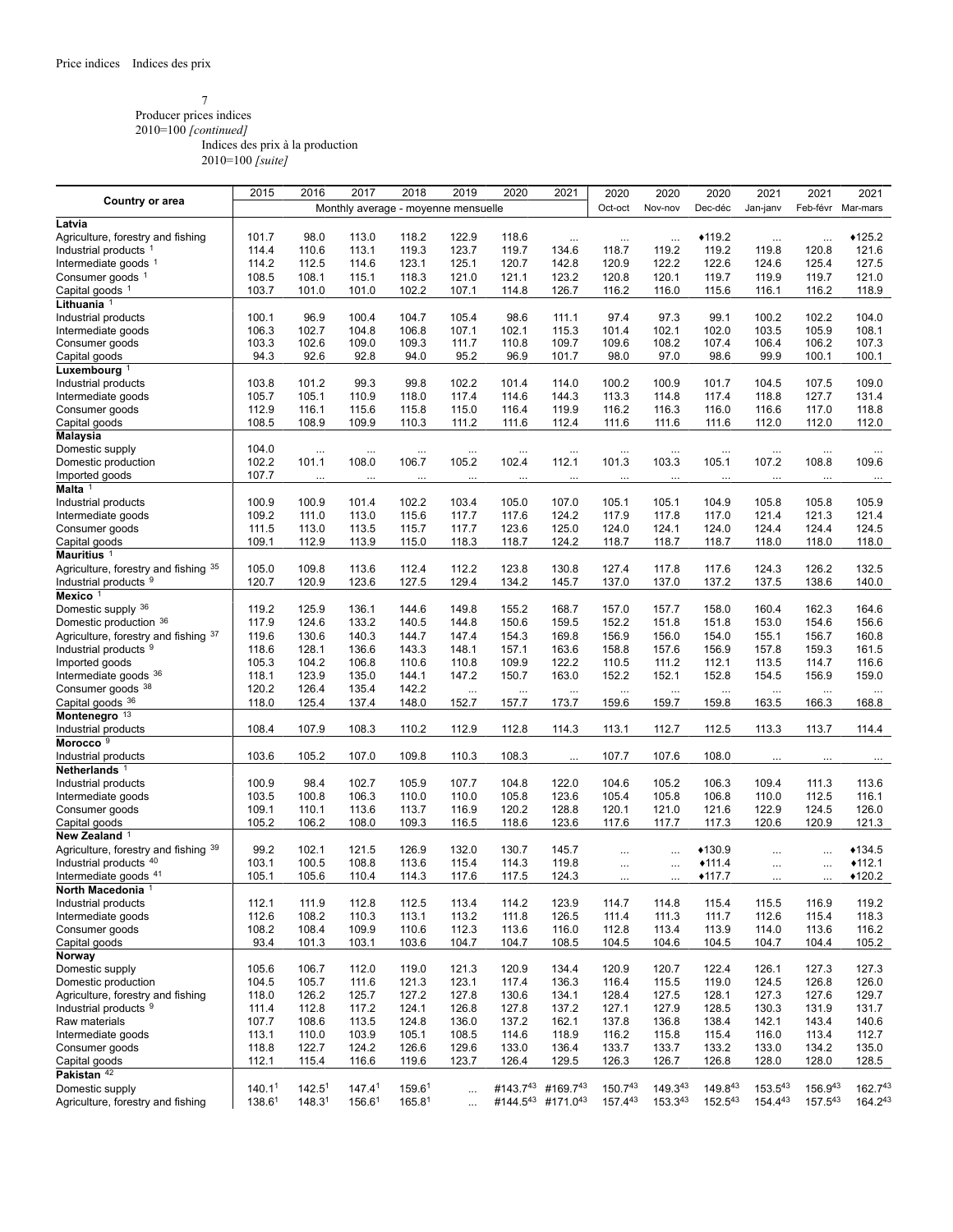| 2021      | 2021               |           | 2021      | 2021      | 2021               | 2021         | 2021      | 2021         | 2021               | 2022      | 2022      | 2022              | 2022      |                                       |
|-----------|--------------------|-----------|-----------|-----------|--------------------|--------------|-----------|--------------|--------------------|-----------|-----------|-------------------|-----------|---------------------------------------|
| Apr-avril | May-mai            |           | June-juin | July-juil | Aug-août Sept-sept |              | Oct-oct   | Nov-nov      | Dec-déc            | Jan-janv  |           | Feb-févr Mar-mars | Apr-avril | Pays ou zone                          |
|           |                    |           |           |           |                    |              |           |              |                    |           |           |                   |           | Lettonie                              |
|           | $\cdots$           | $\cdots$  | $*131.9$  | $\cdots$  | $\cdots$           | ◆128.0       | $\cdots$  | $\cdots$     | $*153.1$           | $\ldots$  |           | ◆167.8            | $\ldots$  | Agriculture, sylviculture et pêche    |
| 123.4     | 125.9              |           | 129.8     | 134.4     | 138.0              | 144.0        | 148.3     | 152.0        | 158.2              | 162.0     | 160.2     | 169.8             | 173.2     | Produits industriels 1                |
| 132.2     | 137.5              |           | 142.9     | 149.9     | 153.0              | 154.6        | 155.1     | 154.9        | 155.4              | 157.6     | 161.0     | 165.4             | 176.0     | Produits intermédiaires 1             |
|           |                    |           |           |           |                    |              |           |              |                    |           |           |                   |           |                                       |
| 122.0     | 122.3              |           | 123.1     | 122.7     | 123.6              | 124.6        | 124.9     | 126.0        | 128.1              | 131.3     | 133.5     | 137.2             | 142.1     | Biens de consommation 1               |
| 120.6     | 123.0              |           | 125.6     | 127.1     | 130.7              | 134.1        | 134.5     | 136.6        | 136.7              | 137.8     | 137.8     | 144.2             | 159.3     | Biens d'équipement <sup>1</sup>       |
|           |                    |           |           |           |                    |              |           |              |                    |           |           |                   |           | Lituanie <sup>1</sup>                 |
| 104.1     | 105.2              |           | 107.7     | 110.9     | 113.2              | 115.3        | 119.4     | 123.9        | 127.0              | 132.4     | 135.3     | 145.1             | 148.6     | Produits industriels                  |
| 110.0     | 111.7              |           | 113.0     | 114.3     | 116.2              | 119.0        | 123.0     | 128.7        | 129.5              | 132.8     | 134.6     | 139.4             | 149.4     | Produits intermédiaires               |
| 108.1     | 108.0              |           | 109.4     | 109.8     | 110.8              | 111.0        | 111.7     | 112.9        | 114.4              | 118.5     | 120.3     | 123.8             | 129.1     | Biens de consommation                 |
| 98.3      |                    | 98.6      | 99.8      | 100.6     | 102.4              | 104.0        | 103.6     | 105.2        | 106.9              | 107.9     | 107.4     | 108.0             | 109.1     | Biens d'équipement                    |
|           |                    |           |           |           |                    |              |           |              |                    |           |           |                   |           | Luxembourg <sup>1</sup>               |
| 109.5     | 110.1              |           | 112.3     | 115.4     | 118.0              | 118.8        | 120.0     | 121.8        | 122.4              | 125.7     | 128.8     | 129.5             | 137.3     | Produits industriels                  |
| 132.6     | 133.7              |           | 140.6     | 146.9     | 155.2              | 157.4        | 160.0     | 163.1        | 164.3              | 160.2     | 168.3     | 168.8             | 191.6     | Produits intermédiaires               |
| 119.1     | 120.2              |           | 120.2     | 120.5     | 119.5              | 120.2        | 119.9     | 122.5        | 123.8              | 124.0     | 125.9     | 128.9             | 131.0     | Biens de consommation                 |
| 112.0     | 112.0              |           | 112.0     | 112.5     | 112.5              | 112.5        | 112.7     | 112.7        | 112.7              | 114.0     | 114.1     | 114.1             | 114.1     | Biens d'équipement                    |
|           |                    |           |           |           |                    |              |           |              |                    |           |           |                   |           | <b>Malaisie</b>                       |
|           |                    |           |           |           |                    |              |           |              |                    |           |           |                   |           | Offre intérieure                      |
|           | $\ddotsc$<br>111.6 | $\ddotsc$ | $\cdots$  | $\cdots$  | $\ddotsc$          | $\ddotsc$    | $\ddotsc$ |              | $\ddotsc$<br>115.6 | $\ddotsc$ |           |                   | $\ldots$  |                                       |
| 110.5     |                    |           | 111.8     | 112.5     | 113.2              | 113.6        | 114.7     | 116.3        |                    | 117.1     | 119.4     | 122.3             | 122.6     | Production intérieure                 |
|           |                    |           |           |           |                    |              |           |              | $\cdots$           |           |           |                   | $\ddotsc$ | Produits importés                     |
|           |                    |           |           |           |                    |              |           |              |                    |           |           |                   |           | Malte $1$                             |
| 106.0     | 106.3              |           | 106.7     | 107.0     | 106.8              | 107.2        | 108.3     | 109.4        | 109.9              | 113.6     | 114.8     | 115.2             | 116.1     | Produits industriels                  |
| 121.7     | 122.9              |           | 125.0     | 125.0     | 124.5              | 126.0        | 125.9     | 129.7        | 129.9              | 140.3     | 145.6     | 147.5             | 148.9     | Produits intermédiaires               |
| 124.6     | 124.7              |           | 124.7     | 124.8     | 124.5              | 124.7        | 125.0     | 126.2        | 127.3              | 133.0     | 133.5     | 133.7             | 136.0     | Biens de consommation                 |
| 118.0     | 118.0              |           | 118.6     | 122.1     | 122.5              | 123.0        | 137.1     | 137.6        | 139.4              | 140.5     | 140.5     | 140.5             | 140.5     | Biens d'équipement                    |
|           |                    |           |           |           |                    |              |           |              |                    |           |           |                   |           | Maurice <sup>1</sup>                  |
| 132.5     | 139.4              |           | 138.3     | 130.4     | 127.0              | 129.9        | 128.2     | 126.9        | 134.7              | 136.3     | 154.8     | 174.7             | $\ddotsc$ | Agriculture, sylviculture et pêche 35 |
| 140.8     | 141.4              |           | 143.8     | 148.3     | 149.1              | 150.3        | 151.2     | 153.4        | 154.3              | $\cdots$  | $\cdots$  |                   | $\cdots$  | Produits industriels 9                |
|           |                    |           |           |           |                    |              |           |              |                    |           |           |                   |           | Mexique <sup>1</sup>                  |
| 165.6     | 166.7              |           | 168.4     | 169.7     | 170.8              | 171.7        | 172.9     | 174.7        | 176.2              | 178.8     | 180.8     | 183.2             | 186.1     | Offre intérieure 36                   |
| 157.1     | 158.3              |           | 159.4     | 160.1     | 160.7              | 161.2        | 162.9     | 164.5        | 165.9              | 164.9     | 168.1     | 170.1             | 171.2     | Production intérieure 36              |
|           |                    |           |           |           |                    |              |           |              |                    |           |           |                   |           |                                       |
| 167.1     | 170.0              |           | 170.6     | 170.6     | 173.9              | 175.7        | 174.1     | 180.7        | 182.3              | 182.5     | 185.0     | 189.7             | 193.6     | Agriculture, sylviculture et pêche 37 |
| 161.1     | 162.0              |           | 163.1     | 163.6     | 164.3              | 165.1        | 166.8     | 168.2        | 170.0              | 170.2     | 171.7     | 173.5             | 173.5     | Produits industriels 9                |
| 118.5     | 120.4              |           | 121.6     | 123.7     | 125.1              | 126.2        | 127.5     | 129.2        | 129.7              | 132.0     | 134.5     | 136.6             | $\ldots$  | Produits importés                     |
| 160.2     | 161.9              |           | 162.9     | 163.8     | 164.5              | 164.9        | 167.6     | 169.4        | 170.5              | 171.3     | 173.9     | 175.8             | 177.1     | Produits intermédiaires 36            |
|           | $\cdots$           | $\cdots$  | $\ddots$  | $\cdots$  | $\ldots$           | $\cdots$     | $\cdots$  |              | $\ddotsc$          | $\cdots$  | $\ddotsc$ |                   | $\cdots$  | Biens de consommation 38              |
| 170.2     | 172.1              |           | 174.1     | 175.8     | 177.0              | 177.6        | 178.8     | 179.8        | 180.8              | 184.4     | 186.5     | 189.2             | 193.3     | Biens d'équipement 36                 |
|           |                    |           |           |           |                    |              |           |              |                    |           |           |                   |           | Monténégro <sup>13</sup>              |
| 114.8     | 115.1              |           | 114.3     | 113.1     | 112.5              | 113.0        | 114.9     | 115.7        | 116.3              | 119.7     | 120.4     | 121.9             | $\cdots$  | Produits industriels                  |
|           |                    |           |           |           |                    |              |           |              |                    |           |           |                   |           | Maroc <sup>9</sup>                    |
|           |                    | $\cdots$  |           | 114.5     | 114.6              | 116.9        | 117.1     | 117.7        | 121.1              | $\ddotsc$ |           |                   | $\ddotsc$ | Produits industriels                  |
|           |                    |           |           |           |                    |              |           |              |                    |           |           |                   |           | Pays-Bas <sup>1</sup>                 |
| 115.6     | 117.2              |           | 118.7     | 122.1     | 123.5              | 126.6        | 132.9     | 135.7        | 138.0              | 143.1     | 145.3     | 155.2             | 160.9     | Produits industriels                  |
| 119.8     | 121.5              |           | 121.8     | 125.3     | 126.9              | 127.9        | 131.6     | 134.5        | 135.8              | 140.2     | 144.5     | 148.2             | 158.3     | Produits intermédiaires               |
| 128.1     | 128.4              |           | 127.7     | 129.0     | 129.7              | 130.2        | 132.0     | 133.0        | 133.6              | 139.0     | 141.7     | 145.0             | 150.6     | Biens de consommation                 |
| 122.1     | 122.3              |           | 122.9     | 124.0     | 124.2              | 124.8        | 126.5     | 126.6        | 127.0              | 130.1     | 129.9     | 131.2             | 133.4     |                                       |
|           |                    |           |           |           |                    |              |           |              |                    |           |           |                   |           | Biens d'équipement                    |
|           |                    |           |           |           |                    |              |           |              |                    |           |           |                   |           | Nouvelle-Zélande <sup>1</sup>         |
|           | $\cdots$           | $\cdots$  | $*138.7$  |           |                    | $*150.3$     |           |              | ◆159.5             |           |           |                   | $\ldots$  | Agriculture, sylviculture et pêche 39 |
|           | $\cdots$           |           | $*118.4$  | $\cdots$  | $\cdots$           | $*123.3$     |           | $\cdots$     | $*125.5$           | $\cdots$  |           |                   | $\cdots$  | Produits industriels 40               |
|           |                    |           | $*123.9$  |           | $\cdots$           | $*125.9$     |           | $\ddotsc$    | $*127.3$           | $\ddotsc$ |           |                   |           | Produits intermédiaires 41            |
|           |                    |           |           |           |                    |              |           |              |                    |           |           |                   |           | Macédoine du Nord <sup>1</sup>        |
| 120.4     | 121.2              |           | 122.8     | 124.7     | 125.6              | 126.8        | 130.3     | 131.1        | 132.7              | 136.3     | 138.6     | 145.8             | 146.2     | Produits industriels                  |
| 121.8     | 125.0              |           | 127.8     | 128.7     | 131.0              | 131.5        | 135.6     | 135.0        | 134.7              | 140.2     | 141.0     | 149.1             | 157.6     | Produits intermédiaires               |
| 116.3     | 116.3              |           | 116.6     | 115.2     | 115.3              | 115.5        | 117.1     | 117.5        | 118.5              | 120.5     | 124.7     | 128.8             | 130.7     | Biens de consommation                 |
| 105.2     |                    | 96.2      | 105.3     | 105.6     | 105.6              | 106.1        | 110.8     | 115.6        | 128.1              | 141.6     | 141.9     | 182.8             | 183.7     | Biens d'équipement                    |
|           |                    |           |           |           |                    |              |           |              |                    |           |           |                   |           | Norvège                               |
| 129.2     | 130.3              |           | 131.4     | 134.6     | 137.3              | 139.0        | 139.0     | 142.9        | 148.3              | 149.1     | 152.3     | 157.5             | 160.9     | Offre intérieure                      |
| 130.0     | 131.1              |           | 132.2     | 136.3     | 140.3              | 142.9        | 141.4     | 147.5        | 156.9              | 157.1     | 160.9     | 168.3             | 173.4     | Production intérieure                 |
| 133.6     | 133.6              |           | 135.4     | 136.5     | 136.8              | 134.6        | 136.2     | 137.8        | 140.1              | 143.1     | 145.8     | 148.6             | 151.3     | Agriculture, sylviculture et pêche    |
|           |                    |           |           |           |                    |              |           |              |                    |           |           |                   |           |                                       |
| 134.6     | 134.4              |           | 134.2     | 137.1     | 140.1              | 140.4        | 141.7     | 144.3        | 145.2              | 147.0     | 150.5     | 152.9             | 158.1     | Produits industriels 9                |
| 154.9     | 157.0              |           | 158.7     | 162.3     | 174.3              | 176.2        | 180.3     | 177.8        | 177.6              | 174.8     | 175.6     | 173.6             | 175.6     | Matières premières                    |
| 116.2     | 117.1              |           | 115.7     | 117.8     | 121.5              | 122.6        | 123.8     | 124.6        | 125.4              | 126.8     | 129.1     | 129.5             | 131.3     | Produits intermédiaires               |
| 135.5     | 135.1              |           | 134.9     | 137.2     | 137.9              | 138.0        | 137.5     | 138.2        | 139.7              | 140.1     | 142.0     | 144.9             | 145.1     | Biens de consommation                 |
| 128.6     | 128.6              |           | 128.8     | 129.1     | 130.5              | 130.6        | 130.7     | 130.8        | 131.6              | 134.4     | 134.8     | 135.8             | 139.7     | Biens d'équipement                    |
|           |                    |           |           |           |                    |              |           |              |                    |           |           |                   |           | Pakistan <sup>42</sup>                |
| 162.243   |                    | 162.643   | 164.143   | 167.943   | 169.843            | 175.243      | 182.643   | 189.543      | 189.143            | 190.343   | 194.043   | $201.4^{43}$      | 207.843   | Offre intérieure                      |
|           | 164.743            | 166.843   | 167.143   | 169.743   | 172.543            | $174.9^{43}$ | 181.443   | $188.9^{43}$ | 189.943            | 197.343   | 204.643   | $206.8^{43}$      | 213.743   | Agriculture, sylviculture et pêche    |
|           |                    |           |           |           |                    |              |           |              |                    |           |           |                   |           |                                       |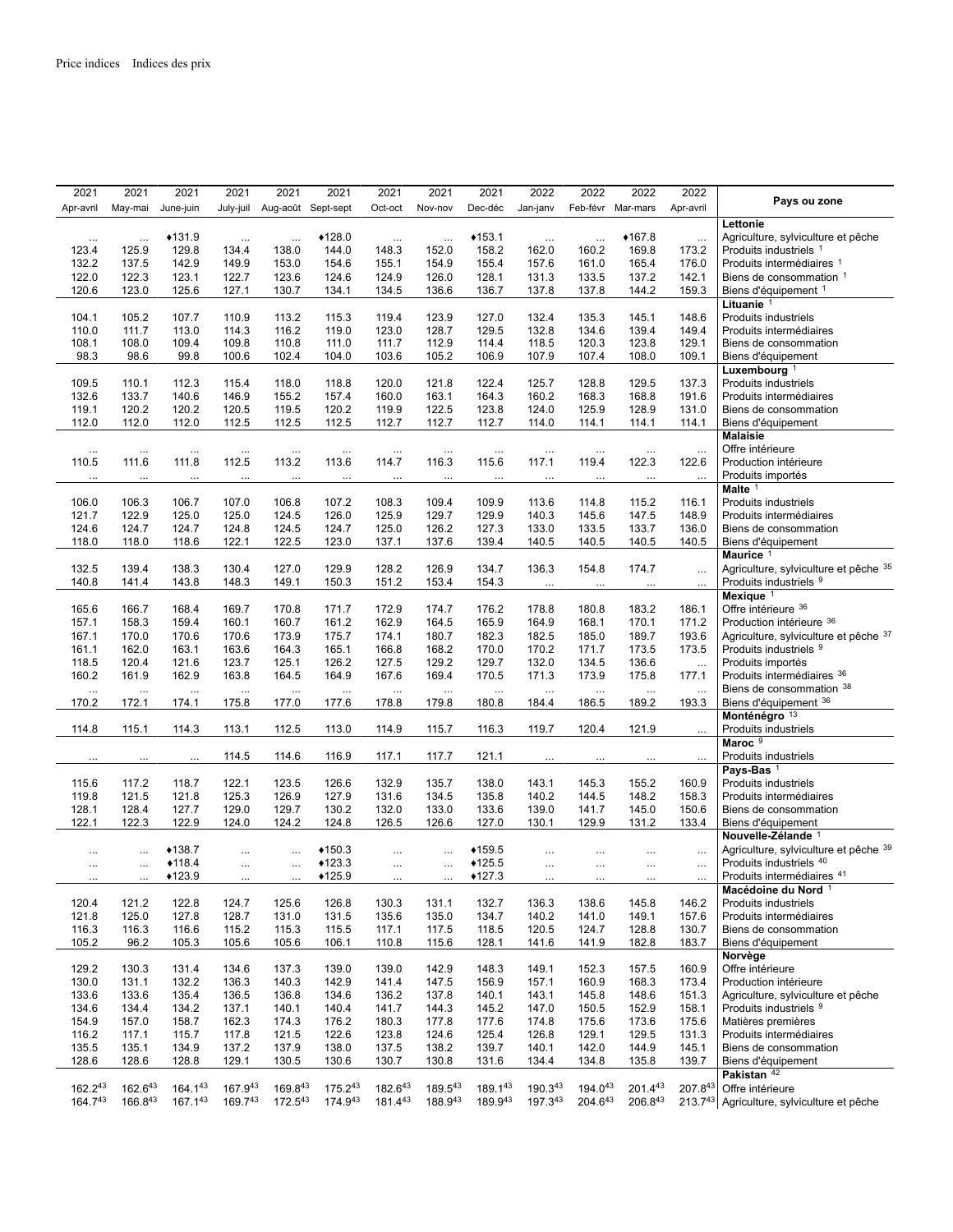#### 7 Producer prices indices

2010=100 *[continued]*

Indices des prix à la production

|                                                 | 2015   | 2016     | 2017     | 2018                                | 2019               | 2020     | 2021     | 2020               | 2020               | 2020    | 2021     | 2021     | 2021               |
|-------------------------------------------------|--------|----------|----------|-------------------------------------|--------------------|----------|----------|--------------------|--------------------|---------|----------|----------|--------------------|
| <b>Country or area</b>                          |        |          |          | Monthly average - moyenne mensuelle |                    |          |          | Oct-oct            | Nov-nov            | Dec-déc | Jan-janv | Feb-févr | Mar-mars           |
|                                                 |        |          |          |                                     |                    |          |          |                    |                    |         |          |          |                    |
| Paraguay <sup>1</sup>                           |        |          |          |                                     |                    |          |          |                    |                    |         |          |          |                    |
| Domestic supply                                 | 122.5  | 128.7    | 132.8    | 136.4                               | 138.3              | 142.1    | 154.4    | 145.5              | 146.0              | 146.3   | 146.7    | 146.9    | 146.3              |
| Domestic production                             | 120.3  | 126.1    | 133.8    | 137.7                               | 136.6              | 139.3    | 155.2    | 143.0              | 143.7              | 144.4   | 145.1    | 146.3    | 146.4              |
| Agriculture, forestry and fishing               | 122.2  | 140.4    | 158.8    | 161.0                               | 156.5              | 168.1    | 196.4    | 179.1              | 176.3              | 179.2   | 179.7    | 180.4    | 178.4              |
|                                                 | 116.5  | 128.4    | 128.4    | 131.5                               | 139.5              | 141.7    | 149.6    | 144.7              | 145.0              | 144.7   | 144.9    | 143.9    | 142.5              |
| Imported goods                                  |        |          |          |                                     |                    |          |          |                    |                    |         |          |          |                    |
| Peru <sup>1</sup>                               |        |          |          |                                     |                    |          |          |                    |                    |         |          |          |                    |
| Domestic supply                                 | 112.6  | 114.4    | 115.7    | $\cdots$                            | $\cdots$           |          |          | 119.8              | 120.2              | 121.0   | 122.3    | 123.6    | $\cdots$           |
| Domestic production                             | 113.1  | 115.0    | 117.1    | $\cdots$                            | $\cdots$           | $\cdots$ | $\cdots$ | 120.9              | 121.3              | 122.1   | 123.3    | 124.5    | $\cdots$           |
| Agriculture, forestry and fishing 2             | 134.0  | 142.1    | 144.6    | $\cdots$                            | $\cdots$           | $\cdots$ | $\cdots$ | 139.5              | 140.2              | 140.4   | 142.3    | 144.5    | $\cdots$           |
| Industrial products 9                           | 110.2  | 111.4    | 113.3    |                                     |                    |          |          | 117.6              | 117.7              | 118.7   | 119.9    | 121.2    |                    |
|                                                 |        |          |          | $\cdots$                            | $\ldots$           | $\cdots$ |          |                    |                    |         |          |          | $\cdots$           |
| Imported goods                                  | 110.7  | 111.8    | 110.8    |                                     |                    |          |          | 116.1              | 116.6              | 117.4   | 118.8    | 120.4    | $\cdots$           |
| <b>Philippines</b>                              |        |          |          |                                     |                    |          |          |                    |                    |         |          |          |                    |
| Domestic supply 44                              | 107.0  | 108.0    | 110.1    | 112.2                               | 114.0              | 116.8    | 120.3    | 117.2              | 117.9              | 118.4   | 118.5    | 118.8    | 119.0              |
| Industrial products 13                          | 85.8   | $\cdots$ | $\ldots$ | $\cdots$                            | $\ldots$           |          |          | $\cdots$           | $\cdots$           |         | $\cdots$ | $\cdots$ | $\cdots$           |
| Poland                                          |        |          |          |                                     |                    |          |          |                    |                    |         |          |          |                    |
| Industrial products <sup>1</sup>                | 106.1  | 106.0    | 111.1    | 114.2                               | 115.5              | 114.9    | 126.2    | 114.8              | 115.0              | 115.8   | 117.0    | 118.6    | 120.7              |
|                                                 |        |          |          |                                     |                    |          |          |                    |                    |         |          |          |                    |
| Raw materials                                   | 106.4  | 103.4    | 111.6    | 112.1 <sup>7</sup>                  | 116.7 <sup>7</sup> | 111.67   | 130.17   | 111.0 <sup>7</sup> | 111.4 <sup>7</sup> | 113.67  | 115.97   | 119.07   | 122.1 <sup>7</sup> |
| Intermediate goods 1                            | 108.6  | 108.9    | 113.3    | 117.5                               | 118.5              | 117.2    | 132.1    | 117.3              | 117.8              | 118.6   | 119.8    | 121.9    | 124.5              |
| Consumer goods <sup>1</sup>                     | 106.5  | 107.7    | 111.7    | 112.4                               | 114.4              | 116.8    | 121.6    | 116.2              | 116.1              | 115.9   | 116.8    | 117.2    | 118.6              |
| Capital goods 1                                 | 101.0  | 104.3    | 105.9    | 105.0                               | 104.3              | 104.9    | 109.1    | 105.9              | 105.6              | 106.2   | 106.2    | 106.7    | 107.4              |
|                                                 |        |          |          |                                     |                    |          |          |                    |                    |         |          |          |                    |
| Portugal <sup>1</sup>                           |        |          |          |                                     |                    |          |          |                    |                    |         |          |          |                    |
| Industrial products                             | 100.4  | 98.7     | 102.2    | 104.7                               | 104.3              | 100.8    | 111.9    | 100.5              | 100.5              | 100.7   | 103.3    | 103.1    | 105.1              |
| Intermediate goods                              | 101.4  | 100.8    | 102.6    | 105.0                               | 105.3              | 103.4    | 112.8    | 103.0              | 103.2              | 103.0   | 104.8    | 106.0    | 106.7              |
| Consumer goods                                  | 104.0  | 104.5    | 105.5    | 105.3                               | 107.2              | 107.8    | 109.6    | 107.8              | 107.5              | 107.5   | 107.8    | 108.1    | 108.7              |
| Capital goods                                   | 102.4  | 101.9    | 102.8    | 102.7                               | 103.9              | 104.7    | 107.4    | 104.4              | 104.2              | 104.3   | 105.4    | 105.4    | 105.8              |
| Qatar                                           |        |          |          |                                     |                    |          |          |                    |                    |         |          |          |                    |
|                                                 |        |          |          |                                     |                    |          |          |                    |                    |         |          |          |                    |
| Industrial products                             | 60.145 | 46.645   | 55.645   | 70.045                              | 63.345             | 45.345   | 73.445   | 44.245             | 46.945             | 50.745  | 57.345   | 58.745   | 60.845             |
| Republic of Korea 7                             |        |          |          |                                     |                    |          |          |                    |                    |         |          |          |                    |
| Domestic supply                                 | 100.0  | 97.3     | 101.4    | 104.5                               | 104.7              | 102.3    | 111.1    | 101.2              | 101.0              | 101.8   | 103.6    | 105.2    | 107.3              |
| Domestic production                             | 100.0  | 96.7     | 101.1    | 103.3                               | 102.5              | 100.9    | 110.2    | 100.5              | 100.7              | 101.9   | 103.3    | 104.6    | 106.4              |
| Agriculture, forestry and fishing               | 100.0  | 105.8    | 112.6    | 116.6                               | 114.0              | 124.9    | 135.1    | 126.2              | 124.3              | 127.2   | 135.3    | 139.4    | 139.3              |
|                                                 |        | 96.5     |          |                                     |                    | 99.7     |          | 99.5               | 99.7               | 100.9   | 102.3    | 103.5    | 105.6              |
| Industrial products 9                           | 100.0  |          | 101.1    | 103.3                               | 102.3              |          | 110.0    |                    |                    |         |          |          |                    |
| Raw materials                                   | 100.0  | 84.7     | 104.0    | 119.4                               | 118.8              | 99.3     | 130.5    | 91.9               | 91.4               | 94.7    | 102.6    | 108.9    | 117.0              |
| Intermediate goods                              | 100.0  | 96.8     | 100.9    | 103.6                               | 103.5              | 101.5    | 111.1    | 100.8              | 100.7              | 101.5   | 102.9    | 104.6    | 106.8              |
| Consumer goods                                  | 100.0  | 99.2     | 100.1    | 100.3                               | 100.5              | 99.7     | 102.9    | 98.5               | 98.1               | 98.8    | 100.2    | 101.1    | 102.2              |
| Capital goods                                   | 100.0  | 101.5    | 100.4    | 100.2                               | 102.6              | 103.8    | 104.6    | 103.0              | 102.1              | 101.5   | 101.7    | 102.5    | 103.2              |
| Republic of Moldova <sup>47</sup>               |        |          |          |                                     |                    |          |          |                    |                    |         |          |          |                    |
|                                                 |        |          |          |                                     |                    |          |          |                    |                    |         |          |          |                    |
| Industrial products                             | 119.4  | 124.8    | 129.0    | 129.5                               | 131.8              | 135.3    | 146.8    | 136.1              | 137.1              | 138.0   | 139.7    | 140.9    | 143.3              |
| Romania <sup>1</sup>                            |        |          |          |                                     |                    |          |          |                    |                    |         |          |          |                    |
| Industrial products                             | 114.0  | 111.1    | 114.5    | 120.5                               | 126.6              | 126.8    | 148.9    | 125.7              | 127.0              | 129.3   | 131.1    | 132.1    | 134.2              |
| Intermediate goods                              | 110.9  | 108.8    | 111.8    | 117.3                               | 121.5              | 122.7    | 139.6    | 122.7              | 122.7              | 123.3   | 124.6    | 126.0    | 127.9              |
| Consumer goods                                  | 121.6  | 124.0    | 128.2    | 131.4                               | 136.6              | 142.4    | 149.7    | 143.6              | 144.0              | 144.3   | 145.0    | 145.8    | 147.4              |
| Capital goods                                   | 107.3  | 106.3    | 108.9    | 112.0                               | 113.7              | 119.3    | 127.7    | 119.2              | 119.3              | 119.4   | 120.0    | 120.8    | 121.5              |
|                                                 |        |          |          |                                     |                    |          |          |                    |                    |         |          |          |                    |
| <b>Russian Federation</b>                       |        |          |          |                                     |                    |          |          |                    |                    |         |          |          |                    |
| Agriculture, forestry and fishing               | 148.5  | 142.3    | 150.3    | 148.2                               | 160.2              | 161.3    | 191.2    | 165.5              | 170.6              | 177.1   | 180.3    | 185.0    | 188.1              |
| Industrial products 48                          | 153.8  | 160.5    | 172.7    | 193.7                               | 197.6              | 190.2    | 236.7    | 194.8              | 196.7              | 199.6   | 206.3    | 213.6    | 221.2              |
| Rwanda <sup>49</sup>                            |        |          |          |                                     |                    |          |          |                    |                    |         |          |          |                    |
| Industrial products                             | 114.3  | 118.0    | 119.5    | 118.4                               | 139.3              | 147.0    | 152.2    | 147.0              | 147.9              | 149.5   | 150.6    | 151.1    | 152.2              |
|                                                 |        |          |          |                                     |                    |          |          |                    |                    |         |          |          |                    |
| Senegal <sup>7</sup>                            |        |          |          |                                     |                    |          |          |                    |                    |         |          |          |                    |
| Industrial products                             | #100.0 | 97.0     | 92.2     | 94.0                                | 95.0               | 96.9     | 107.2    | 96.5               | 98.4               | 99.1    | 97.2     | 99.6     | 98.8               |
| Serbia                                          |        |          |          |                                     |                    |          |          |                    |                    |         |          |          |                    |
| Agriculture, forestry and fishing <sup>50</sup> | 135.6  | 134.2    | 142.1    | 135.7                               | 140.3              | 146.9    | 181.8    | 152.9              | 155.0              | 152.8   | 155.4    | 160.4    | 161.4              |
| Industrial products                             | 126.3  | 126.3    | 130.4    | 133.6                               | 134.5              | 132.2    | $\cdots$ | 131.8              | 131.6              | 132.4   | 134.3    | $\cdots$ | 138.9              |
| Singapore <sup>1</sup>                          |        |          |          |                                     |                    |          |          |                    |                    |         |          |          |                    |
|                                                 |        |          |          |                                     |                    |          |          |                    |                    |         |          |          |                    |
| Domestic supply                                 | 86.8   | 80.7     | 86.4     | 92.0                                | 89.0               | 81.3     | 93.6     | 80.4               | 79.9               | 81.6    | 83.7     | 86.9     | 90.1               |
| Domestic production 51                          | 89.9   | 84.9     | 88.2     | 92.1                                | 89.0               | 82.9     | 90.8     | 81.8               | 80.4               | 81.2    | 82.7     | 84.0     | 87.2               |
| Imported goods <sup>52</sup>                    | 86.2   | 81.7     | 86.4     | 90.7                                | 89.7               | 83.4     | 93.1     | 82.5               | 83.2               | 84.7    | 86.3     | 88.7     | 90.4               |
| Slovakia                                        |        |          |          |                                     |                    |          |          |                    |                    |         |          |          |                    |
| Agriculture, forestry and fishing 53            | 100.0  | 95.5     | 98.8     | 101.6                               | 103.5              | 103.5    | 114.0    | 102.4              | 99.4               | 97.0    | 99.1     | 106.2    | 102.8              |
| Industrial products <sup>1</sup>                | 98.3   | 94.1     | 96.2     | 100.8                               | 103.5              | 104.3    | 110.0    | 103.9              | 103.2              | 103.5   | 104.0    | 105.1    | 105.6              |
|                                                 |        |          |          |                                     |                    |          |          |                    |                    |         |          |          |                    |
| Raw materials 1                                 | 108.9  | 105.9    | 107.5    | 111.0                               | 117.5              | 117.2    | 126.3    | 119.1              | 118.4              | 119.3   | 121.9    | 121.4    | 123.3              |
| Intermediate goods 1                            | 98.6   | 95.9     | 99.4     | 102.2                               | 102.2              | 101.0    | 111.9    | 100.9              | 100.6              | 100.4   | 101.6    | 102.6    | 104.5              |
| Consumer goods 1                                | 101.7  | 101.1    | 102.5    | 100.9                               | 102.9              | 103.9    | 106.2    | 103.8              | 103.9              | 103.9   | 104.3    | 103.9    | 104.2              |
| Capital goods 1                                 | 94.6   | 93.2     | 93.3     | 95.9                                | 97.3               | 98.5     | 97.4     | 97.5               | 96.8               | 96.6    | 97.0     | 98.4     | 98.5               |
| Slovenia <sup>1</sup>                           |        |          |          |                                     |                    |          |          |                    |                    |         |          |          |                    |
|                                                 |        |          |          |                                     |                    |          |          |                    |                    |         |          |          |                    |
| Agriculture, forestry and fishing               | 110.4  | 108.4    | 117.4    | 117.8                               | 121.6              | 120.0    | 128.2    | 114.7              | 115.5              | 120.1   | 118.8    | 120.5    | 122.5              |
| Industrial products                             | 103.5  | 102.0    | 103.4    | 105.4                               | 107.3              | 108.1    | 114.6    | 108.5              | 108.7              | 108.7   | 109.2    | 110.0    | 110.1              |
| Intermediate goods                              | 106.7  | 105.5    | 108.3    | 110.7                               | 111.1              | 109.5    | 120.2    | 109.6              | 109.8              | 110.2   | 111.4    | 112.8    | 113.1              |
| Consumer goods                                  | 104.2  | 102.7    | 103.3    | 104.3                               | 105.5              | 107.9    | 109.6    | 108.5              | 108.2              | 108.2   | 108.0    | 108.5    | 108.2              |
| Capital goods                                   | 101.1  | 100.6    | 102.3    | 104.7                               | 105.9              | 107.5    | 115.2    | 107.5              | 109.3              | 108.0   | 108.1    | 109.8    | 110.1              |
|                                                 |        |          |          |                                     |                    |          |          |                    |                    |         |          |          |                    |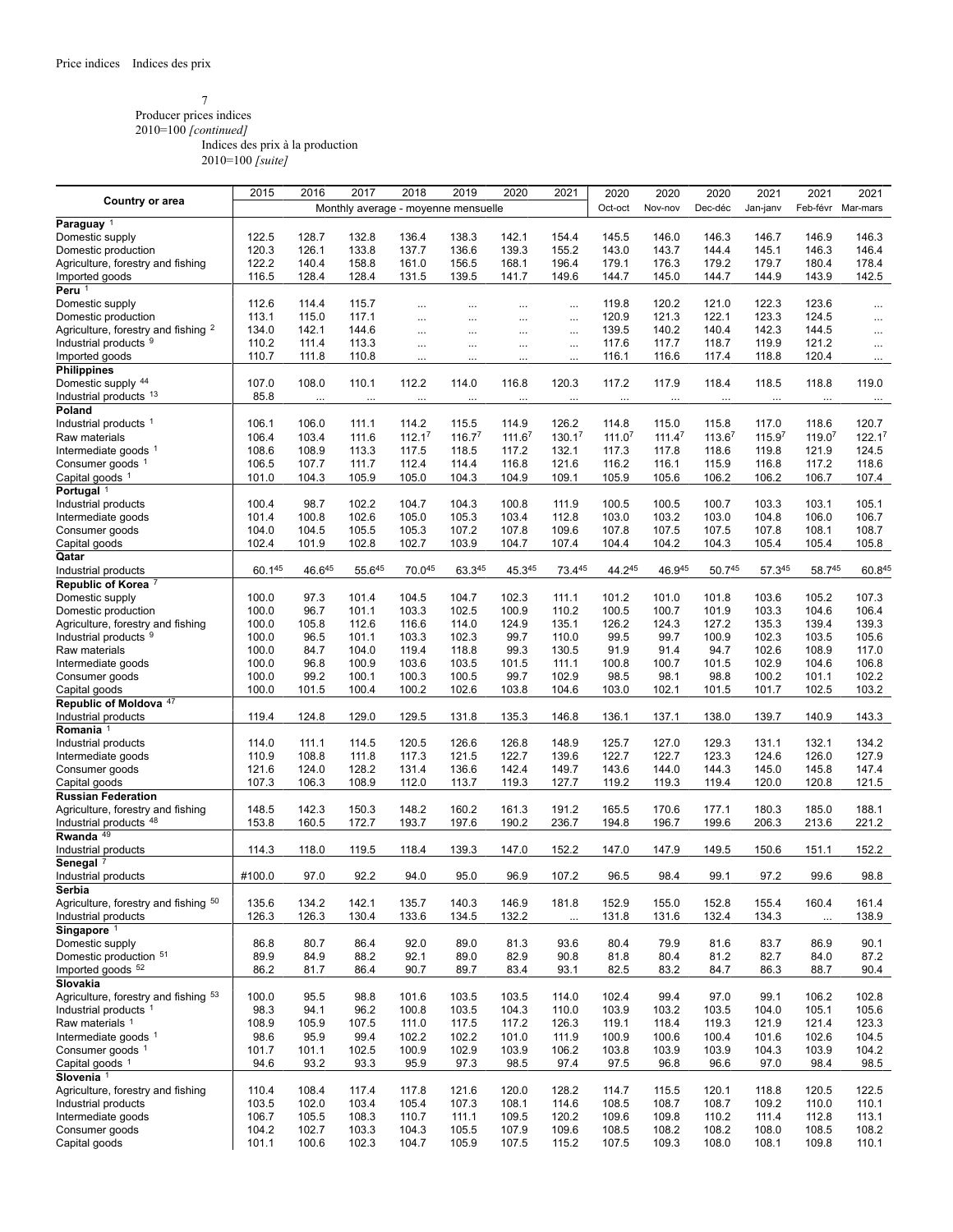| 2021               | 2021     | 2021      | 2021      | 2021               | 2021     | 2021     | 2021               | 2021     | 2022     | 2022               | 2022              | 2022      |                                                 |
|--------------------|----------|-----------|-----------|--------------------|----------|----------|--------------------|----------|----------|--------------------|-------------------|-----------|-------------------------------------------------|
| Apr-avril          | May-mai  | June-juin | July-juil | Aug-août Sept-sept |          | Oct-oct  | Nov-nov            | Dec-déc  | Jan-janv |                    | Feb-févr Mar-mars | Apr-avril | Pays ou zone                                    |
|                    |          |           |           |                    |          |          |                    |          |          |                    |                   |           | Paraguay <sup>1</sup>                           |
| 146.6              | 148.3    | 150.3     |           |                    |          | 163.8    |                    | 166.0    |          | 171.7              |                   | 173.7     | Offre intérieure                                |
|                    |          |           | 154.5     | 157.2              | 160.6    |          | 165.3              |          | 169.9    |                    | 173.2             |           |                                                 |
| 146.8              | 147.3    | 149.9     | 154.7     | 159.2              | 163.5    | 166.0    | 167.9              | 169.6    | 174.6    | 176.4              | 176.3             | 176.2     | Production intérieure                           |
| 180.7              | 177.9    | 179.2     | 187.6     | 199.5              | 206.1    | 219.9    | 228.7              | 238.2    | 270.3    | 277.0              | 276.4             | 264.1     | Agriculture, sylviculture et pêche              |
| 142.6              | 145.7    | 147.1     | 150.5     | 151.2              | 153.3    | 157.3    | 158.2              | 157.8    | 160.4    | 161.9              | 165.4             | 166.6     | Produits importés                               |
|                    |          |           |           |                    |          |          |                    |          |          |                    |                   |           | Pérou <sup>1</sup>                              |
| 125.6              | 127.0    | 129.3     | $\cdots$  | 133.7              | 135.2    | 136.5    | 137.0              | 137.5    | 137.1    | 137.7              | 140.2             | $\ldots$  | Offre intérieure                                |
| 126.4              | 127.5    | 129.6     | $\ldots$  | 133.8              | 135.4    | 136.8    | 137.4              | 137.7    | 137.8    | 138.8              | 141.8             | $\ldots$  | Production intérieure                           |
| 147.7              | 146.6    | 146.9     | $\ldots$  | 152.4              | 154.0    | 157.1    | 157.8              | 158.0    | 158.5    | 161.6              | 164.6             | $\cdots$  | Agriculture, sylviculture et pêche <sup>2</sup> |
| 122.9              | 124.2    | 126.4     | $\cdots$  | 130.2              | 131.8    | 133.2    | 133.8              | 134.0    | 134.1    | 135.1              | 138.1             | $\ddotsc$ | Produits industriels 9                          |
| 122.6              | 124.7    | 127.7     | $\cdots$  | 132.7              | 134.2    | 134.9    | 135.0              | 136.2    | 134.5    | 134.0              | 134.7             | $\cdots$  | Produits importés                               |
|                    |          |           |           |                    |          |          |                    |          |          |                    |                   |           | <b>Philippines</b>                              |
| 119.0              | 119.3    | 119.4     | 120.3     | 120.8              | 121.1    | 121.8    | 122.8              | 123.3    | 124.0    | 125.5              | 128.1             | 128.9     | Offre intérieure 44                             |
| $\cdots$           | $\cdots$ | $\cdots$  | $\cdots$  | $\cdots$           | $\cdots$ | $\cdots$ | $\cdots$           | $\ldots$ | $\cdots$ | $\ldots$           | $\ldots$          | $\ddotsc$ | Produits industriels 13                         |
|                    |          |           |           |                    |          |          |                    |          |          |                    |                   |           | Pologne                                         |
| 121.9              | 123.4    | 124.8     | 126.7     | 127.8              | 129.3    | 132.8    | 134.9              | 137.0    | 142.1    | 143.8              | 155.5             | $\cdots$  | Produits industriels 1                          |
| 122.5 <sup>7</sup> | 124.67   | 126.87    | 130.17    | 130.47             | 133.37   | 142.27   | 145.5 <sup>7</sup> | 149.07   | 161.47   | 163.3 <sup>7</sup> | 190.17            | $\ddotsc$ | Matières premières                              |
| 127.0              | 128.9    | 130.9     | 133.8     | 136.1              | 137.7    | 139.7    | 141.7              | 143.5    | 146.7    | 148.4              | 153.9             | $\ddotsc$ | Produits intermédiaires 1                       |
| 119.4              | 120.5    | 121.2     | 121.6     | 122.2              | 122.8    | 124.1    | 126.3              | 128.5    | 130.2    | 132.1              | 138.5             | $\ldots$  | Biens de consommation 1                         |
| 107.8              | 108.5    | 108.5     | 108.9     | 109.7              | 110.4    | 111.3    | 111.3              | 112.3    | 111.5    | 112.7              | 117.5             |           | Biens d'équipement 1                            |
|                    |          |           |           |                    |          |          |                    |          |          |                    |                   | $\cdots$  | Portugal <sup>1</sup>                           |
| 106.7              | 108.1    | 109.9     | 111.6     | 112.5              | 115.9    | 120.1    | 122.1              | 124.3    | 124.6    | 127.2              | 137.9             | 134.9     | <b>Produits industriels</b>                     |
| 108.6              | 110.6    |           | 114.0     | 115.3              | 116.4    |          | 120.6              | 121.5    | 124.7    | 127.0              |                   | 135.7     |                                                 |
|                    |          | 111.9     |           |                    |          | 118.2    |                    |          |          |                    | 129.5             |           | Produits intermédiaires                         |
| 108.7              | 109.2    | 109.2     | 109.1     | 109.2              | 109.3    | 111.2    | 112.5              | 113.2    | 115.4    | 117.0              | 120.8             | 123.5     | Biens de consommation                           |
| 106.0              | 106.6    | 107.5     | 107.9     | 107.9              | 108.1    | 108.8    | 109.5              | 109.5    | 110.3    | 110.8              | 111.6             | 112.7     | Biens d'équipement                              |
|                    |          |           |           |                    |          |          |                    |          |          |                    |                   |           | Qatar                                           |
| $61.1^{45}$        | 65.745   | 71.345    | 76.045    | 75.545             | 78.845   | 89.445   | 93.945             | 92.745   | 93.345   | #133.846           | 145.746           | 161.346   | Produits industriels                            |
|                    |          |           |           |                    |          |          |                    |          |          |                    |                   |           | République de Corée 7                           |
| 108.4              | 109.1    | 110.1     | 112.3     | 113.4              | 113.9    | 115.7    | 117.3              | 117.3    | 117.8    | 119.2              | 122.2             | 125.0     | Offre intérieure                                |
| 107.9              | 108.8    | 109.7     | 111.2     | 111.9              | 112.6    | 114.5    | 115.7              | 115.5    | 117.0    | 118.0              | 120.7             | 122.6     | Production intérieure                           |
| 135.2              | 133.5    | 133.9     | 136.1     | 137.0              | 135.9    | 129.5    | 131.5              | 134.9    | 137.3    | 130.3              | 130.6             | 133.2     | Agriculture, sylviculture et pêche              |
| 107.5              | 108.8    | 109.7     | 111.4     | 112.1              | 112.8    | 115.1    | 116.2              | 115.5    | 116.8    | 118.3              | 121.5             | 123.0     | Produits industriels 9                          |
| 119.3              | 119.9    | 125.5     | 135.8     | 140.1              | 140.4    | 146.0    | 155.3              | 155.2    | 149.5    | 158.9              | 171.5             | 189.9     | Matières premières                              |
| 108.5              | 109.4    | 110.3     | 112.2     | 113.4              | 114.1    | 116.0    | 117.4              | 117.3    | 118.4    | 119.6              | 122.4             | 124.5     | Produits intermédiaires                         |
| 101.5              | 101.9    | 102.3     | 102.8     | 103.3              | 103.7    | 104.8    | 105.4              | 105.3    | 106.4    | 106.5              | 108.9             | 110.2     | Biens de consommation                           |
| 102.9              | 103.2    | 103.6     | 105.2     | 105.8              | 106.1    | 107.1    | 107.0              | 107.0    | 107.7    | 108.6              | 109.7             | 110.4     | Biens d'équipement                              |
|                    |          |           |           |                    |          |          |                    |          |          |                    |                   |           | République de Moldova 47                        |
| 144.2              | 145.3    | 145.8     | 145.9     | 145.8              | 146.1    | 146.5    | 157.7              | 160.3    | 166.2    | 168.2              | 171.7             | $\ldots$  | Produits industriels                            |
|                    |          |           |           |                    |          |          |                    |          |          |                    |                   |           | Roumanie <sup>1</sup>                           |
| 135.7              | 137.7    | 141.3     | 145.3     | 147.1              | 153.1    | 166.4    | 178.5              | 183.9    | 206.1    | 208.2              | 224.9             | $\ddotsc$ | Produits industriels                            |
| 130.7              | 134.7    | 140.2     | 142.5     | 144.6              | 146.7    | 150.1    | 152.0              | 155.1    | 160.4    | 163.9              | 169.0             | $\ldots$  | Produits intermédiaires                         |
| 147.6              | 148.3    | 149.1     | 149.8     | 150.7              | 151.5    | 152.8    | 154.1              | 154.9    | 157.7    | 160.6              | 165.9             | $\cdots$  | Biens de consommation                           |
| 122.7              | 124.6    | 125.9     | 127.3     | 128.5              | 133.1    | 134.7    | 135.7              | 137.2    | 138.7    | 140.4              | 141.7             | $\ddotsc$ | Biens d'équipement                              |
|                    |          |           |           |                    |          |          |                    |          |          |                    |                   |           | Fédération de Russie                            |
| 191.4              | 191.6    | 189.8     | 188.3     | 188.3              | 191.6    | 198.1    | 200.7              | 201.2    | 202.0    | 203.3              | 206.3             |           | Agriculture, sylviculture et pêche              |
| 227.2              | 232.5    | 239.3     | 245.6     | 249.1              | 246.7    | 247.8    | 254.5              | 256.6    | 256.6    | 266.5              | 282.3             | $\cdots$  | Produits industriels 48                         |
|                    |          |           |           |                    |          |          |                    |          |          |                    |                   | $\ldots$  | Rwanda <sup>49</sup>                            |
|                    |          |           |           |                    |          |          |                    |          |          |                    |                   |           | Produits industriels                            |
| 152.3              | 152.4    | 152.5     | 152.7     | 150.9              | 151.9    | 153.0    | 153.4              | 153.0    | 158.5    | 161.3              | 167.2             | 169.3     | Sénégal <sup>7</sup>                            |
|                    |          |           |           |                    |          |          |                    |          |          | 122.3              |                   |           |                                                 |
| 100.5              | 102.4    | 103.3     | 107.6     | 109.0              | 112.9    | 117.2    | 117.1              | 120.2    | 119.1    |                    | 124.2             | 125.9     | Produits industriels                            |
|                    |          |           |           |                    |          |          |                    |          |          |                    |                   |           | <b>Serbie</b>                                   |
| 166.7              | 177.3    | 187.6     | 189.6     | 179.9              | 204.7    | 205.0    | 198.0              | 196.1    | 198.4    | 202.0              | $\ldots$          | $\cdots$  | Agriculture, sylviculture et pêche 50           |
| 140.2              | 142.0    | 143.0     | 144.9     | 146.0              | 147.8    | 150.9    | 152.6              | 152.0    | $\cdots$ | 156.9              | 164.2             | 166.8     | Produits industriels                            |
|                    |          |           |           |                    |          |          |                    |          |          |                    |                   |           | Singapour $1$                                   |
| 90.0               | 90.8     | 93.0      | 95.4      | 95.0               | 97.4     | 100.9    | 100.7              | 99.6     | 102.7    | 106.5              | 115.0             | 116.6     | Offre intérieure                                |
| 88.7               | 89.9     | 90.9      | 92.5      | 92.1               | 93.1     | 95.2     | 96.3               | 96.6     | 97.6     | 99.5               | 103.9             | 104.9     | Production intérieure 51                        |
| 90.0               | 90.5     | 92.3      | 94.3      | 94.3               | 96.0     | 99.0     | 98.6               | 97.1     | 99.8     | 103.2              | 110.3             | 112.2     | Produits importés <sup>52</sup>                 |
|                    |          |           |           |                    |          |          |                    |          |          |                    |                   |           | Slovaquie                                       |
| 108.9              | 109.2    | 113.8     | 117.4     | 120.2              | 119.3    | 123.3    | 127.5              | 119.9    | 114.7    | 131.1              | 123.8             | $\ddotsc$ | Agriculture, sylviculture et pêche 53           |
| 106.0              | 106.9    | 107.1     | 109.6     | 110.9              | 112.5    | 115.8    | 117.5              | 118.6    | 146.4    | 146.4              | 144.9             | $\ddotsc$ | Produits industriels 1                          |
| 123.3              | 122.7    | 123.3     | 124.8     | 125.0              | 127.6    | 128.6    | 133.9              | 139.3    | 157.5    | 157.5              | 159.6             | $\cdots$  | Matières premières 1                            |
| 107.2              | 109.2    | 110.4     | 113.0     | 115.0              | 117.3    | 119.6    | 121.0              | 121.1    | 127.4    | 127.4              | 130.6             | $\cdots$  | Produits intermédiaires 1                       |
| 105.5              | 105.2    | 106.1     | 106.3     | 106.1              | 106.0    | 107.6    | 109.2              | 110.1    | 114.7    | 114.7              | 115.9             | $\cdots$  | Biens de consommation 1                         |
| 97.4               | 97.0     | 95.7      | 96.9      | 96.5               | 98.4     | 97.0     | 97.5               | 98.5     | 100.0    | 100.0              | 100.4             |           | Biens d'équipement 1                            |
|                    |          |           |           |                    |          |          |                    |          |          |                    |                   |           | Slovénie <sup>1</sup>                           |
| 118.5              | 121.5    | 129.3     | 127.5     | 127.5              | 134.1    | 138.0    | 138.6              | 141.6    | 138.8    | 143.5              | 147.1             |           | Agriculture, sylviculture et pêche              |
| 110.8              | 112.2    | 113.8     | 115.4     | 117.1              | 117.9    | 118.8    | 119.7              | 120.2    | 123.3    | 130.3              | 132.5             | $\cdots$  | Produits industriels                            |
| 114.5              | 116.8    | 119.8     | 122.3     | 124.5              | 125.7    | 126.7    | 127.2              | 127.7    | 131.2    | 134.5              | 138.1             | $\ldots$  | Produits intermédiaires                         |
| 108.6              | 108.4    | 109.0     | 109.6     | 110.0              | 110.3    | 110.5    | 111.7              | 112.2    | 114.2    | 115.9              | 117.9             | $\cdots$  | Biens de consommation                           |
|                    |          |           |           |                    |          |          |                    |          |          |                    |                   | $\cdots$  |                                                 |
| 109.9              | 113.2    | 113.4     | 114.9     | 118.3              | 119.9    | 121.3    | 121.8              | 121.8    | 124.8    | 126.3              | 127.8             | $\cdots$  | Biens d'équipement                              |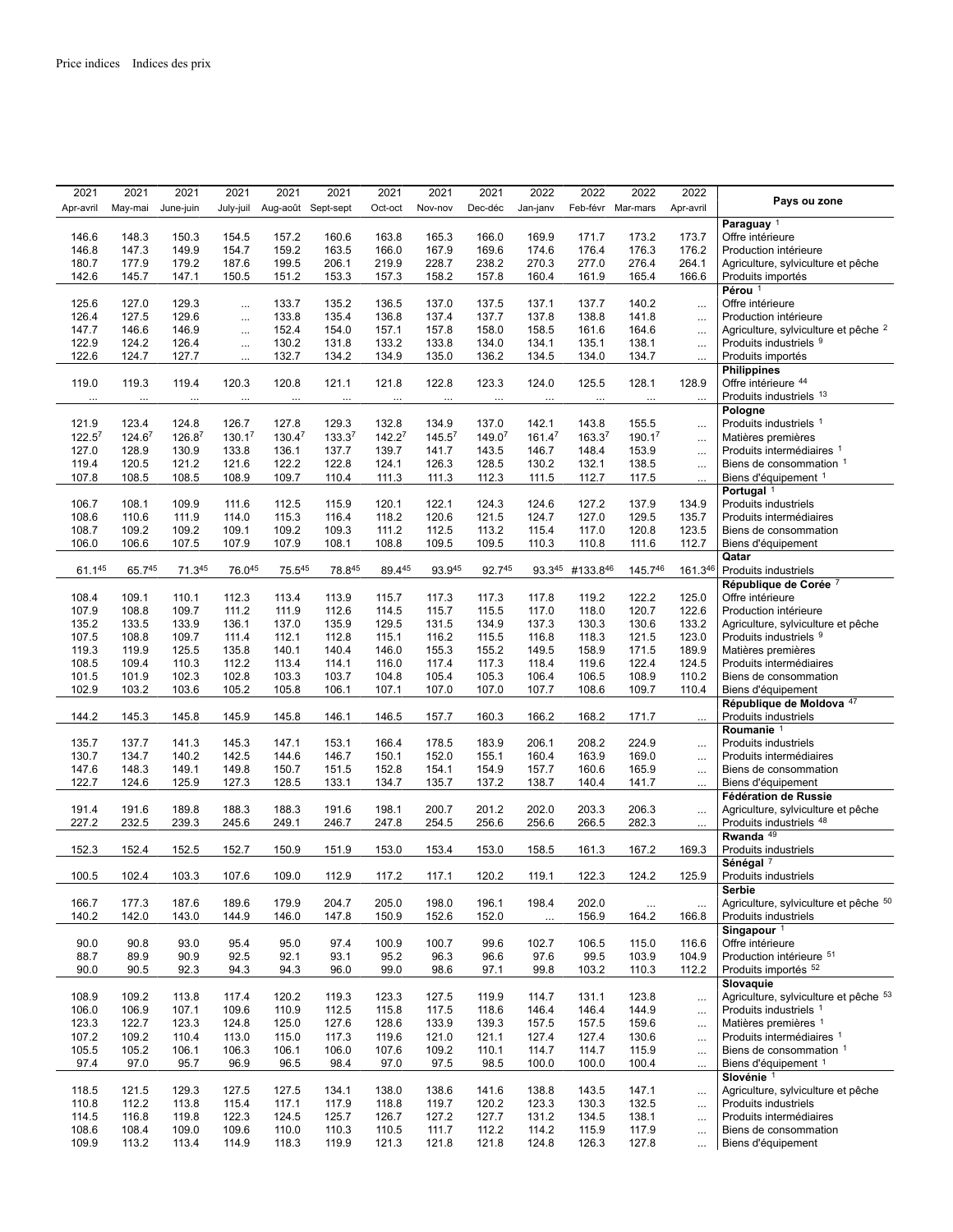### 7 Producer prices indices 2010=100 *[continued]*

Indices des prix à la production

|                                                | 2015         | 2016               | 2017               | 2018                                | 2019               | 2020               | 2021               | 2020               | 2020               | 2020               | 2021               | 2021               | 2021               |
|------------------------------------------------|--------------|--------------------|--------------------|-------------------------------------|--------------------|--------------------|--------------------|--------------------|--------------------|--------------------|--------------------|--------------------|--------------------|
| <b>Country or area</b>                         |              |                    |                    | Monthly average - moyenne mensuelle |                    |                    |                    | Oct-oct            | Nov-nov            | Dec-déc            | Jan-janv           | Feb-févr Mar-mars  |                    |
|                                                |              |                    |                    |                                     |                    |                    |                    |                    |                    |                    |                    |                    |                    |
| South Africa 54                                |              |                    |                    |                                     |                    |                    |                    |                    |                    |                    |                    |                    |                    |
| Agriculture, forestry and fishing              | 113.1        | 131.6              | 132.2              | 134.0                               | 131.6              | 137.8              | 150.6              | 145.8              | 148.8              | 148.6              | 150.9              | 147.7              | 144.3              |
| Industrial products 55                         | 118.0        | 126.3              | 132.5              | 139.7                               | 146.2              | 149.9              | 160.4              | 152.1              | 152.1              | 152.3              | 153.5              | 154.6              | 156.6              |
| Intermediate goods 56                          | 117.6        | 125.6              | 130.6              | 135.2                               | 138.7              | 142.1              | 165.2              | 144.9              | 144.5              | 145.8              | 149.3              | 152.2              | 153.7              |
| Spain 57                                       |              |                    |                    |                                     |                    |                    |                    |                    |                    |                    |                    |                    |                    |
| Industrial products                            | 107.9        | 104.5              | 109.1              | 112.3                               | 111.7              | 107.0              | 125.6              | 106.8              | 107.8              | 108.7              | 112.5              | 110.6              | 113.5              |
| Intermediate goods                             | 105.8        | 104.3              | 107.8              | 110.6                               | 110.2              | 108.3              | 122.7              | 108.2              | 109.0              | 110.4              | 112.1              | 114.3              | 116.5              |
| Consumer goods                                 | 108.2        | 108.5              | 110.5              | 110.3                               | 110.5              | 111.7              | 115.5              | 112.0              | 112.1              | 112.1              | 112.6              | 113.3              | 114.2              |
|                                                | 102.5        | 103.1              | 104.0              | 104.8                               | 105.9              | 106.9              | 109.0              | 107.1              | 107.2              | 107.1              | 107.5              | 107.9              | 107.9              |
| Capital goods                                  |              |                    |                    |                                     |                    |                    |                    |                    |                    |                    |                    |                    |                    |
| <b>State of Palestine</b>                      |              |                    |                    |                                     |                    |                    |                    |                    |                    |                    |                    |                    |                    |
| Domestic production                            | 106.458      | 101.159            | 101.259            | #100.046                            | $\ldots$           | 95.046             | 97.446             | 97.046             | 94.646             | 93.546             | 92.946             | 94.246             | 94.446             |
| Agriculture, forestry and fishing              | $112.4^{60}$ | 96.059             | 94.659             | #100.046                            | $\cdots$           | 90.846             | 89.046             | 98.246             | $91.7^{46}$        | 88.346             | 82.746             | 85.546             | 85.246             |
| Industrial products 9                          | 102.358      | 103.359            | 99.659             | #100.046                            |                    | 98.246             | 102.946            | 98.546             | 98.846             | 98.946             | 99.546             | 100.046            | 100.246            |
| Sweden <sup>1</sup>                            |              |                    |                    |                                     |                    |                    |                    |                    |                    |                    |                    |                    |                    |
| Domestic supply                                | 97.5         | 96.3               | 101.5              | 108.8                               | 111.6              | 107.3              | 117.5              | 106.1              | 106.6              | 107.6              | 108.7              | 110.5              | 111.5              |
| Domestic production                            | 99.1         | 99.3               | 104.0              | 110.0                               | 112.8              | 110.0              | 122.0              | 109.4              | 110.5              | 111.9              | 114.0              | 115.3              | 116.1              |
|                                                | 101.7        | 102.8              | 108.2              | 118.2                               | 123.1              | 116.4              | 122.6              | 114.6              | 116.7              | 116.7              | 117.4              | 118.5              | 119.0              |
| Agriculture, forestry and fishing              |              |                    |                    |                                     |                    |                    |                    |                    |                    |                    |                    |                    |                    |
| Industrial products                            | 98.8         | 99.0               | 103.6              | 109.1                               | 111.8              | 109.3              | 121.8              | 108.8              | 109.8              | 111.4              | 113.6              | 114.9              | 115.7              |
| Imported goods                                 | 96.0         | 93.4               | 98.9               | 107.5                               | 110.3              | 104.6              | 113.0              | 102.9              | 102.9              | 103.6              | 103.5              | 105.9              | 107.0              |
| Intermediate goods <sup>27</sup>               | 99.5         | 97.4               | 103.2              | 110.9                               | 113.9              | 111.8              | 126.4              | 111.4              | 111.5              | 111.8              | 112.5              | 114.4              | 116.3              |
| Consumer goods <sup>27</sup>                   | 107.5        | 108.5              | 111.7              | 113.9                               | 117.8              | 120.1              | 121.0              | 119.1              | 118.8              | 118.9              | 117.6              | 118.7              | 119.0              |
| Capital goods <sup>27</sup>                    | 101.0        | 101.4              | 102.5              | 105.7                               | 109.1              | 109.7              | 110.1              | 109.1              | 108.7              | 108.2              | 107.4              | 108.2              | 108.2              |
| Switzerland                                    |              |                    |                    |                                     |                    |                    |                    |                    |                    |                    |                    |                    |                    |
| Domestic supply                                | 91.4         | 89.6               | 91.0               | 93.7                                | 92.4               | 89.4               | 92.7               | 88.9               | 88.8               | 89.4               | 89.7               | 90.0               | 90.7               |
| Domestic production                            | 96.4         | 95.3               | 95.9               | 97.0                                | 96.8               | 95.8               | 98.1               | 95.9               | 95.8               | 96.2               | 96.4               | 96.3               | 96.8               |
|                                                |              |                    |                    |                                     |                    |                    |                    |                    |                    |                    |                    |                    |                    |
| Agriculture, forestry and fishing <sup>2</sup> | 99.5         | 99.6               | 100.4              | 101.0                               | 103.4              | 105.1              | 106.4              | 107.1              | 107.2              | 105.5              | 104.1              | 102.8              | 104.9              |
| Industrial products                            | 96.2         | 95.1               | 95.6               | 96.7                                | 96.4               | 95.3               | 97.6               | 95.3               | 95.2               | 95.7               | 95.9               | 96.0               | 96.4               |
| Imported goods                                 | 86.4         | 83.8               | 86.1               | 90.1                                | 87.9               | 83.0               | 87.2               | 82.1               | 81.9               | 82.8               | 83.2               | 83.8               | 84.6               |
| Intermediate goods                             | 91.6         | 90.0               | 91.3               | 94.5                                | 94.1               | 91.9               | 96.8               | 91.4               | 91.6               | 92.0               | 92.3               | 92.9               | 93.3               |
| Consumer goods                                 | 93.8         | 93.3               | 93.4               | 93.9                                | 93.2               | 92.1               | 92.1               | 92.1               | 92.1               | 91.8               | 91.8               | 91.6               | 91.8               |
| Capital goods                                  | 89.5         | 88.1               | 88.3               | 89.4                                | 88.8               | 88.0               | 89.3               | 88.0               | 88.0               | 88.1               | 88.1               | 88.2               | 88.1               |
| Thailand                                       |              |                    |                    |                                     |                    |                    |                    |                    |                    |                    |                    |                    |                    |
| Domestic supply 7                              | #100.0       | 98.8               | 99.5               | 100.0                               | 99.3               | 97.7               | 102.3              | 98.0               | 97.8               | 98.1               | 98.8               | 99.3               | 100.5              |
|                                                | 97.5         | 94.4               | 95.9               | 97.9                                | 98.4               | 96.6               | 102.7              | 96.5               | 94.7               | 95.5               | 97.6               | 99.0               | 102.0              |
| Raw materials                                  |              |                    |                    |                                     |                    |                    |                    |                    |                    |                    |                    |                    |                    |
| Consumer goods                                 | 109.5        | 109.7              | 106.2              | 105.1                               | 109.3              | 110.7              | 111.1              | 112.0              | 111.0              | 110.6              | 110.6              | 110.3              | 112.4              |
| Capital goods                                  | 101.1        | 100.5              | 99.6               | 97.8                                | 95.6               | 93.6               | 93.0               | 93.5               | 92.4               | 91.3               | 91.1               | 91.1               | 91.4               |
| Tunisia                                        |              |                    |                    |                                     |                    |                    |                    |                    |                    |                    |                    |                    |                    |
| Industrial products                            | 121.4        | 123.3              | 128.8              | 139.0                               | 147.3              | 150.7              | 164.6              | 154.3              | 154.4              | 154.1              | 157.2              | 158.3              | 158.6              |
| Türkiye                                        |              |                    |                    |                                     |                    |                    |                    |                    |                    |                    |                    |                    |                    |
| Agriculture, forestry and fishing 7            | 100.0        | 103.0              | 115.5              | 128.9                               | 158.2              | 181.7              | 224.8              | 188.0              | 194.6              | 199.6              | 205.7              | 211.1              | 216.4              |
| Industrial products <sup>1</sup>               | 142.9        | 149.1              | 172.7              | 219.3                               | 257.8              | 289.2              | 416.0              | 308.4              | 321.0              | 328.6              | 337.3              | 341.4              | 355.6              |
| Uganda $61$                                    |              |                    |                    |                                     |                    |                    |                    |                    |                    |                    |                    |                    |                    |
|                                                |              |                    |                    |                                     |                    |                    |                    |                    |                    |                    |                    |                    |                    |
| Industrial products                            | $\cdots$     | $\cdots$           | $\cdots$           | 181.4                               | 176.8              | 182.2              | 206.2              | 183.2              | 181.5              | 185.7              | 192.0              | 198.9              | 205.4              |
| Ukraine                                        |              |                    |                    |                                     |                    |                    |                    |                    |                    |                    |                    |                    |                    |
| Agriculture, forestry and fishing 1            | #234.6       | 264.2              | $\ldots$           | 327.2                               | 310.6              | 343.4              | 475.9              | 369.6              | 399.9              | 429.1              | 461.0              | 477.3              | 510.3              |
| Industrial products                            | #196.4       | 237.0              | 299.7              | 352.4                               | 367.0              | 360.1              | 507.1              | 375.2              | 382.8              | 389.5              | 410.0              | 442.1              | 449.0              |
| <b>United Kingdom</b>                          |              |                    |                    |                                     |                    |                    |                    |                    |                    |                    |                    |                    |                    |
| Agriculture, forestry and fishing 62           | 104.1        | 102.97             | 116.67             | 119.87                              | 117.07             | 120.1 <sup>7</sup> | 129.67             | $122.6^7$          | 123.7 <sup>7</sup> | 125.0 <sup>7</sup> | 126.7 <sup>7</sup> | 129.2 <sup>7</sup> | 130.27             |
| Industrial products                            | 106.6        | 100.263            | 104.163            | 107.763                             | 109.263            | 108.263            | 113.763            | 107.963            | 108.363            | 108.763            | 109.563            | 110.263            | 110.663            |
|                                                | 98.6         | 105.17             | 112.17             | 114.5 <sup>7</sup>                  | 116.1 <sup>7</sup> | 114.7 <sup>7</sup> | 119.27             | 115.1 <sup>7</sup> | 114.67             | 115.87             | 116.27             | 115.67             | 116.97             |
| Imported goods                                 |              |                    |                    |                                     |                    |                    |                    |                    |                    |                    |                    |                    |                    |
| Raw materials                                  | 95.7         | 101.4 <sup>7</sup> | 108.67             | 113.7 <sup>7</sup>                  | $114.6^7$          | $112.4^7$          | 123.4 <sup>7</sup> | 112.8 <sup>7</sup> | 113.3 <sup>7</sup> | 114.8 <sup>7</sup> | 116.1 <sup>7</sup> | 117.2 <sup>7</sup> | 119.0 <sup>7</sup> |
| Intermediate goods                             | 106.3        | 100.1 <sup>7</sup> | 103.6 <sup>7</sup> | $108.2^7$                           | $110.4^7$          | $110.5^7$          | 119.3 <sup>7</sup> | 111.0 <sup>7</sup> | 111.5 <sup>7</sup> | 111.7 <sup>7</sup> | $112.5^7$          | 113.3 <sup>7</sup> | 114.3 <sup>7</sup> |
| Consumer goods                                 | 108.8        | 99.47              | $102.6^7$          | $104.2^7$                           | 105.1 <sup>7</sup> | 106.0 <sup>7</sup> | 108.3 <sup>7</sup> | 105.9 <sup>7</sup> | $106.2^7$          | 106.3 <sup>7</sup> | 106.7 <sup>7</sup> | 107.2 <sup>7</sup> | $107.5^7$          |
| Capital goods                                  | 108.7        | 102.97             | 106.17             | 107.87                              | 110.17             | 111.3 <sup>7</sup> | 112.47             | 111.4 <sup>7</sup> | 111.2 <sup>7</sup> | 111.1 <sup>7</sup> | 111.5 <sup>7</sup> | 111.5 <sup>7</sup> | 110.5 <sup>7</sup> |
| United States <sup>1</sup>                     |              |                    |                    |                                     |                    |                    |                    |                    |                    |                    |                    |                    |                    |
|                                                |              |                    | 104.8              |                                     |                    |                    |                    |                    |                    |                    |                    |                    |                    |
| Domestic production                            | 103.1        | 100.4              |                    | 109.4                               | 108.2              | 105.3              | 123.1              | 106.4              | 107.4              | 108.6              | 110.9              | 114.0              | 116.4              |
| Agriculture, forestry and fishing 64           | 114.8        | 104.0              | 107.0              | 106.6                               | 107.0              | 104.6              | 131.1              | 112.5              | 114.6              | 110.1              | 118.4              | 120.9              | 122.1              |
| Industrial products                            | 101.0        | 98.7               | 103.5              | 108.9                               | 107.3              | 103.7              | 122.2              | 104.7              | 105.5              | 107.3              | 109.6              | 112.9              | 116.4              |
| Raw materials                                  | 89.1         | 81.7               | 89.8               | 94.3                                | 87.6               | 79.0               | 114.2              | 81.9               | 87.4               | 89.3               | 94.9               | 106.3              | 102.2              |
| Intermediate goods                             | 102.6        | 99.4               | 104.0              | 109.5                               | 108.0              | 105.0              | 125.4              | 106.3              | 106.9              | 108.5              | 110.4              | 113.4              | 117.5              |
| Consumer goods                                 | 108.1        | 106.5              | 110.6              | 114.6                               | 115.0              | 112.4              | 124.7              | 112.9              | 112.9              | 113.3              | 115.5              | 117.3              | 120.1              |
| Capital goods                                  | 107.1        | 107.6              | 108.6              | 110.4                               | 112.8              | 114.0              | 118.3              | 114.4              | 114.5              | 114.7              | 115.2              | 115.4              | 115.6              |
| Uruguay <sup>1</sup>                           |              |                    |                    |                                     |                    |                    |                    |                    |                    |                    |                    |                    |                    |
| Domestic production                            | 151.3        | 156.3              | 159.0              | 174.3                               | 196.6              | 217.2              | 248.5              | 221.5              | 217.9              | 218.7              | 221.2              | 227.1              | 234.5              |
|                                                |              | 151.7              |                    |                                     |                    | 222.9              | 262.3              | 229.3              | 218.3              | 219.1              | 222.3              | 232.4              | 243.5              |
| Agriculture, forestry and fishing <sup>2</sup> | 151.7        |                    | 147.9              | 167.5                               | 201.6              |                    |                    |                    |                    |                    |                    |                    |                    |
| Industrial products <sup>9</sup>               | 150.5        | 158.5              | 164.7              | 178.0                               | 193.8              | 214.0              | 241.7              | 217.6              | 217.7              | 218.6              | 220.6              | 224.4              | 230.0              |
| <b>Uzbekistan</b>                              |              |                    |                    |                                     |                    |                    |                    |                    |                    |                    |                    |                    |                    |
| Industrial products                            | $\cdots$     | 100.065            | $\cdots$           | $\cdots$                            | 221.865            | 254.865            | 278.565            | 262.665            | 263.065            | 262.065            | 264.765            | 267.065            | 266.665            |
|                                                |              |                    |                    |                                     |                    |                    |                    |                    |                    |                    |                    |                    |                    |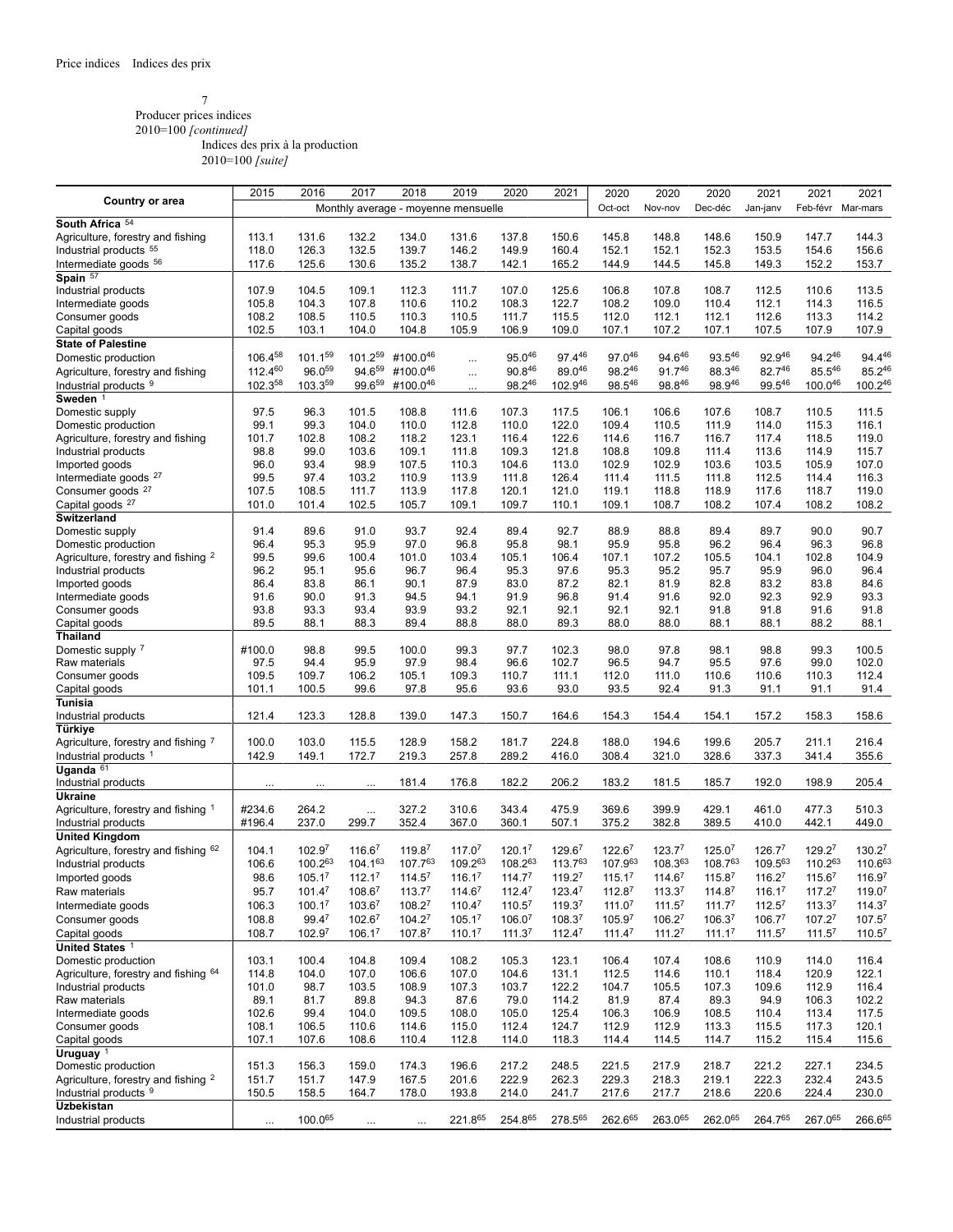| 2021               | 2021               | 2021               | 2021               | 2021               | 2021      | 2021               | 2021               | 2021               | 2022               | 2022               | 2022               | 2022               |                                                 |
|--------------------|--------------------|--------------------|--------------------|--------------------|-----------|--------------------|--------------------|--------------------|--------------------|--------------------|--------------------|--------------------|-------------------------------------------------|
| Apr-avril          | May-mai            | June-juin          | July-juil          | Aug-août Sept-sept |           | Oct-oct            | Nov-nov            | Dec-déc            | Jan-janv           | Feb-févr Mar-mars  |                    | Apr-avril          | Pays ou zone                                    |
|                    |                    |                    |                    |                    |           |                    |                    |                    |                    |                    |                    |                    | Afrique du Sud 54                               |
| 143.9              | 144.0              | 147.9              | 148.9              | 148.8              | 151.5     | 158.3              | 159.5              | 161.1              | 161.3              | 159.6              | 165.9              | 169.4              |                                                 |
|                    |                    |                    |                    |                    |           |                    |                    |                    |                    |                    |                    |                    | Agriculture, sylviculture et pêche              |
| 157.7              | 158.3              | 159.5              | 160.6              | 161.8              | 163.3     | 164.4              | 166.6              | 168.8              | 169.1              | 170.9              | 175.2              | 178.4              | Produits industriels 55                         |
| 157.6              | 163.8              | 165.5              | 166.8              | 169.7              | 172.5     | 174.5              | 177.9              | 179.5              | 180.7              | 181.5              | 182.3              | 185.3              | Produits intermédiaires 56                      |
|                    |                    |                    |                    |                    |           |                    |                    |                    |                    |                    |                    |                    | Espagne 57                                      |
| 116.8              | 118.8              | 121.3              | 123.7              | 126.0              | 132.8     | 140.7              | 142.5              | 147.0              | 153.1              | 156.3              | 166.8              | 169.5              | Produits industriels                            |
| 118.5              | 121.0              | 122.0              | 123.8              | 125.1              | 126.2     | 128.9              | 131.3              | 133.0              | 136.6              | 139.2              | 143.0              | 148.9              | Produits intermédiaires                         |
| 115.1              | 115.9              | 115.8              | 115.7              | 115.5              | 115.9     | 116.3              | 117.1              | 117.8              | 119.7              | 120.6              | 123.9              | 126.6              | Biens de consommation                           |
| 108.3              | 108.7              | 108.9              | 109.4              | 109.5              | 109.8     | 110.1              | 110.5              | 110.5              | 112.0              | 112.8              | 113.3              | 114.5              | Biens d'équipement                              |
|                    |                    |                    |                    |                    |           |                    |                    |                    |                    |                    |                    |                    | État de Palestine                               |
| 97.046             | 97.346             | 98.046             | 98.846             | 99.446             | 100.546   | 99.546             | 98.946             | 98.646             | 102.046            | 104.846            | 105.946            |                    | Production intérieure                           |
| $91.8^{46}$        | 87.146             | $86.8^{46}$        | $91.1^{46}$        | 93.246             | 97.146    | 90.946             | $87.7^{46}$        | 88.346             | 98.246             | $104.8^{46}$       | 106.246            | $\cdots$           |                                                 |
|                    |                    |                    |                    |                    |           |                    |                    |                    |                    |                    |                    | $\ldots$           | Agriculture, sylviculture et pêche              |
| 100.846            | 102.846            | 103.246            | 103.546            | 103.546            | 104.046   | 105.446            | 106.146            | 105.746            | 105.946            | 106.646            | 107.446            | $\cdots$           | Produits industriels 9                          |
|                    |                    |                    |                    |                    |           |                    |                    |                    |                    |                    |                    |                    | Suède <sup>1</sup>                              |
| 113.0              | 114.2              | 115.1              | 117.6              | 119.4              | 122.2     | 123.7              | 125.0              | 128.5              | 131.1              | 133.4              | 141.3              | $\ldots$           | Offre intérieure                                |
| 116.6              | 118.2              | 119.4              | 122.1              | 124.1              | 127.0     | 127.0              | 129.8              | 134.6              | 134.0              | 134.9              | 140.7              | $\ldots$           | Production intérieure                           |
| 120.3              | 121.2              | 120.7              | 121.3              | 121.4              | 125.8     | 125.3              | 129.9              | 130.3              | 131.8              | 132.0              | 134.1              | $\ddotsc$          | Agriculture, sylviculture et pêche              |
| 116.2              | 117.8              | 119.0              | 122.1              | 124.3              | 127.0     | 127.0              | 129.7              | 134.8              | 134.1              | 135.0              | 141.2              | $\ddotsc$          | Produits industriels                            |
| 109.4              | 110.2              | 111.2              | 113.3              | 114.9              | 117.6     | 120.6              | 120.4              | 122.4              | 128.3              | 131.7              | 141.8              | 143.0              | Produits importés                               |
| 120.8              | 123.1              | 124.9              | 128.9              | 132.1              | 133.8     | 135.6              | 137.1              | 137.5              | 140.9              | 143.8              | 148.8              | $\ldots$           | Produits intermédiaires <sup>27</sup>           |
| 120.1              | 120.3              | 120.5              | 121.4              | 121.7              | 122.1     | 122.9              | 123.2              | 124.3              | 128.6              | 130.3              | 133.6              |                    | Biens de consommation <sup>27</sup>             |
|                    |                    |                    |                    |                    |           |                    |                    |                    |                    |                    |                    | $\ldots$           |                                                 |
| 109.3              | 109.1              | 109.2              | 109.6              | 110.9              | 111.8     | 112.2              | 112.0              | 112.9              | 114.9              | 116.0              | 117.5              | $\ldots$           | Biens d'équipement <sup>27</sup>                |
|                    |                    |                    |                    |                    |           |                    |                    |                    |                    |                    |                    |                    | <b>Suisse</b>                                   |
| 91.3               | 92.2               | 92.5               | 93.1               | 93.7               | 93.9      | 94.7               | 95.5               | 95.3               | 96.0               | $\cdots$           | $\cdots$           | $\ldots$           | Offre intérieure                                |
| 97.2               | 97.5               | 97.8               | 98.3               | 98.5               | 98.6      | 99.4               | 99.8               | 100.0              | 100.7              | $\cdots$           | $\cdots$           | $\cdots$           | Production intérieure                           |
| 105.5              | 105.2              | 106.5              | 106.3              | 107.4              | 109.3     | 108.4              | 108.1              | 108.7              | 108.2              | $\cdots$           | $\cdots$           | $\ldots$           | Agriculture, sylviculture et pêche <sup>2</sup> |
| 96.7               | 97.1               | 97.3               | 97.9               | 98.0               | 98.0      | 98.9               | 99.4               | 99.5               | 100.3              | $\cdots$           | $\cdots$           | $\cdots$           | <b>Produits industriels</b>                     |
| 85.4               | 86.7               | 87.1               | 87.7               | 88.5               | 88.9      | 89.7               | 90.7               | 90.4               | 91.1               | $\cdots$           | $\cdots$           | $\cdots$           | Produits importés                               |
| 94.2               | 96.0               | 92.4               | 97.2               | 99.0               | 99.2      | 99.8               | 100.3              | 100.6              | 100.9              | $\cdots$           |                    | $\ldots$           | Produits intermédiaires                         |
| 92.1               | 92.2               | 92.4               | 92.4               | 92.1               | 92.2      | 92.2               | 92.1               | 91.9               | 91.9               | $\cdots$           | $\cdots$           | $\cdots$           | Biens de consommation                           |
| 89.0               | 89.0               | 89.2               | 89.8               | 89.8               | 89.8      | 90.4               | 90.4               | 90.3               | 90.6               |                    |                    | $\cdots$           | Biens d'équipement                              |
|                    |                    |                    |                    |                    |           |                    |                    |                    |                    |                    |                    |                    | <b>Thaïlande</b>                                |
| 101.1              | 101.6              | 102.1              | 102.2              | 102.7              | 103.0     | 104.8              | 106.1              | 105.7              | 107.4              | 108.6              | 112.0              | 114.0              | Offre intérieure 7                              |
|                    |                    |                    |                    |                    | 102.3     |                    |                    |                    | 117.2              |                    |                    |                    |                                                 |
| 101.5              | 102.4              | 101.1              | 100.1              | 102.2              |           | 103.3              | 110.0              | 111.1              |                    | 123.3              | 128.0              | 132.0              | Matières premières                              |
| 113.4              | 111.3              | 111.5              | 110.3              | 109.1              | 109.3     | 111.0              | 112.4              | 111.8              | 113.7              | 113.3              | 114.4              | 115.9              | Biens de consommation                           |
| 91.7               | 91.6               | 93.2               | 93.7               | 94.2               | 94.1      | 94.8               | 94.2               | 94.6               | 95.1               | 94.7               | 95.1               | 95.4               | Biens d'équipement                              |
|                    |                    |                    |                    |                    |           |                    |                    |                    |                    |                    |                    |                    | <b>Tunisie</b>                                  |
| 162.1              | 165.3              | 164.9              | 168.5              | 166.2              | 167.7     | 168.5              | 169.0              | 169.2              |                    |                    |                    |                    | Produits industriels                            |
|                    |                    |                    |                    |                    |           |                    |                    |                    |                    |                    |                    |                    | Türkiye                                         |
| 214.7              | 213.8              | 217.5              | 220.4              | 224.3              | 227.6     | 231.4              | 242.0              | 272.3              | 312.7              | 355.6              | 398.4              | 469.1              | Agriculture, sylviculture et pêche 7            |
| 371.0              | 385.5              | 401.0              | 410.9              | 422.3              | 428.8     | 451.3              | 496.4              | 591.1              | 652.8              | 700.0              | 764.3              | 823.0              | Produits industriels 1                          |
|                    |                    |                    |                    |                    |           |                    |                    |                    |                    |                    |                    |                    | Ouganda 61                                      |
| 206.7              | 204.8              | 199.9              | 204.6              | 205.3              | 208.4     | 214.3              | 217.2              | 216.8              | 220.2              | 224.3              | $\cdots$           | $\cdots$           | Produits industriels                            |
|                    |                    |                    |                    |                    |           |                    |                    |                    |                    |                    |                    |                    | <b>Ukraine</b>                                  |
| 498.5              | 491.6              | 471.3              | 451.1              | 457.8              | 454.8     | 461.0              | 476.7              | 498.8              | 522.6              |                    |                    |                    | Agriculture, sylviculture et pêche 1            |
| 454.5              | 470.8              | 481.9              | 494.4              | 520.9              | 524.6     | 590.0              | 615.1              | 631.7              | 692.0              | $\ldots$<br>677.8  | $\cdots$           | $\ldots$           | Produits industriels                            |
|                    |                    |                    |                    |                    |           |                    |                    |                    |                    |                    |                    | $\cdots$           | Royaume-Uni                                     |
|                    |                    |                    |                    |                    |           |                    |                    |                    |                    |                    |                    |                    |                                                 |
| 131.1 <sup>7</sup> | 138.17             | 132.27             | 127.7 <sup>7</sup> | 126.47             | 127.87    | 127.97             | 127.5 <sup>7</sup> | 130.97             | 132.17             | 133.27             | 135.07             | 139.5 <sup>7</sup> | Agriculture, sylviculture et pêche 62           |
| $111.1^{63}$       | 111.863            | 112.763            | 113.863            | 114.663            | 115.363   | 117.363            | 118.563            | 118.963            | 120.463            | 121.463            | 123.863            | 126.663            | Produits industriels                            |
| 118.27             | 118.17             | 118.5 <sup>7</sup> | 119.77             | 119.17             | 120.57    | 121.37             | 122.97             | 123.67             | 124.27             | 127.67             | 133.97             | 134.97             | Produits importés                               |
| $120.4^7$          | 121.8 <sup>7</sup> | $122.4^7$          | 124.0 <sup>7</sup> | $124.7^7$          | $126.1^7$ | $128.5^7$          | 130.4 <sup>7</sup> | 130.6 <sup>7</sup> | 132.7 <sup>7</sup> | 134.97             | 141.2 <sup>7</sup> | 142.8 <sup>7</sup> | Matières premières                              |
| 115.3 <sup>7</sup> | $116.6^7$          | 118.0 <sup>7</sup> | 119.97             | 121.8 <sup>7</sup> | $122.5^7$ | $124.6^7$          | $126.2^7$          | $127.2^7$          | 129.7 <sup>7</sup> | 130.8 <sup>7</sup> | 133.97             | 136.7 <sup>7</sup> | Produits intermédiaires                         |
| $107.6^7$          | 107.97             | $108.1^7$          | $108.2^7$          | $108.4^7$          | $108.8^7$ | 109.47             | 110.0 <sup>7</sup> | $110.4^7$          | 111.6 <sup>7</sup> | $112.5^7$          | 113.9 <sup>7</sup> | $115.5^7$          | Biens de consommation                           |
|                    |                    |                    |                    |                    |           |                    |                    |                    |                    |                    |                    |                    |                                                 |
| 110.77             | 111.0 <sup>7</sup> | 111.2 <sup>7</sup> | 112.1 <sup>7</sup> | 112.37             | 112.97    | 114.5 <sup>7</sup> | 115.07             | 115.5 <sup>7</sup> | 116.47             | 117.27             | 118.07             | 119.7 <sup>7</sup> | Biens d'équipement                              |
|                    |                    |                    |                    |                    |           |                    |                    |                    |                    |                    |                    |                    | États-Unis <sup>1</sup>                         |
| 118.0              | 121.8              | 123.9              | 125.5              | 126.4              | 127.6     | 130.2              | 131.7              | 130.7              | 133.4              | 136.8              | 140.7              | 143.6              | Production intérieure                           |
| 127.7              | 140.2              | 137.1              | 133.4              | 134.4              | 131.0     | 130.7              | 136.5              | 141.4              | 145.8              | 152.9              | 165.8              | 173.4              | Agriculture, sylviculture et pêche 64           |
| 116.6              | 120.0              | 122.4              | 124.8              | 125.4              | 126.9     | 130.1              | 131.6              | 130.1              | 132.8              | 136.1              | 139.7              | 142.3              | Produits industriels                            |
| 103.6              | 112.1              | 114.2              | 117.0              | 117.4              | 119.0     | 127.3              | 130.7              | 125.1              | 129.4              | 142.2              | 146.4              | 156.3              | Matières premières                              |
| 119.7              | 123.9              | 126.6              | 128.7              | 129.6              | 131.0     | 133.6              | 135.4              | 134.9              | 137.8              | 139.8              | 143.4              | 146.0              | Produits intermédiaires                         |
| 120.9              | 123.1              | 125.4              | 126.4              | 127.4              | 128.9     | 130.3              | 131.1              | 129.6              | 132.6              | 136.0              | 141.5              | 142.6              | Biens de consommation                           |
| 116.3              | 117.0              | 118.0              | 118.7              | 119.1              | 119.8     | 120.9              | 121.6              | 122.2              | 123.6              | 124.8              | 125.6              | 127.1              | Biens d'équipement                              |
|                    |                    |                    |                    |                    |           |                    |                    |                    |                    |                    |                    |                    | Uruguay $1$                                     |
| 236.5              | 241.3              | 250.9              | 252.8              | 262.2              | 260.2     | 269.3              | 262.1              | 264.0              | 267.4              | 275.5              | 288.3              | 290.3              | Production intérieure                           |
|                    |                    |                    |                    |                    |           |                    |                    |                    |                    |                    |                    |                    |                                                 |
| 246.8              | 257.7              | 257.7              | 268.5              | 282.9              | 276.9     | 298.0              | 274.9              | 277.3              | 283.5              | 300.9              | 329.4              | 325.7              | Agriculture, sylviculture et pêche <sup>2</sup> |
| 231.4              | 233.1              | 233.1              | 245.0              | 252.0              | 252.1     | 254.9              | 255.7              | 257.5              | 259.5              | 262.9              | 267.3              | 272.8              | Produits industriels 9                          |
|                    |                    |                    |                    |                    |           |                    |                    |                    |                    |                    |                    |                    | Ouzbékistan                                     |
| 270.965            | 273.965            | 276.965            | 277.665            | 281.165            | 282.865   | 289.765            | 295.165            |                    | 295.865 #687.5     | 694.4              | 715.0              | 722.7              | Produits industriels                            |
|                    |                    |                    |                    |                    |           |                    |                    |                    |                    |                    |                    |                    |                                                 |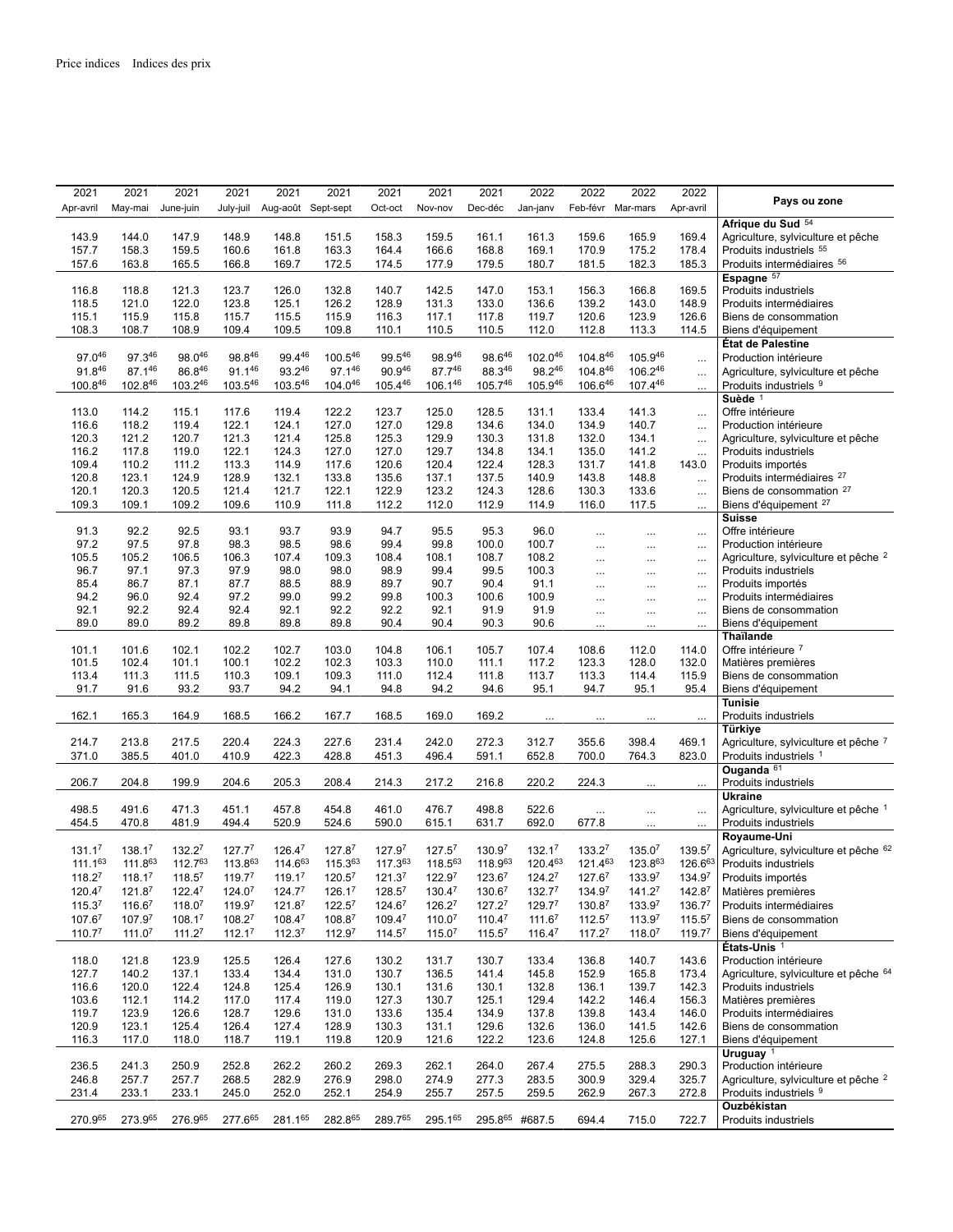Producer prices indices 2010=100 *[continued]* Indices des prix à la production 2010=100 *[suite]*

#### Source:

United Nations Statistics Division, country responses to the Monthly Bulletin of Statistics questionnaire, supplemented by international and national publications.

- The indices have been calculated by the Statistics Division of the United Nations from national indices.
- Excluding fishing.
- Data refer to goods sold both domestically and as exports. Manufacturing industry only.
- Annual figures: average of 12 months ending 30 June of the year stated. Base: 1 July 2005 30 June 2006=100.
- Base: June 2014-May 2015=100.
- Annual figures: using data for base period as weights, and not a simple average of the monthly indices. Excluding forestry and fishing.
- Base: 2015=100.
- Excluding forestry and fishing. The indices have been calculated by the Statistics Division of the United Nations from national indices.
- Manufacturing industry only.
- Base: January 2020=100.
- Base: 2014=100.
- Data refer to construction materials.
- Manufacturing industry only. The indices have been calculated by the Statistics Division of the United Nations from national indices.
- Data refer to goods sold both domestically and as exports. Excluding forestry and fishing.
- For government controlled areas. The indices have been calculated by the Statistics Division of the United Nations from national indices.
- Excluding forestry.
- Data refer to sections A-C of NACE Rev 2.
- Data refer to sections B-E of NACE Rev 2.
- Base: December 2013=100. Manufacturing industry only.
- Annual figures: average of 12 months ending 30 June of the year stated.
- Base: 1 July 2004 30 June 2005=100.
- 
- Base: January 2016=100.
- Non-durable goods only.

Excludes the Overseas Departments; namely French Guiana, Guadeloupe, Martinique, Mayotte and Réunion. Excluding agriculture, forestry and fishing.

Excluding forestry and fishing. Includes the Overseas Departments, namely, French Guiana, Guadeloupe, Martinique, Mayotte and Réunion.

- Excludes the Overseas Departments; namely French Guiana, Guadeloupe, Martinique, Mayotte and Réunion.
- Data refer to goods sold both domestically and as exports.
- 28 Excluding forestry and fishing. Monthly data are seasonally weighted, while the annual average is derived from equally weighted monthly data. The indices have been calculated by the Statistics Division of the United Nations from national indices.
- Excluding agriculture, forestry, fishing, and water supply; sewerage, waste management and remediation activities.
- Excluding imported products. The indices have been calculated by the Statistics Division of the United Nations from national indices.
- Base: 2011-2012=100.
- Primary articles include food, non-food articles and minerals.
- Base: fiscal (solar) year 2016 (21 March 2016 20 March 2017)=100. Data refer to the periods of the solar year in Iran.
- Mining and quarrying and manufacturing industries only.
- Annual figures: using data for base period as weights, and not a simple average of the monthly indices.
- Excluding petroleum.
- Including hunting.
- The index refers to private consumption.
- Refers to PPIs for agriculture outputs, which include some support services for agriculture.
- Includes prices for exported goods and for service industries. Manufacturing industry only.
- Refers to the inputs index for all industries, which is also referred to as intermediate consumption.
- Coverage is for 21 major cities.
- Base: 2009=100.
- Base: 2012=100. Refers to the "General Wholesale Price Index".
- Base: 2013=100.
- Base: 2018=100.
- Base: 2011=100. Excluding data for the districts from the left side of the river Nistru and the municipality of Bender.
- Data are calculated by types of economic activities in accordance with OKVED 2.
- Base: December 2010=100.
- Excluding forestry. The indices have been calculated by the Statistics Division of the United Nations from national indices.
- Refers to the "Singapore Manufactured Products Price Index". It monitors price movements of domestically manufactured goods which are sold either within Singapore or exported.
- Refers to the "Import Price Index", which includes data on re-exports. It monitors prices of imports which are either retained for domestic market or re-exported.
- Base: Same month in 2015=100. Excluding forestry.
- Base: 2012=100.
- Data refer to final manufactured goods.
- Data refer to intermediate manufactured goods.
- Data are calculated using a "Laspeyres chain-linked" formula. The indices have been calculated by the Statistics Division of the United Nations from national indices.
- Base: 2011=100. Data are shown in terms of ISIC Rev. 3.
- Base: December 2015=100.
- Base: 2011=100. Data are shown in terms of ISIC Rev. 3. Excluding forestry and fishing.
- Base: 1 July 2009 30 June 2010=100.
- Data refer to domestic products used in the crop and animal production; hunting and related service activities.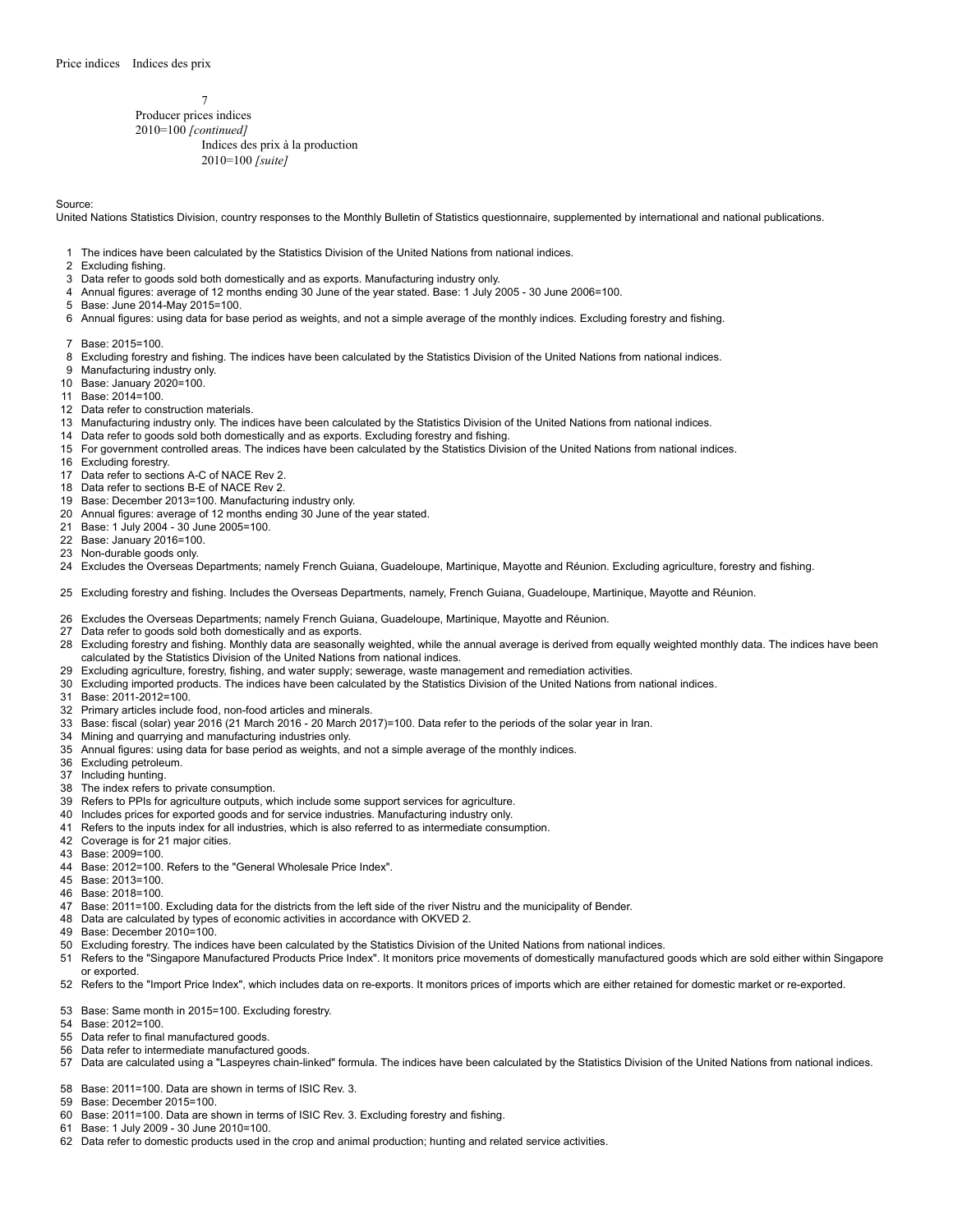Source:

Division de statistique des Nations Unies, réponses des pays au questionnaire mensuel du Bulletin mensuel de statistique, et publications internationales et nationales.

- Les indices ont été calculés par la Division de statistique de l'ONU à partir des indices nationaux.
- Non compris la pêche.
- Industries manufacturières seulement. Les données se réfèrent à des biens vendus au pays et aux exportations.
- Base : le 1 juillet 2005 au 30 juin 2006=100. Chiffres annuels : moyennes de douze mois finissant le 30 juin de l'année.
- Base : juin 2014-mai 2015=100.
- Chiffres annuelles : utilisant des données pour la période de base comme des poids, et pas une simple moyenne des indices mensuels. Non compris la sylviculture et la pêche.
- Base : 2015=100.
- Les indices ont été calculés par la Division de statistique de l'ONU à partir des indices nationaux. Non compris la sylviculture et la pêche.
- Industries manufacturières seulement.
- Base : janvier 2020 = 100.
- Base : 2014=100.
- Les données se rapportent aux matériaux de construction.
- Industries manufacturières seulement. Les indices ont été calculés par la Division de statistique de l'ONU à partir des indices nationaux.
- Les données se réfèrent à des biens vendus au pays et aux exportations. Non compris la sylviculture et la pêche.
- Les indices ont été calculés par la Division de statistique de l'ONU à partir des indices nationaux. Pour les zones contrôlées par le gouvernement.
- Non compris le sylviculture.
- Les données se réfèrent à des sections A-C de la NACE Rev 2.
- Les données se réfèrent à des sections B-E de la NACE Rev 2.
- Base : décembre 2013=100. Industries manufacturières seulement.
- Chiffres annuels : moyennes de douze mois finissant le 30 juin de l'année.
- Base : le 1 juillet 2004 au 30 juin 2005=100.
- Base : janvier 2016=100.
- Les biens non-durables seulement.
- Non compris l'agriculture, la sylviculture et la pêche. Non compris les départements d'outre mer; c'est-à-dire la Guyane française, la Guadeloupe, la Martinique, la Mayotte et la Réunion.
- Non compris la sylviculture et la pêche. Y compris les départements d'outre mer, c'est-à-dire la Guyane française, la Guadeloupe, la Martinique, la Mayotte et la Réunion.
- Non compris les départements d'outre mer; c'est-à-dire la Guyane française, la Guadeloupe, la Martinique, la Mayotte et la Réunion.
- Les données se réfèrent à des biens vendus au pays et aux exportations.
- 28 Les données mensuelles sont des variations saisonnières de la pondération, alors que la moyenne annuelle est dérivée de la pondération égale des données mensuelles. Les indices ont été calculés par la Division de statistique de l'ONU à partir des indices nationaux. Non compris la sylviculture et la pêche.
- Non compris l'agriculture, la sylviculture, la pêche, et la production et distribution d'eau ; assainissement, gestion des déchets et dépollution.
- Les indices ont été calculés par la Division de statistique de l'ONU à partir des indices nationaux. Non compris les produits importés.
- Base : 2011-2012=100.
- Les articles primaires comprennent des articles des produits alimentaires, non-alimentaires et des minéraux.
- Base : année fiscale (solaire) 2016 (21 mars 2016 20 mars 2017) = 100. Les données se réfèrent aux périodes de l'année solaire en Iran.
- Industries extractives et industries manufacturières seulement.
- Chiffres annuelles : utilisant des données pour la période de base comme des poids, et pas une simple moyenne des indices mensuels.
- Non compris le petrolé.
- Y compris la chasse.
- L'indice se réfère à la consommation privée.
- Se réfère à des IPP pour les sorties de l'agriculture, qui comprennent certains services de soutien à l'agriculture.
- Industries manufacturières seulement. Y compris les prix pour les biens exportés et pour des industries de services.
- Se réfère à l'indice des entrées pour toutes les industries, qui est aussi appelée la consommation intermédiaire.
- La couverture est de 21 grande villes.
- Base : 2009=100.
- Base : 2012=100. Se réfère à "l'indice général des prix de gros".
- Base : 2013=100.
- Base : 2018=100.
- Base : 2011=100. Exclut les données pour les districts du côté gauche de la rivière Nistru et la municipalité de Bender.
- Les données sont calculées selon les types d'activités économiques conformément à la norme OKVED 2.
- Base : décembre 2010=100.
- Les indices ont été calculés par la Division de statistique de l'ONU à partir des indices nationaux. Non compris le sylviculture.
- Se réfère à "l'indice des prix de produits manufacturés de Singapour". Il surveille les mouvements des prix des biens fabriqués localement qui sont vendus soit à Singapour ou exportés.
- 52 Se réfère à "l'indice des prix à l'importation", qui comprend des données sur les réexportations. Il surveille les mouvements des prix des importations qui sont soit vendus pour le marché domestique ou réexporté.
- Base : le même mois en 2015=100. Non compris le sylviculture.
- Base : 2012=100.
- Les données se réfèrent aux biens manufacturés finaux.
- Les données se réfèrent aux biens manufacturés intermédiaires.
- 57 Les données sont calculées en utilisant une formule de "Laspeyres en chaîne liées". Les indices ont été calculés par la Division de statistique de l'ONU à partir des indices nationaux.
- Base : 2011=100. Les données sont basés la CITI Rev. 3.
- Base : décembre 2015=100.
- Base : 2011=100. Les données sont basés la CITI Rev. 3. Non compris la sylviculture et la pêche.
- Base : 1 juillet 2009 30 juin 2010=100.
- Les données se rapportent aux produits domestiques utilisés dans la culture et la production animale, chasse et services annexes.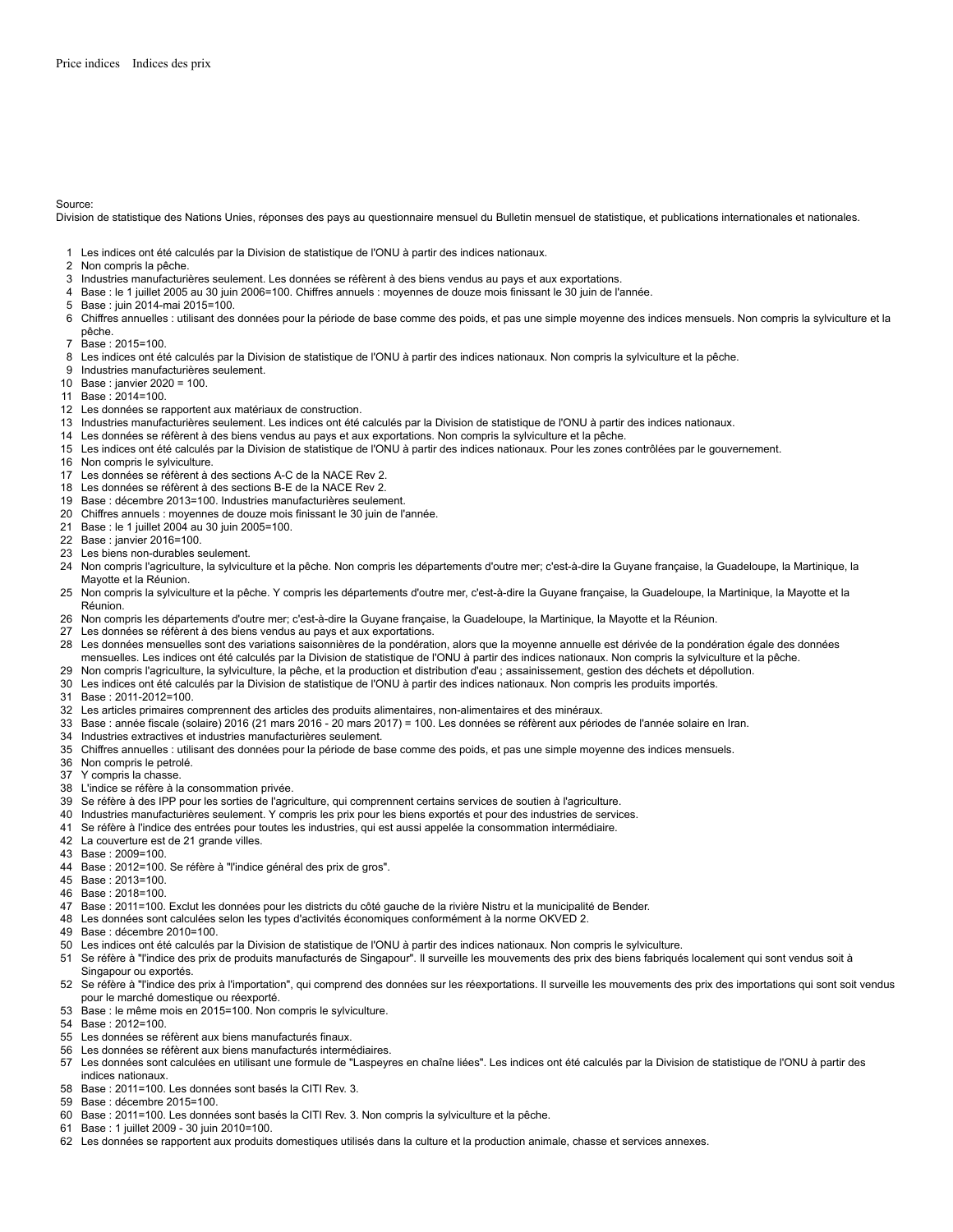7 Producer prices indices 2010=100 *[continued]* Indices des prix à la production 2010=100 *[suite]*

- 63 Base: 2015=100. Manufacturing industry only.
- 64 Excluding foods and feeds production.

65 Base: 2016=100.